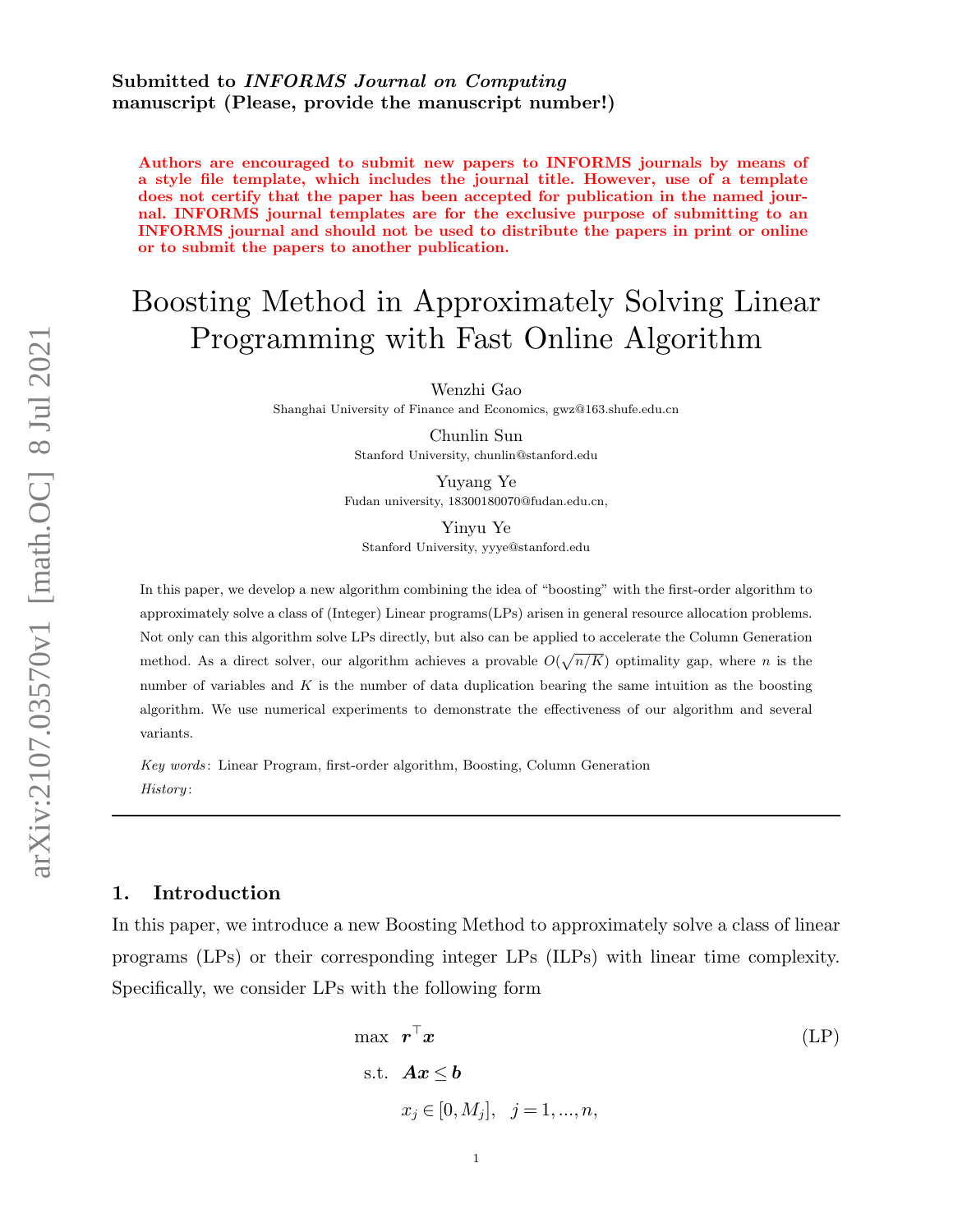where  $\bm{r} = (r_1, ..., r_n)^\top \in \mathbb{R}^n$ ,  $\bm{A} = (\bm{a}_1, ..., \bm{a}_n) \in \mathbb{R}^{m \times n}$ ,  $\bm{b} = (b_1, ..., b_m)^\top \in \mathbb{R}^m_+$  and  $M_j \in \mathbb{R}_{++}$ for all  $j = 1, \ldots, n$ .

Our algorithm is a combination of the idea of boosting [\(Shalev-Shwartz and Ben-David](#page-32-0) [\(2014\)](#page-32-0)) with recently developed first-order online algorithms [\(Li et al.](#page-32-1) [\(2020\)](#page-32-1), [Balseiro](#page-31-0) [et al.](#page-31-0) [\(2020b\)](#page-31-0), [Jiang et al.](#page-32-2) [\(2020\)](#page-32-2)) to solve offline LPs. Since the first-order online algorithms pass through each column-coefficient pairs  $(r_j, a_j)$  for only once, they cannot fully utilize information of the LP's input data in offline setting. Thus, they can only find a solution with expected optimality gap on the order of  $\sqrt{mn}$  [\(Li et al.](#page-32-1) [\(2020\)](#page-32-1), [Balseiro et al.](#page-31-0) [\(2020b\)](#page-31-0)). In this paper, we take advantage of the efficiency of first order online algorithms and improve their optimality gap to  $O(\sqrt{mn/K})$  by duplicating the data K times to iteratively train the first-order algorithms where  $K$  bears the same intuition as the boosting algorithm [\(Friedman et al.](#page-31-1) [\(2001\)](#page-31-1), [Shalev-Shwartz and Ben-David](#page-32-0) [\(2014\)](#page-32-0)). Remarkably, our algorithm can also be embedded in conventional LP solvers as a light-weighted presolver due to its efficiency.

Moreover, our algorithm does not require that the LP's right-hand-side  $\boldsymbol{b}$  is on the order of n, which is a key assumption in recently developed online first-order algorithms [\(Li et al.](#page-32-1)  $(2020)$ , [Balseiro et al.](#page-31-0)  $(2020b)$ ). In the online setting, it is necessary because the decision maker needs enough resources to make mistakes when exploring the structure of data by first-order algorithm. However, in the offline setting, this assumption is too limited to be useful [\(Gleixner et al. 2020\)](#page-31-2). In this paper, we show that our algorithm can also obtain good solution regardless of whether the assumption does not hold.

#### 1.1. Related Literature

Traditionally, since Karmarkar's breakthrough result in 1984, which proves that interior point methods can solve linear programs in polynomial time, the interior point methods have been an active area of research for both linear and nonlinear programming problems. Recently, [Lee and Sidford](#page-32-3) [\(2014\)](#page-32-3) proposed a weighted path finding algorithms that improves the iteration bound from  $O($ √  $\overline{m}L$ ) to  $O(\sqrt{\text{rank}(A)}L)$ , where L stands for the bitlength of data. The idea is to introduce weights for the log-barrier functions and adaptively adjust the weights to make the interior-point method updates take larger steps. Then, [Cohen et al.](#page-31-3) [\(2021\)](#page-31-3) further reduced the computational cost to current matrix multiplication time by a modified central path method. Meanwhile, in another recent paper, [Lamperski](#page-32-4) [et al.](#page-32-4) [\(2019\)](#page-32-4) developed an oblivious ellipsoid algorithm and this algorithm featured for its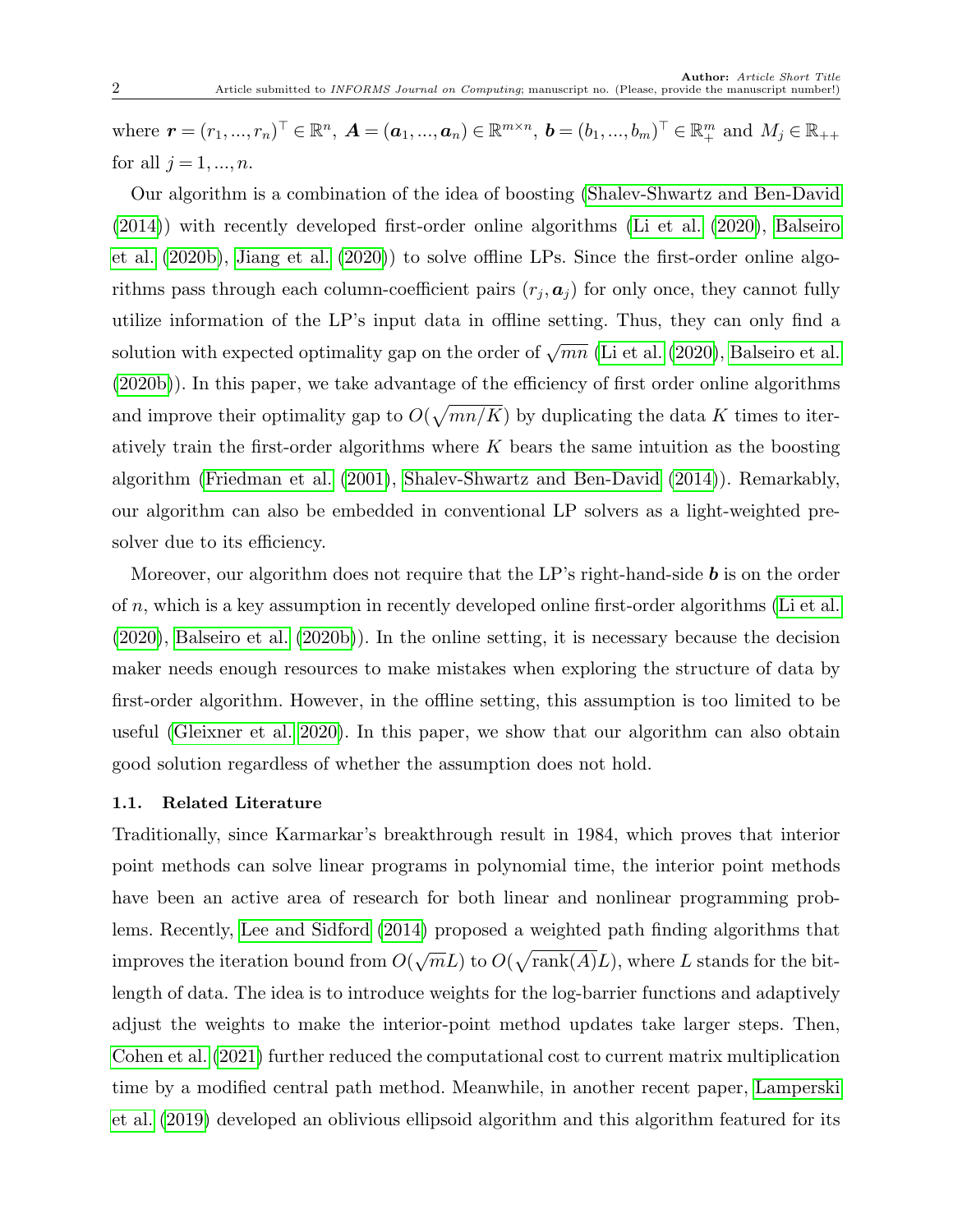built-in mechanism for proving the infeasibility of an LP. This algorithm addresses the drawback of the traditional ellipsoid methods that the infeasibility certification of an LP cannot be provided. The above studies remain theoretical. Compared with them, our algorithm aims to find an approximate solution in linear time for the LPs when the number of variables is much larger than the number of constraints, which can have good practical performance.

Moreover, many papers aim to solve large-scale LPs. [Vu et al.](#page-32-5) [\(2018\)](#page-32-5) introduced a random projection method to approximately solve large-scale LP by reducing the number of constraints. Aligned with the previous works on constraints reduction [\(De Farias and](#page-31-4) [Van Roy 2004,](#page-31-4) [Lakshminarayanan et al. 2017\)](#page-32-6) that dealt the approximate LP associated with the MDP problem, [Vu et al.](#page-32-5) [\(2018\)](#page-32-5) employed the idea of random projection and developed a constraint reduction scheme for LP in its standard form. The paper utilized Johnson-Lindenstrauss lemma and discussed the preservation of LP's feasibility and optimality under certain random projection matrices. Moreover, inspired by [Lee and Sidford](#page-32-3) [\(2014\)](#page-32-3) and [Lee and Sidford](#page-32-7) [\(2019\)](#page-32-7), [van den Brand et al.](#page-32-8) [\(2020\)](#page-32-8) introduced an interior point method solving tall LPs in near linear time, where "tall" means that the number of constraints are much larger than the number of variables, or  $m \gg n$ . Complementarily, our algorithm works more on the LPs with  $n \gg m$ .

Furthermore, there are also many works introducing first-order algorithms to solve LPs. [Wang and Shroff](#page-33-0) [\(2017\)](#page-33-0) developed a new alternating direction method of multiplier (ADMM) to solve linear programs. The algorithm separated the equality and inequality constraints of the standard LP and developed a 2-block ADMM scheme with convergence rate derived. [Lin et al.](#page-32-9) [\(2021\)](#page-32-9) proposed an ADMM-based interior-point method for solving large-scale linear programs. The algorithm utilized ADMM to solve the log-barrier penalty subproblems for the interior-point method. [Yen et al.](#page-33-1) [\(2015\)](#page-33-1) considered solving sparse LPs (where the matrix  $\bm{A}$  in [\(LP\)](#page-0-0) is sparse). The algorithm was based on a combination of the Augmented Lagrangian and Coordinate Descent. Compared with them, our algorithm does not require any matrix inversion, which is inherited from the fast online algorithms [\(Li et al.](#page-32-1) [\(2020\)](#page-32-1), [Balseiro et al.](#page-31-0) [\(2020b\)](#page-31-0)).

## 2. Problem and Setup

In this section, we formally introduce the problem setup. Section [2.1](#page-3-0) states the problem and assumptions, and Section [2.2](#page-3-1) defines the performance measures for algorithm analysis.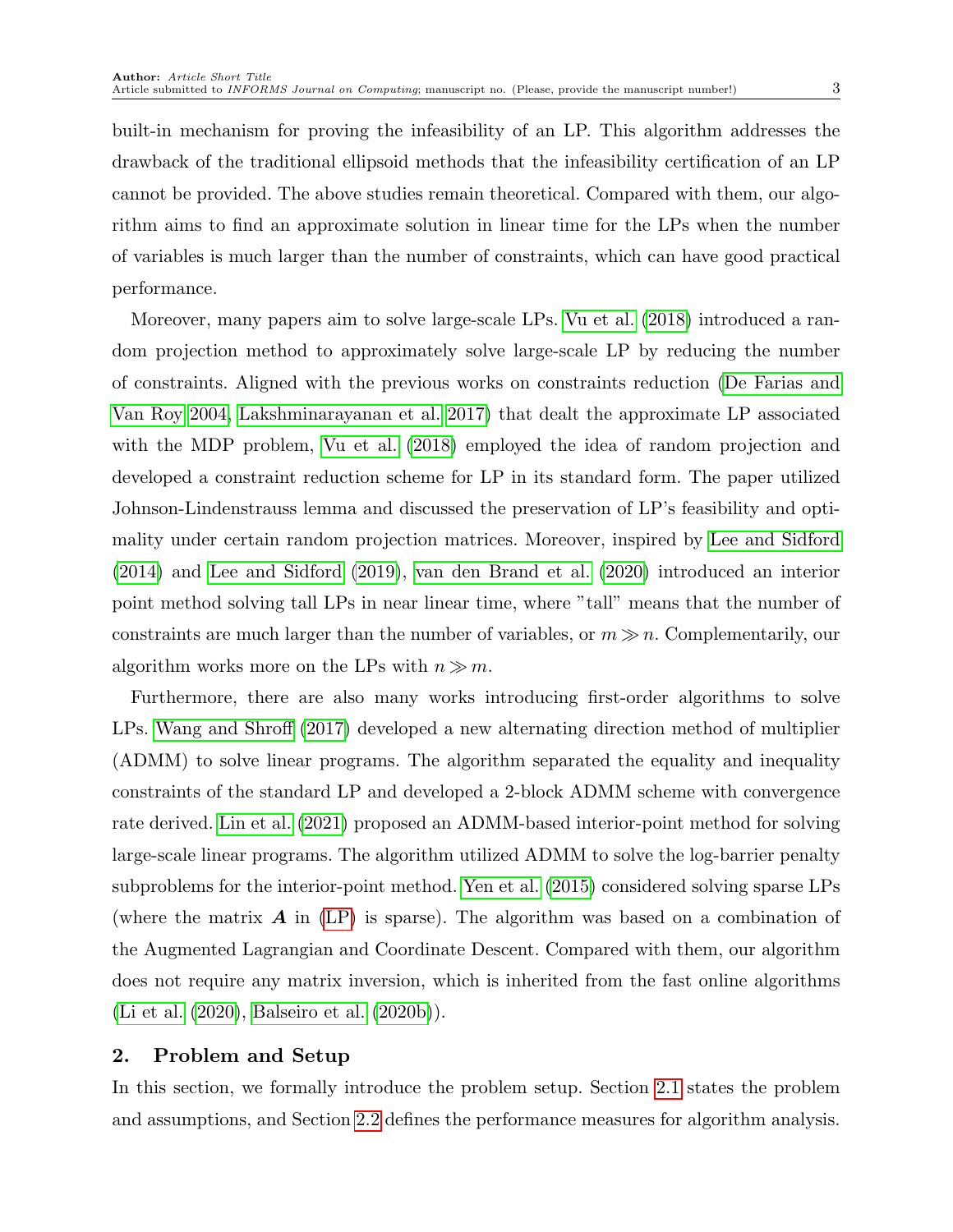#### <span id="page-3-0"></span>2.1. Linear Programming

Consider a Linear Programming problem that takes the following form

<span id="page-3-2"></span>
$$
\max \ \mathbf{r}^{\top}\mathbf{x} \n\text{s.t.} \quad \mathbf{A}\mathbf{x} \leq \mathbf{b} \n0 \leq x_j \leq M_j, \quad j = 1, ..., n,
$$
\n(LP)

where  $\bm{r} = (r_1, ..., r_n)^\top \in \mathbb{R}^n$ ,  $\bm{A} = (\bm{a}_1, ..., \bm{a}_n) \in \mathbb{R}^{m \times n}$ ,  $\bm{b} = (b_1, ..., b_m)^\top \in \mathbb{R}^m$  and  $M_j \in \mathbb{R}_{++}$ for all  $j = 1, ..., n$ . To simplify the analysis, we make the following assumption:

Assumption 1. We assume that

(a) Boundedness: The column-coefficient pairs  $(r_j, a_j)$ 's satisfies  $|r_j| \leq 1$  and  $||a_j||_{\infty} \leq 1$ for all  $j \in [n]$ .

(b) Positive Resources: The resources vector of all constraints are positive, i.e.,  $\underline{b} :=$  $\frac{1}{n} \min_{i=1,...,m} b_i > 0.$ 

(c) General Position: For any positive dual vector  $p \in \mathbb{R}^m_+$ , there are no more than m column pairs satisfying  $r_j = \boldsymbol{a}_j^{\top} \boldsymbol{p}$ .

All LPs can meet Assumption [1](#page-3-2) (a) through scaling the entries. Assumption [1](#page-3-2) (b) is satisfied by a wide range of real problems, such as the routing problem [\(Buchbinder and](#page-31-5) [Naor](#page-31-5) [\(2006\)](#page-31-5), [Pelletier et al.](#page-32-10) [\(2019\)](#page-32-10)) and revenue management problem [\(Huang and Lu](#page-31-6) [\(2015\)](#page-31-6)). Assumption [1](#page-3-2) (c) is an auxiliary assumption to find the theoretical result, which is also applied in [Agrawal et al.](#page-30-0) [\(2014\)](#page-30-0) and [Li et al.](#page-32-1) [\(2020\)](#page-32-1). Although it does not hold for all LPs, [Devanur and Hayes](#page-31-7) [\(2009\)](#page-31-7) pointed out that the assumption can be satisfied with arbitrary small perturbation of the reward vector  $r$ . Then, the affect of the perturbation on the objective can also be arbitrarily small.

#### <span id="page-3-1"></span>2.2. Performance Measure

As to algorithm analysis, we use a bi-objective performance measure: the optimality gap and the constraint violation. The optimality gap refers to the difference between the optimal objective and the objective achieved by the algorithm, and the constraint violation measures measures the maximum infeasibility across the whole set of constraints. Denote the optimal solution to the [LP](#page-0-0) as  $x^*$  and the approximate solution obtained by an algorithm as x. We formally define the optimality gap  $\Delta$  and constraints violation v as below:

$$
\Delta(\boldsymbol{x}) := \boldsymbol{r}^\top \boldsymbol{x}^* - \boldsymbol{r}^\top \mathbb{E}[\boldsymbol{x}],
$$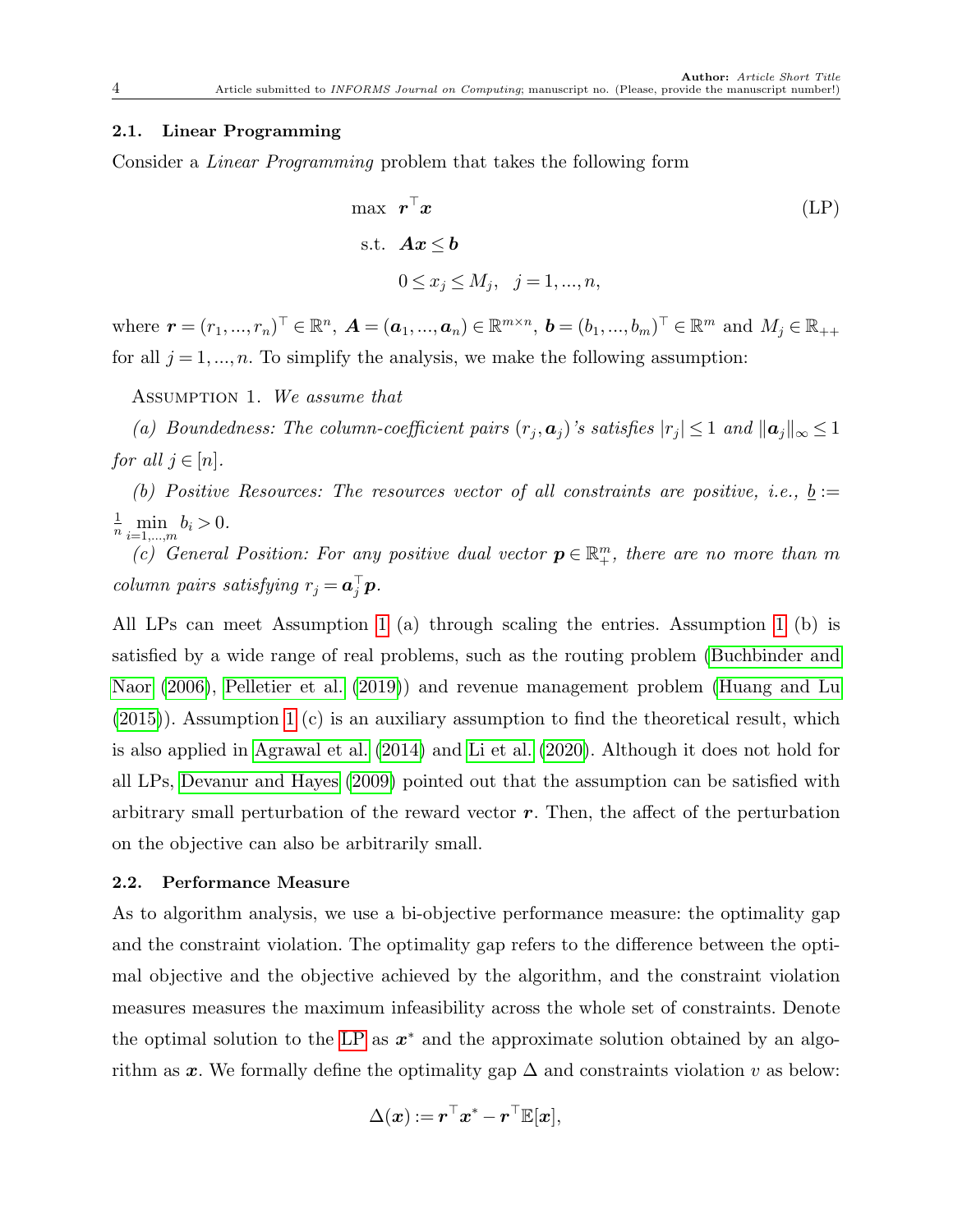$$
5\,
$$

$$
v(\boldsymbol{x}):=\max_{j=1,\dots,n}\mathbb{E}[\boldsymbol{A}\boldsymbol{x}-\boldsymbol{b}]_j,
$$

where the randomness may come from the algorithm. The main reason we introduce the second measure is that we allow algorithms to output infeasible solutions, and we hope that our infeasible solution does not violate constraints too much. Furthermore, we will show that our algorithm can also provide a feasible solution with a small optimality gap in expectation in section [3.3.](#page-13-0) There are many ways to transfer an infeasible solution to feasible, and our approach may not be optimal. Second, an infeasible solution can also be useful in practice. For example, In the column-generation method, we can view the approximate solution as a proxy to guide the choice of the initial basis, which does not have to be feasible. Moreover, when solving a binary LP, we can also view an infeasible fractional solution as the approximate probability of each variable to be 1. In this case, we only require the binary solution to be feasible while the probability or the fractional solution does not necessarily need to be feasible.

#### <span id="page-4-2"></span>3. Algorithms

In this section, we present the online algorithm with boosting as well as its variants and applications. Section [3.1](#page-4-0) revisits the Simple Online Algorithm (SOA) in [Li et al.](#page-32-1) [\(2020\)](#page-32-1) and we use the SOA as a motivation for our boosting algorithm. In Section [3.2,](#page-7-0) we motivate our algorithm framework to solve linear programs (LPs) with online methods. Specifically, in this section, we first propose our algorithm to solve a simple LP and interpret its "boosting" structure. Then, we generalize our algorithm to solve the [\(LP\)](#page-0-0) based on the SOA. In Section [3.3,](#page-13-0) we derive the theoretical guarantees for the generalized boosting algorithm. In Section [3.4,](#page-13-1) we present the derivations of our algorithm and its variants.

#### <span id="page-4-0"></span>3.1. Summary of SOA algorithm in [Li et al.](#page-32-1) [\(2020\)](#page-32-1)

Now, we briefly introduce the Simple Online Algorithm (SOA) proposed by [Li et al.](#page-32-1) [\(2020\)](#page-32-1) to motivate our algorithms and analysis in later sections. Consider the following LP prob $lem$  [\(sLP\)](#page-4-1),  $(LP)$ ,

<span id="page-4-1"></span>
$$
\max \ \mathbf{r}^{\top}\mathbf{x} \tag{sl.P}
$$
  
s.t.  $\mathbf{A}\mathbf{x} \leq \mathbf{b}$   
 $\mathbf{x} \in [0,1]^n$ ,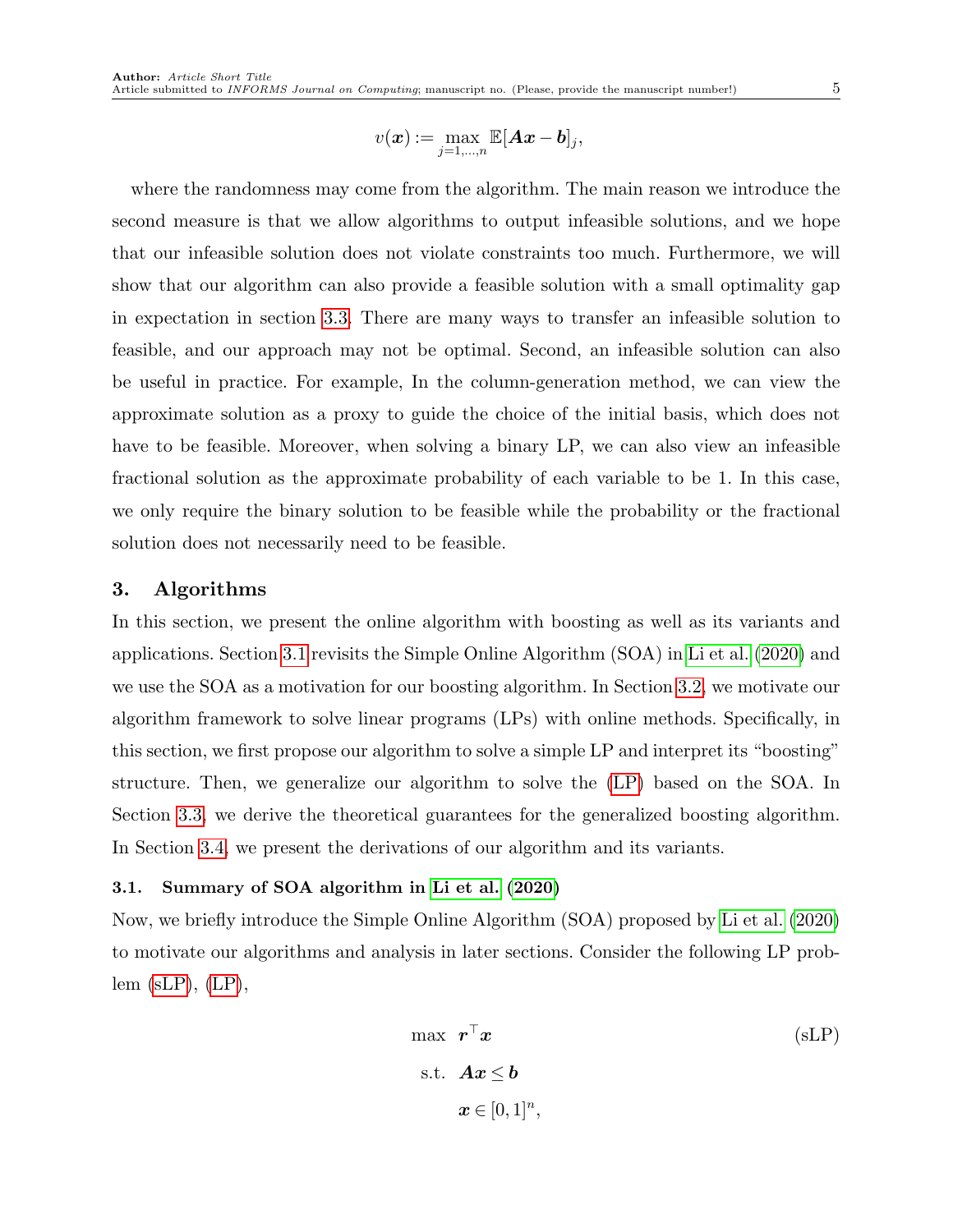and its dual problem

<span id="page-5-0"></span>
$$
\begin{aligned}\n\min \quad & \boldsymbol{b}^{\top} \boldsymbol{p} + \mathbf{1}^{\top} \boldsymbol{s} \\
\text{s.t.} \quad & \boldsymbol{A}^{\top} \boldsymbol{p} + \boldsymbol{s} \geq \boldsymbol{r} \\
&\boldsymbol{p} \geq \boldsymbol{0}, \boldsymbol{s} \geq \boldsymbol{0},\n\end{aligned} \tag{D-sLP}
$$

where the decision variables  $x_j$  are in [0,1] for all  $j = 1, ..., n$ , i.e.,  $M_j = 1$  for all j in the problem. Denote the optimal solution for the [\(sLP\)](#page-4-1) and the [\(D-sLP\)](#page-5-0) as  $x^*$  and  $(p^*, s^*)$ , respectively. Then, with the first order KKT condition, [Li et al.](#page-32-1) [\(2020\)](#page-32-1) show that

<span id="page-5-3"></span><span id="page-5-1"></span>
$$
x_j^* = \begin{cases} 1, r_j > a_j \mathbf{p}^* \\ 0, r_j < a_j \mathbf{p}^* \end{cases} \tag{1}
$$

This KKT condition illustrates that the value of the optimal solution is largely determined by the optimal dual price  $p^*$ . In other words, solving the [\(sLP\)](#page-4-1) is roughly equivalent to finding the optimal dual solution. Furthermore, This optimal dual solution is also the optimal solution of the following equivalent convex optimization problem in the sample average form,

$$
\min_{\mathbf{p}\geq\mathbf{0}} f_n(\mathbf{p}) = \mathbf{d}^\top \mathbf{p} + \frac{1}{n} \sum_{j=1}^n (r_j - \mathbf{a}_j^\top \mathbf{p})^+, \tag{SA}
$$

where  $\boldsymbol{d} = \frac{1}{n}$  $\frac{1}{n}$ **b**. Based on those equivalencies, [Li et al.](#page-32-1) [\(2020\)](#page-32-1) present a new online algorithm to iteratively read one column coefficient pair  $(r_t, a_t)$  sampled without replacement, decide the value of its corresponding decision variable  $x_t$ , and update the estimation of the optimal dual solution.

Specifically, the algorithm sets the initial estimation of the optimal dual price as  $p_1 = 0$ . When the algorithm receives a single coefficient pair  $(r_t, a_t)$  at t-th iteration, it sets

<span id="page-5-2"></span>
$$
x_t = \begin{cases} 1, r_t > a_t p_t \\ 0, r_t < a_t p_t, \end{cases}
$$
 (2)

where  $\boldsymbol{p}_j$  is the current estimation of the optimal dual solution. Then, the algorithm updates the estimation of the dual solution by the Projected Stochastic Gradient Descent (PSGD) method on [\(SA\)](#page-5-1), namely,

$$
\boldsymbol{p}_{t+1} = \left(\boldsymbol{p}_t + \frac{1}{n}\left(\boldsymbol{a}_t I(r_t > \boldsymbol{a}_t^\top \boldsymbol{p}_t) - \boldsymbol{d}\right)\right) \vee \boldsymbol{0},
$$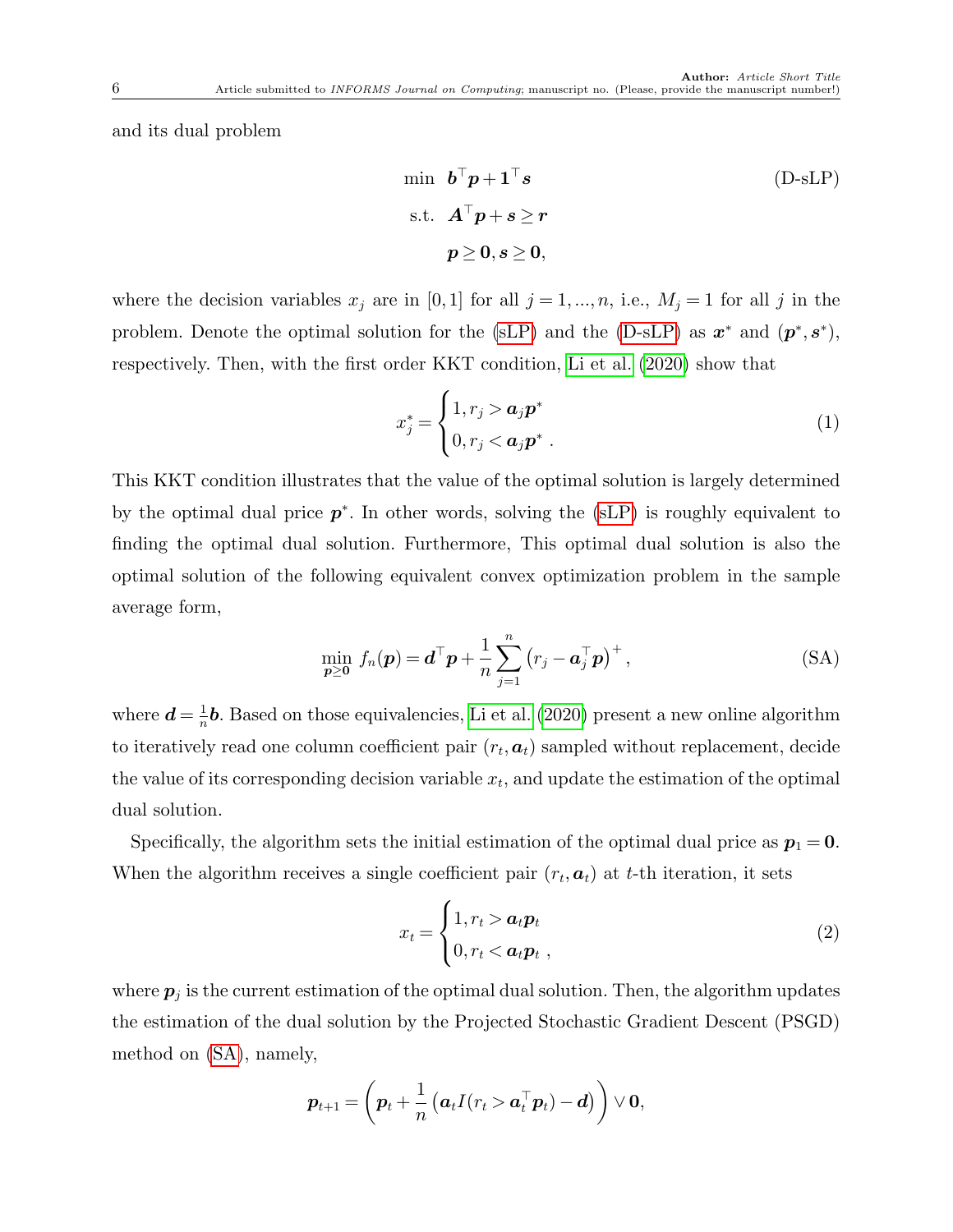where  $a_t I(r_t > a_t^{\top} p_t) - d$  is an approximation of

$$
\frac{\partial f_n(\boldsymbol{p})}{\partial \boldsymbol{p}} = \sum_{j=1}^n \left(\boldsymbol{d} - \boldsymbol{a}_j I(r_j > \boldsymbol{a}_j^\top \boldsymbol{p})\right)
$$

using one single sample  $(r_t, a_t)$  and  $u \vee v = (\max\{u_1, v_1\}, ..., \max\{u_m, v_m\})$  for  $u, v \in \mathbb{R}^m$ .

### <span id="page-6-0"></span>Algorithm 1 Simple Online Algorithm (SOA)

- 1: Input:  $\mathbf{d} = \mathbf{b}/n$
- 2: Initialize  $p_0 = 0$
- 3: for  $t = 1, ..., n$  do
- 4: Set

$$
x_t = \begin{cases} 1, & r_t > \mathbf{a}_t^\top \mathbf{p}_t \\ 0, & r_t \leq \mathbf{a}_t^\top \mathbf{p}_t \end{cases}
$$

5: Compute

$$
\begin{aligned} \boldsymbol{p}_{t+1} &= \boldsymbol{p}_t + \frac{1}{\sqrt{n}} \left(\boldsymbol{a}_t x_t - \boldsymbol{d}\right) \\ \boldsymbol{p}_{t+1} &= \boldsymbol{p}_{t+1} \vee \boldsymbol{0} \end{aligned}
$$

## 6: end for

7: Output:  $\bm{x} = (x_1, ..., x_n)$ 

Equivalently, the goal of Algorithm [1](#page-6-0) can also be interpreted as to find the saddle point of the following Lagrangian function [\(3\)](#page-6-1) in the domain  ${0 \le x \le 1, p \ge 0}$ ,

<span id="page-6-1"></span>
$$
L(\boldsymbol{x}, \boldsymbol{p}) = (\boldsymbol{r} - \boldsymbol{A}^{\top} \boldsymbol{p})^{\top} \boldsymbol{x} + \boldsymbol{b}^{\top} \boldsymbol{p}.
$$
 (3)

When receiving a column-coefficient pair  $(r_t, a_t)$  at an iteration, the algorithm essentially maximizes the Lagrangian function with respect to the variable  $x_t$  by formula [\(2\)](#page-5-2) with fixed  $p = p_t$ , and then updates  $p_t$  to reduce the value of Lagrangian function with respect to the variable p by one-step Projected Stochastic Gradient Descent.

<span id="page-6-2"></span>Further, if **b** is in the order of  $O(n)$  and all column pairs  $(a, r)$  are received in a uniformly random order, [Li et al.](#page-32-1) [\(2020\)](#page-32-1) prove Theorem [1](#page-6-2) under moderate boundedness conditions. In Section [3.3,](#page-13-0) we derive a better bound following the idea of [Balseiro et al.](#page-31-0) [\(2020b\)](#page-31-0).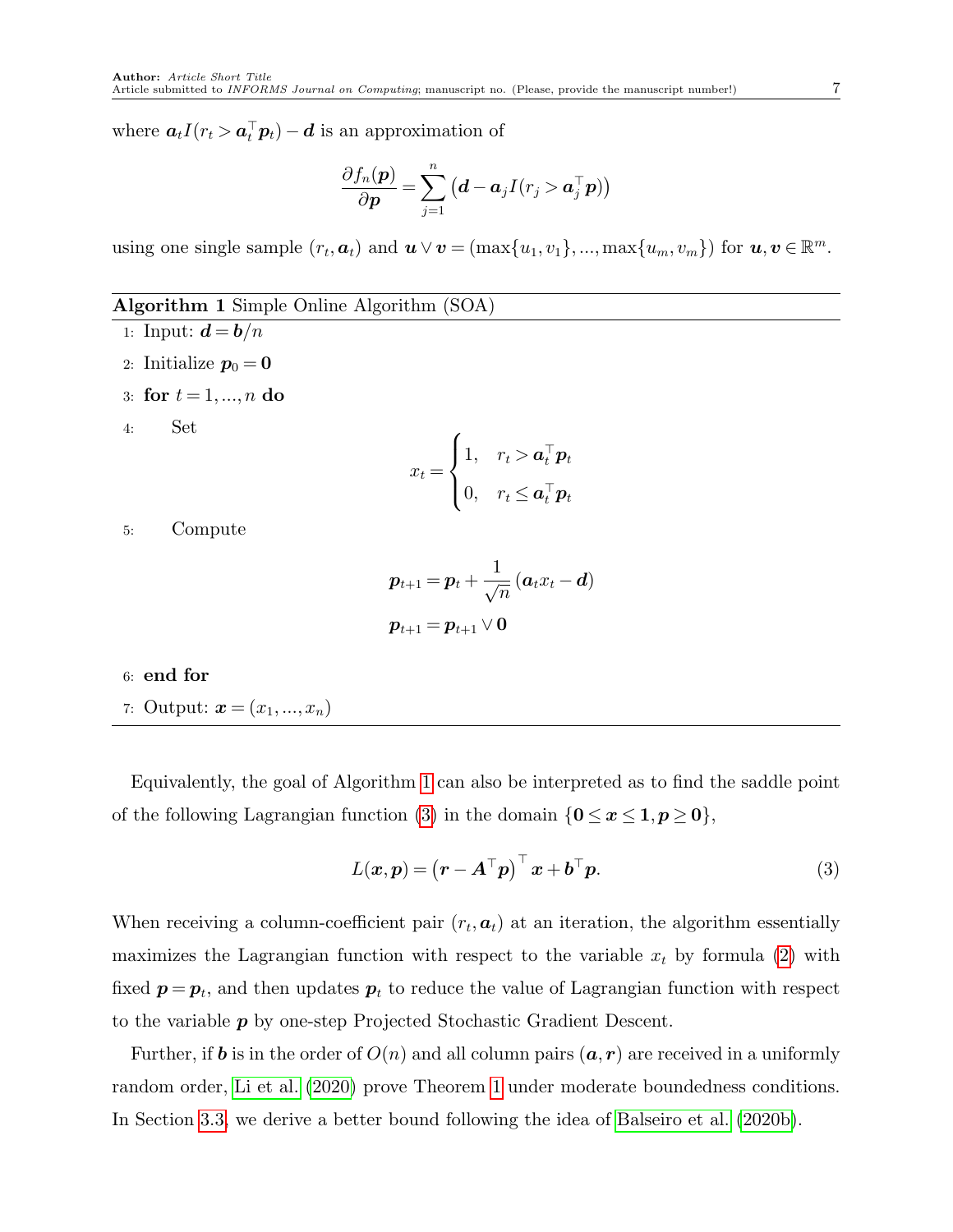Theorem 1 (Theorem 2 in [Li et al.](#page-32-1) [\(2020\)](#page-32-1)). The regret and expected constraint violation of Algorithm [1](#page-6-0) satisfy

$$
\Delta(\boldsymbol{x}) \le O\left((m + \log n)\sqrt{n}\right),\,
$$
  

$$
v(\boldsymbol{x}) \le O(\sqrt{mn}\log n),
$$

for all  $m, n \in \mathbb{N}^+$ .

However, this algorithm is designed for online binary LP problems. If we use it to solve an offline LP directly – although its computational complexity is  $O(mn)$  – it only uses each column-coefficient pair once to update the dual price and cannot fully utilize the information. Moreover, the theoretical result largely depends on the assumption that the minimal average resource in each step  $\underline{b}$  is independent of n. However, for general  $\underline{b}$ , their result is in the order of  $\sqrt{n}$  $\frac{\partial h}{\partial b}$ , which is large when  $\underline{b}$  is small. In this paper, we aim to exploit the computational advantage of the SOA and reduce the impact  $\underline{b}$  to solve more general offline LPs.

#### <span id="page-7-0"></span>3.2. Boosting Algorithm with Simple Online Algorithm

In this section, we first motivate our boosting algorithm to solve the [\(sLP\)](#page-4-1). The Boosting Algorithm uses Algorithm [1](#page-6-0) in the previous section as a subroutine. Then, we generalize it to solve the [\(LP\)](#page-0-0). Recall that Algorithm [1](#page-6-0) presents an O  $\left(\frac{n}{\sqrt{b}}\right)$  $\setminus$ optimality gap based on [Li et al.](#page-32-1) [\(2020\)](#page-32-1), where n and b are defined in  $(LP)$  and Assumption [1,](#page-3-2) respectively. Based on this bound of the optimality gap, we can duplicate each column-coefficient pair vector  $(r_j, a_j)$  and its decision variable of [\(sLP\)](#page-4-1) for K times and obtain the following LP,

<span id="page-7-1"></span>
$$
\max \sum_{l=1}^{K} \boldsymbol{r}^{\top} \boldsymbol{x}_{l}
$$
\n
$$
\text{s.t.} \sum_{l=1}^{K} \boldsymbol{A} \boldsymbol{x}_{l} \leq K \boldsymbol{b}
$$
\n
$$
\boldsymbol{x}_{l} \in [0, 1]^{n}, \quad l = 1, ..., K.
$$
\n(dupLP)

The optimal objective value of [\(dupLP\)](#page-7-1) will be  $K \cdot \text{OPT}$ . Applying Algorithm [1](#page-6-0) on this duplicated LP, we can find a set of solution  $\{\tilde{x}_l\}_{l=1}^K$ , where  $\tilde{x}_l$  corresponds to the solution of all *l*-th arrival pairs, for  $l = 1, ..., K$ . This set of solutions satisfy

$$
\mathbb{E}\left(\frac{1}{K}\sum_{l=1}^{K} \mathbf{r}^{\top} \tilde{\mathbf{x}}_l\right) \ge \text{OPT} - O\left(\frac{Kn}{K\sqrt{KB}}\right) = \text{OPT} - O\left(\frac{n}{\sqrt{KB}}\right).
$$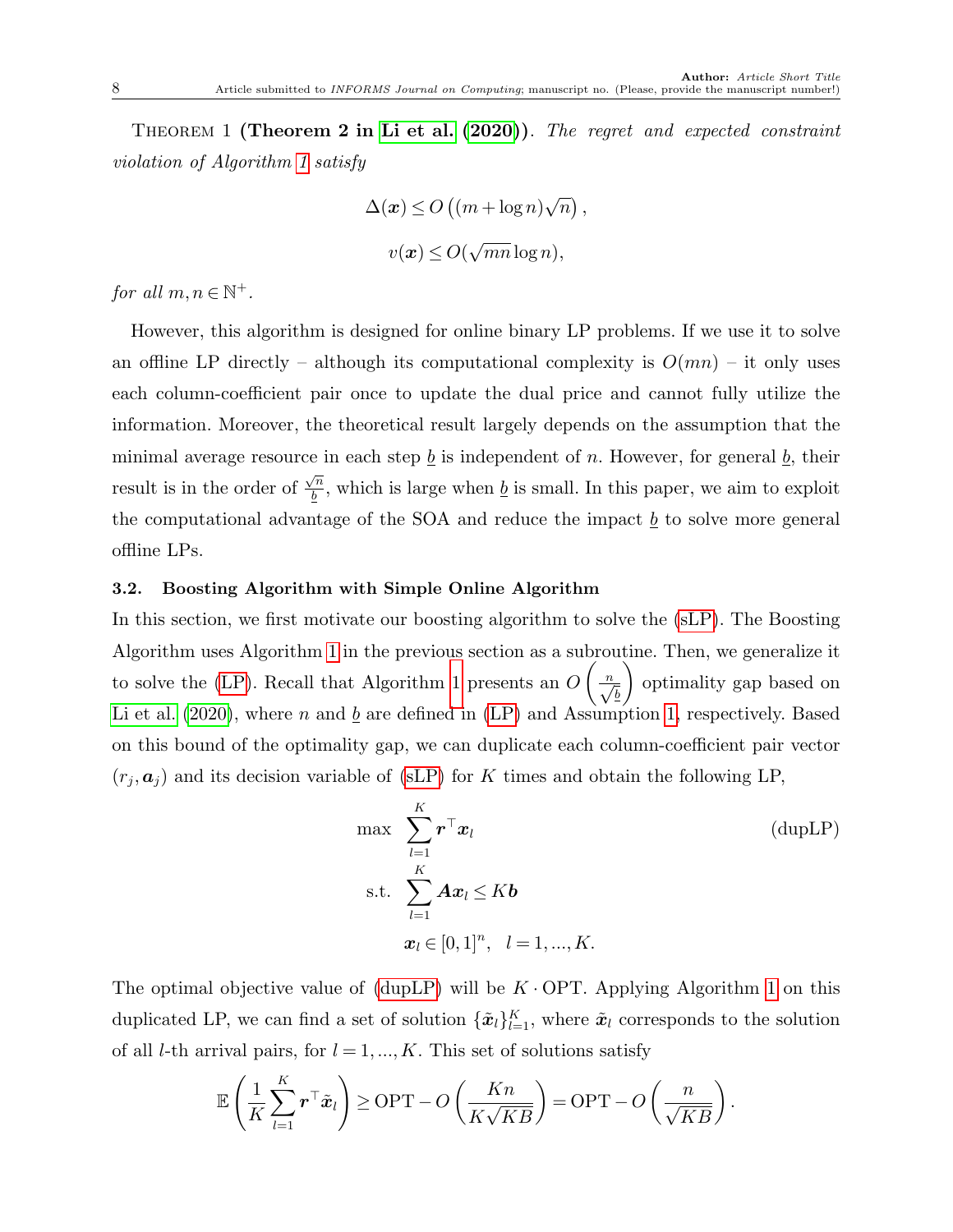

<span id="page-8-0"></span>Figure 1 Dual convergence case

Hence, the average solution  $\tilde{\boldsymbol{x}}^{(K)} = \frac{1}{K}$  $\frac{1}{K}\sum_{i=1}^{K}$  $_{l=1}$  $\tilde{x}_l$  is a solution to the [\(sLP\)](#page-4-1) and the optimality gap is no more than  $O\left(\frac{n}{\sqrt{KB}}\right)$  in expectation. In other words, this new average solution  $\tilde{\mathbf{x}}^{(K)}$  can reduce the optimality gap with a factor  $\frac{1}{\sqrt{2}}$  $\frac{L}{\overline{K}}$  compared with the solution obtained from the online learning methods. Enlightened by this idea, we have our boosting version of SOA, Algorithm [2.](#page-9-0) Based on Algorithm [2,](#page-9-0) we combine the idea of "boosting" and present Algorithm [3,](#page-10-0) which is the the main algorithm in this paper. Compared with Algorithm [2,](#page-9-0) Algorithm [3](#page-10-0) does not directly apply SOA Algorithm on the duplicated problem. Instead, it apply SOA to solve K [sLP](#page-4-1) problems with continuously updating the dual price. This difference enables Algorithm [3](#page-10-0) to have "boosting" structure, which will be discussed later. With this structure, the numerical performance can be improved by  $1\% \sim 3\%$  in terms of the objective value and the theoretical order of the optimality gap of our algorithm is still  $O(\frac{n}{\sqrt{KB}}).$ 

To explain the improvement achieved by duplication, we can view it as the benefit of variance reduction. As shown in Figure [1,](#page-8-0) the dual price  $p_t$  updated by our algorithm tends to converge to the optimal dual price  $p^*$  when the number of duplication times K is large. However, once  $p_t$  gets close to  $p^*$ ,  $p_t$  will fluctuate around  $p^*$ .

In this case, the dual price  $p$  updated by our algorithm can be viewed as a sample of the noised optimal dual price, i.e.,  $p^*$  plus a noise. Similarly, the solution  $\tilde{x}_l$  can also be viewed as the noised optimal solution. Thus, the average solution  $\tilde{\boldsymbol{x}}^{(K)}$  can reduce the variation of the noise and improves the performance.

From a machine learning perspective, the improvement on the optimality gap can be explained by boosting structure. In some cases, even if the number of duplication times  $K$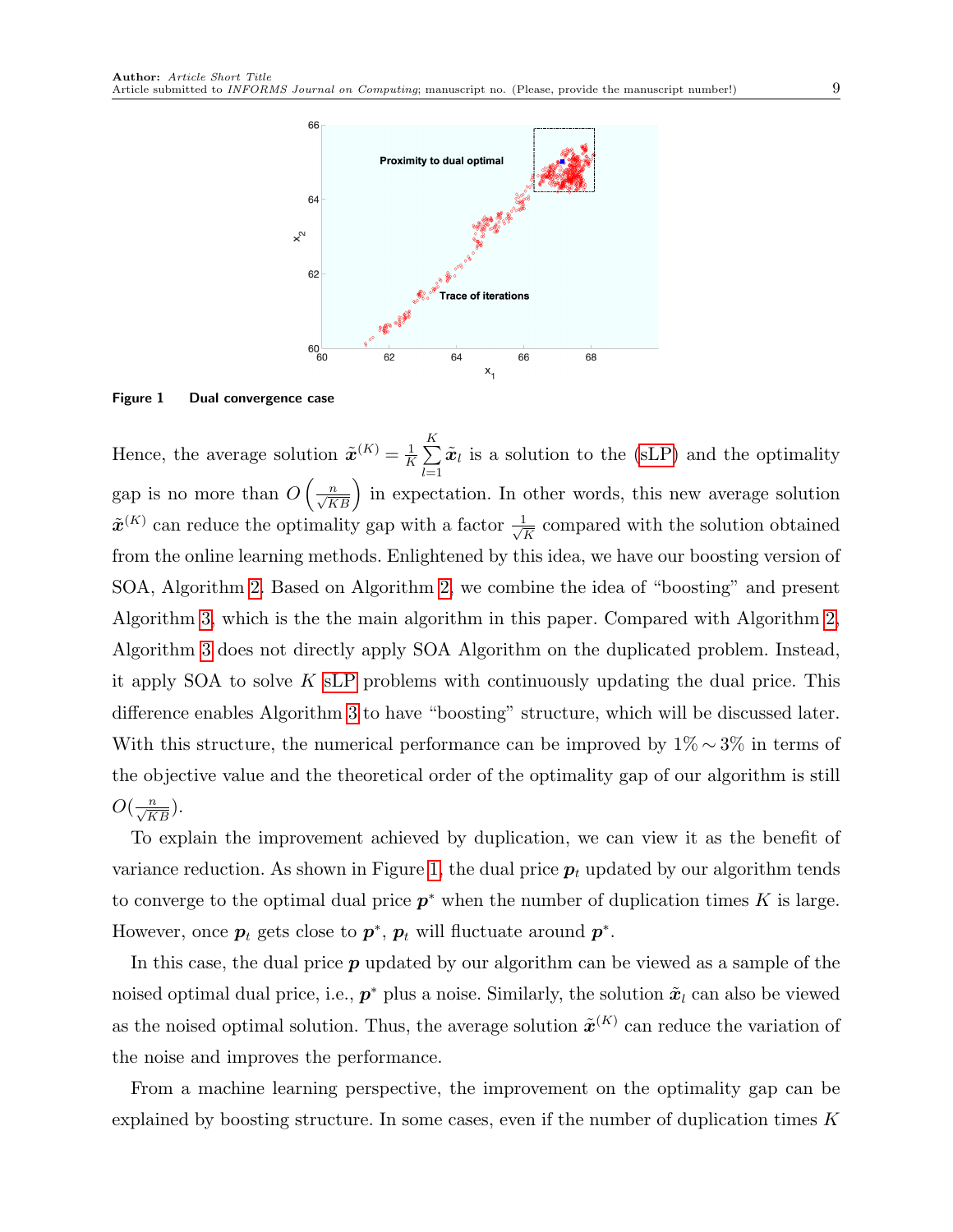#### <span id="page-9-0"></span>Algorithm 2 Boosting Simple Online Algorithm  $\frac{1}{\sqrt{2}}$

- 1: Input:  $\mathbf{d} = \mathbf{b}/n, K, \gamma = 1/2$ Kn
- 2: Initialize  $p=0, \, (\tilde{x}_1^{(K)})$  $\tilde{x}_1^{(K)},...,\tilde{x}_n^{(K)}$ ) = 0
- 3: Set the duplicated index set  $I = \{1, ..., 1, 2, ..., 2, ..., n, ..., n\}$ , which contains K duplication of each number from 1 to n
- 4: for  $t = 1, ..., Kn$  do
- 5: Uniformly select one element  $s_t$  from I without replacement
- 6: Set

$$
\tilde{x}_t = \begin{cases} 1, & r_{s_t} > \boldsymbol{a}_{s_t}^{\top} \boldsymbol{p} \\ 0, & r_{s_t} \leq \boldsymbol{a}_{s_t}^{\top} \boldsymbol{p} \end{cases}
$$

7: Compute

$$
\begin{aligned} \boldsymbol{\mathcal{p}}&=\boldsymbol{p}+\gamma\left(\boldsymbol{a}_{s_t}\tilde{x}_t-\boldsymbol{d}\right)\\ \boldsymbol{p}&=\boldsymbol{p}\vee\boldsymbol{0} \end{aligned}
$$

8: Set  $\tilde{x}_{s_t}^{(K)} = \tilde{x}_{s_t}^{(K)} + \frac{1}{K}$  $\frac{1}{K} \tilde{x}_t$ 9: end for 10: for  $t = 1, ..., n$  do 11:  $x_t = Ber(\tilde{x}_t^{(K)})$  $\binom{(\mathbf{A})}{t}$ 12: end for 13: Output: the binary solution  $\mathbf{x} = (x_1, ..., x_n)$ 14: the fractional solution  $\tilde{\boldsymbol{x}}^{(K)} = (\tilde{x}_1^{(K)})$  $\tilde{x}_{1}^{(K)},...,\tilde{x}_{n}^{(K)})$ 

is small and the dual price  $p$  marginally moves towards to  $p^*$ , the optimality gap can be reduced significantly, which is also illustrated in Section [4.](#page-19-0)

According to [Friedman et al.](#page-31-1) [\(2001\)](#page-31-1) and [Shalev-Shwartz and Ben-David](#page-32-0) [\(2014\)](#page-32-0), boosting was originally proposed as a technique for classification problem. Later, there is a line of papers [\(Frossyniotis et al.](#page-31-8) [\(2004\)](#page-31-8)[,Okabe and Yamada](#page-32-11) [\(2018\)](#page-32-11)) that extend the boosting technique to solve clustering problems. The essential idea of boosting is to combine a set of weak classifiers to produce a new learner whose performance is significantly better than each weak classifier. To see the structure of boosting in our algorithm, we first construct a cluster problem from  $(sLP)$ . From the KKT condition [\(1\)](#page-5-3) and the Assumption [1](#page-3-2) (c), we know that at most m entries in the optimal solution  $x^*$  is not 0 or 1. Thus, if  $n \gg m$ ,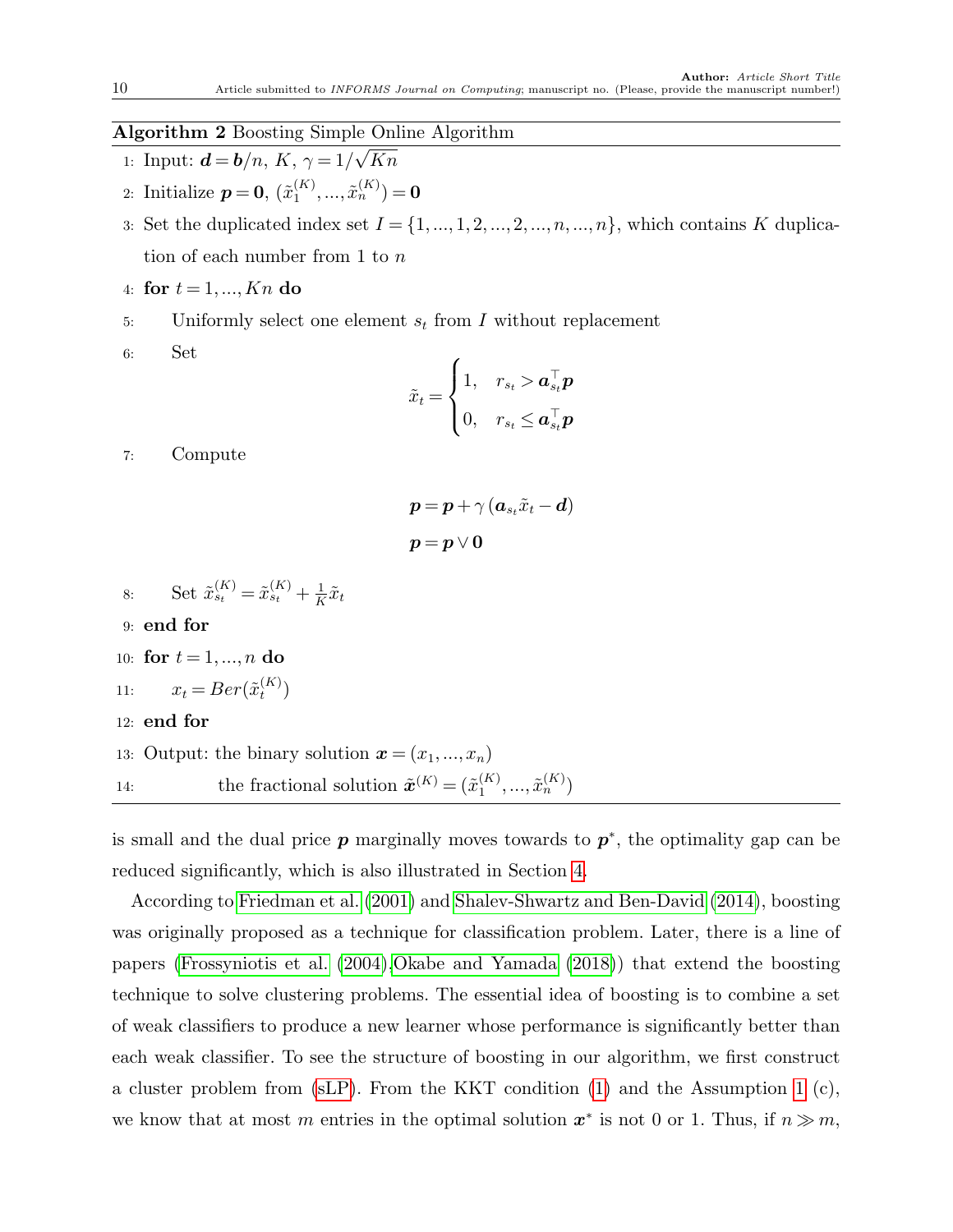#### <span id="page-10-0"></span>Algorithm 3 Binary Boosting Simple Algorithm √

- 1: Input:  $\mathbf{d} = \mathbf{b}/n, K, \gamma = 1/2$ Kn
- 2: Initialize  $p=0, \, (\tilde{x}_1^{(K)})$  $\tilde{x}_1^{(K)},...,\tilde{x}_n^{(K)}$ ) = 0
- 3: for  $l = 1, ..., K$  do
- 4: Generate random permutation  $\sigma_l = (s_1, ..., s_n)$
- 5: **for**  $t = s_1, ..., s_n$  do
- 6: Set

$$
\tilde{x}_{l,t} = \begin{cases} 1, & r_t > \boldsymbol{a}_t^\top \boldsymbol{p} \\ 0, & r_t \leq \boldsymbol{a}_t^\top \boldsymbol{p} \end{cases}
$$

7: Compute

$$
\begin{aligned} \boldsymbol{\mathcal{p}}&=\boldsymbol{p}+\gamma\left(\boldsymbol{a}_t\tilde{x}_{l,t}-\boldsymbol{d}\right)\\ \boldsymbol{p}&=\boldsymbol{p}\vee\boldsymbol{0} \end{aligned}
$$

- 8: Set  $\tilde{x}_{t}^{(K)} = \tilde{x}_{t}^{(K)} + \frac{1}{K}$  $\frac{1}{K} \tilde{x}_{l,t}$
- 9: end for
- 10: end for
- 11: for  $t = 1, ..., n$  do
- 12:  $x_t = Ber(\tilde{x}_t^{(K)})$  $\binom{(\mathbf{A})}{t}$
- 13: end for
- 14: Output: the binary solution  $\mathbf{x} = (x_1, ..., x_n)$ 15: the fractional solution  $\tilde{\boldsymbol{x}}^{(K)} = (\tilde{x}_1^{(K)})$  $\tilde{x}_{1}^{(K)},...,\tilde{x}_{n}^{(K)})$

we can assign a binary index  $x_j^*$  for almost every column-coefficient pair  $(r_j, a_j)$ , such that  $x_j^* \in \{0,1\}$ . With those binary indices, we can view each column-coefficient pair as a sample, each binary solution  $x \in \{0,1\}^n$  as a result of cluster, and each relaxed solution  $\tilde{x} \in [0,1]^n$  as the index score. That is, if its index score  $x_j$  is close to 1, the j-th sample is deemed to be in the cluster corresponding to 1 with higher probability, which is shown in our algorithm that  $x$  is a binary solution constructed by rounding the index score vector  $\mathbf{x}^{(K)}$ . Thus, in this case, solving the [\(sLP\)](#page-4-1) is equivalent to finding the index scores x for all samples to minimize the following function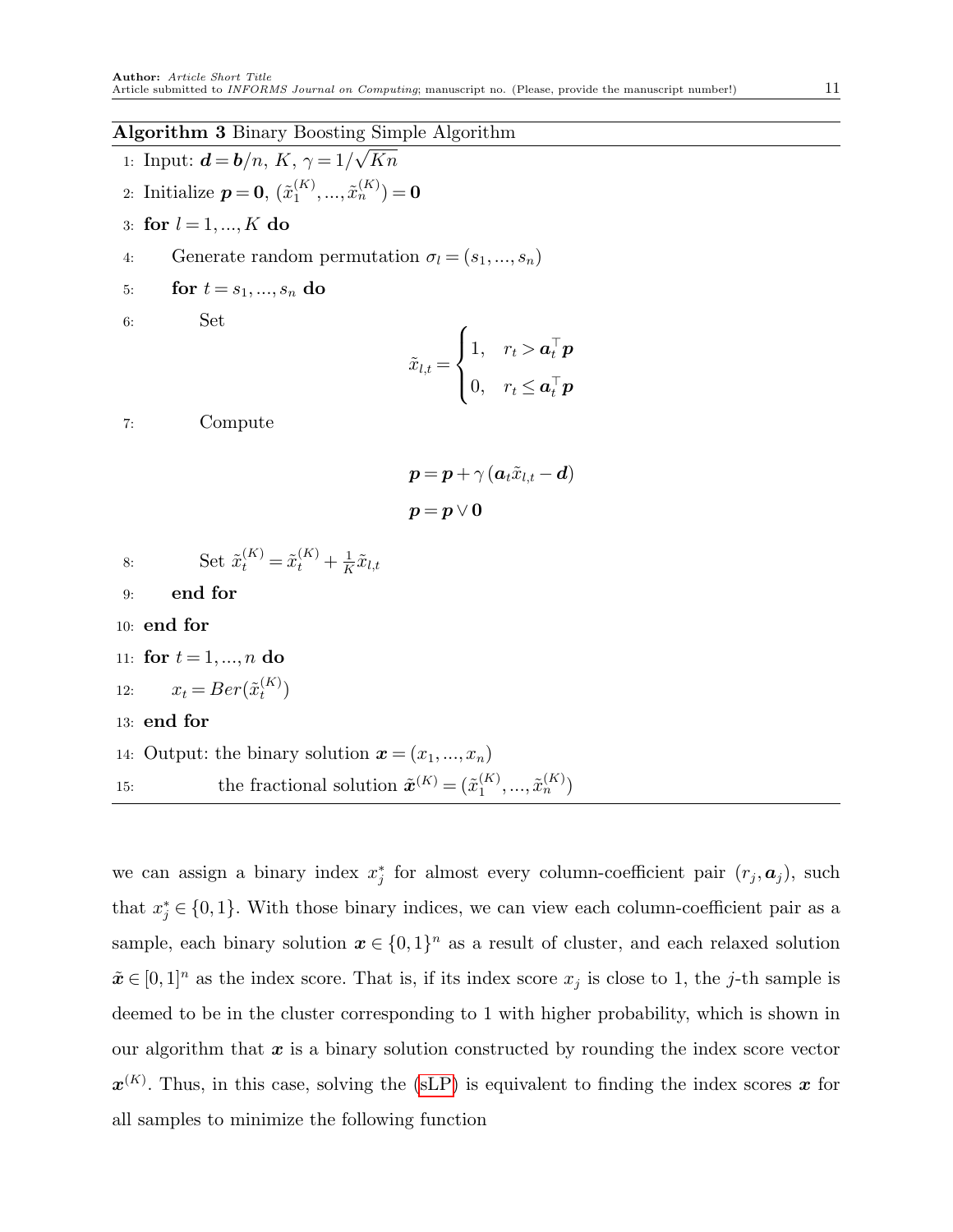$$
L_{\text{OPT}}(\boldsymbol{x}) = \begin{cases} \sum_{j=1}^{n} r_j (x_j^* - x_j), & \text{if } \boldsymbol{A} \boldsymbol{x} \leq \boldsymbol{b}, \ \boldsymbol{0} \leq \boldsymbol{x} \leq \boldsymbol{1}, \\ \infty, & \text{otherwise}, \end{cases}
$$

since this function is a equivalent form of [\(LP\)](#page-0-0). Thus, we can set the loss function for this clustering problem as

$$
L(\boldsymbol{x}) = \begin{cases} \sum_{j=1}^{n} r_j x_j, & \text{if } \boldsymbol{A}\boldsymbol{x} \leq \boldsymbol{b}, \ 0 \leq \boldsymbol{x} \leq \boldsymbol{1} \\ \infty, & \text{otherwise}, \end{cases}
$$

which does not depend on the unknown true index  $x^*$  since  $\text{OPT} = \sum_{n=1}^n$  $j=1$  $r_j x_j^*$  is a fixed value for [\(LP\)](#page-0-0). Moreover, if we view  $x_l$  as a "weak" clustering learner of this cluster problem, the average solution is one combination of weak learners, which is one essential idea of the boosting method as in [Friedman et al.](#page-31-1) [\(2001\)](#page-31-1).

Now, we solve the [\(LP\)](#page-0-0) by a generalization of Algorithm [3.](#page-10-0) To simplify our discussion, we assume  $M_j \in \mathbb{N}$  for all  $j = 1, ..., n$ . This will not lose the generality because we can always scale the linear program and focus on an equivalent LP as following,

$$
\max \sum_{j=1}^{n} \left( \frac{M_j}{[M_j] + 1} r_j \right) x_j
$$
\n
$$
\text{s.t. } \sum_{j=1}^{n} \left( \frac{M_j}{[M_j] + 1} a_j \right) x_j \le b
$$
\n
$$
x_j \in [0, [M_j] + 1], \text{ for all } j = 1, \dots, n,
$$

where  $\lbrack \cdot \rbrack$  is the floor function, and the new LP still satisfies Assumption [1.](#page-3-2) In this case, solving the [\(LP\)](#page-0-0) is equivalent to solving the extended LP [\(extLP\)](#page-11-0).

<span id="page-11-0"></span>
$$
\max \sum_{j=1}^{n} r_j \left( \sum_{l=1}^{M_j} x_{j,l} \right)
$$
\n
$$
\text{s.t. } \sum_{j=1}^{n} a_j \left( \sum_{l=1}^{M_j} x_{j,l} \right) \le b
$$
\n
$$
x_{j,l} \in [0, 1], \text{ for all } j = 1, ..., n \text{ and } l = 1, ..., M_j,
$$
\n
$$
(ext{LP})
$$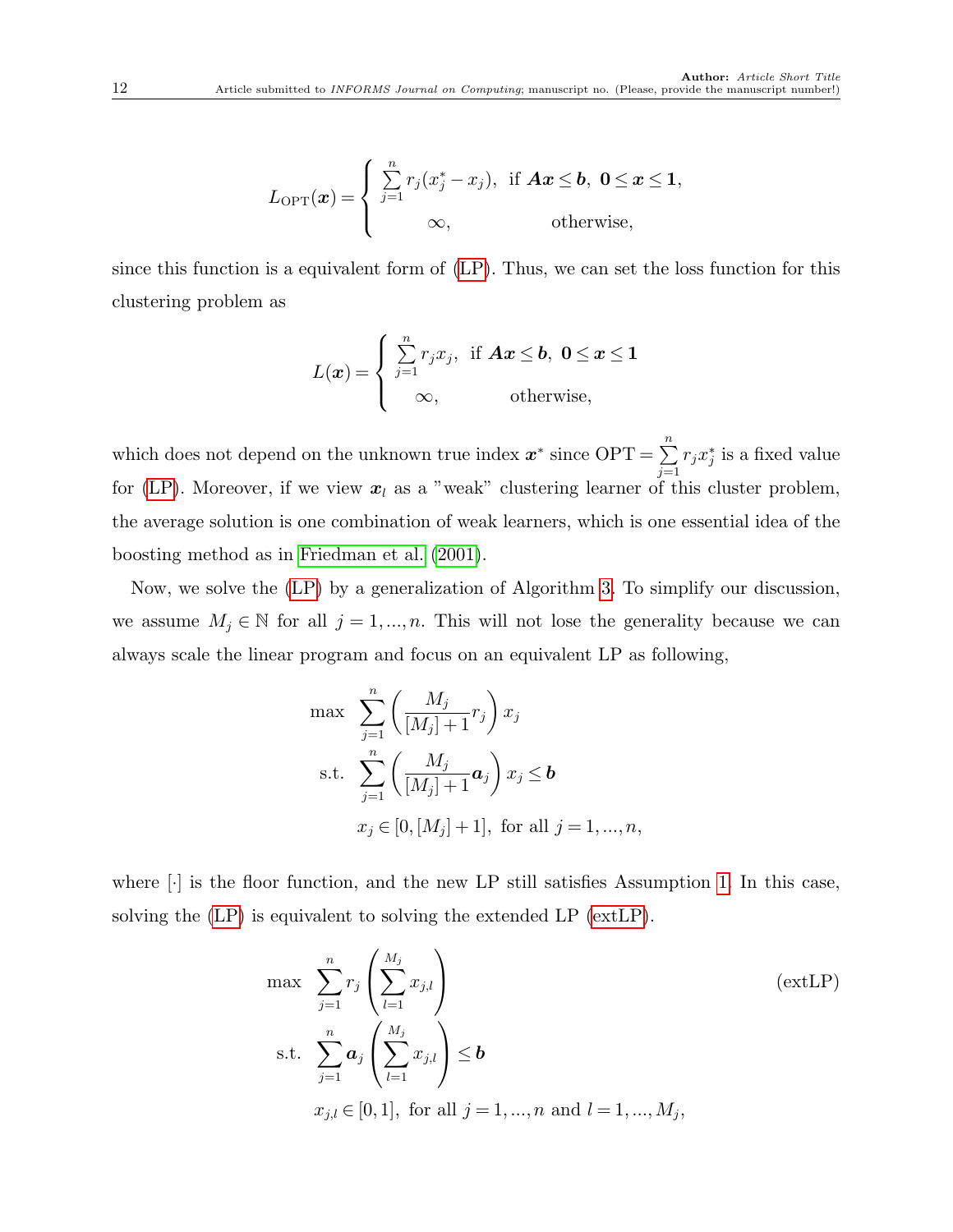# <span id="page-12-0"></span>Algorithm 4 Boosting Simple Algorithm

\n- 1: Input: 
$$
\mathbf{d} = \mathbf{b}/n
$$
,  $K$ ,  $\gamma = 1/\sqrt{Kn}$ ,  $M = \sum_{j=1}^{n} M_j$
\n- 2: Initialize  $\mathbf{p} = \mathbf{0}$ ,  $\left(\tilde{x}_1^{(K)}, \ldots, \tilde{x}_n^{(K)}\right) = \mathbf{0}$
\n- 3: **for**  $l = 1, \ldots, K$  **do**
\n- 4: Generate random permutation  $\sigma_l = (s_1, \ldots, s_M)$
\n

5: for 
$$
t = s_1, ..., s_M
$$
 do

6: Set

$$
\tilde{x}_{l,t} = \begin{cases} 1, & r_t > \mathbf{a}_t^\top \mathbf{p} \\ 0, & r_t \leq \mathbf{a}_t^\top \mathbf{p} \end{cases}
$$

7: Compute

$$
\boldsymbol{p} = \boldsymbol{p} + \gamma \left(\boldsymbol{a}_t \tilde{x}_{l,t} - \boldsymbol{d}\right)
$$
  

$$
\boldsymbol{p} = \boldsymbol{p} \vee \boldsymbol{0}
$$

8: Compute 
$$
j' = \min \left\{ j : t < \sum_{j_0=1}^j M_{j_0} \right\}
$$
  
\n9: Set  $\tilde{x}_{j'}^{(K)} = \tilde{x}_{j'}^{(K)} + \frac{1}{K} \tilde{x}_{l,t}$   
\n10: end for  
\n11: end for  
\n12: for  $t = 1, ..., n$  do  
\n13:  $x_t = [\tilde{x}_t^{(K)}] + Bernoulli(\tilde{x}_t^{(K)} - [\tilde{x}_t^{(K)}])$ 

- 14: end for
- 15: Output: the binary solution  $\mathbf{x} = (x_1, ..., x_n)$ 16: the fractional solution  $\tilde{\boldsymbol{x}}^{(K)} = (\tilde{x}_1^{(K)})$  $\tilde{x}_{1}^{(K)},...,\tilde{x}_{n}^{(K)})$

We can find an approximate solution  $\{\tilde{x}_{j,l}, l = 1, ..., M_j\}_{j=1}^n$  to the [\(extLP\)](#page-11-0). Then, let  $\tilde{x}_j^{(K)}$  =  $\sum$  $M_j$  $_{l=1}$  $\tilde{x}_{j,l}$  and

$$
x^{(K)}_j=[\tilde{x}^{(K)}_j]+Bernoulli(\tilde{x}^{(K)}_j-[x^{(K)}_j]),
$$

for all  $j = 1, ..., n$ . for all  $j = 1, ..., n$ . We find a fractional solution  $\tilde{x}_i^{(K)}$  $j^{(K)}$  and an integer solution  $x_i^{(K)}$  $j_j^{(K)}$  of [\(LP\)](#page-0-0). Algorithm [4](#page-12-0) summarizes the above discussion.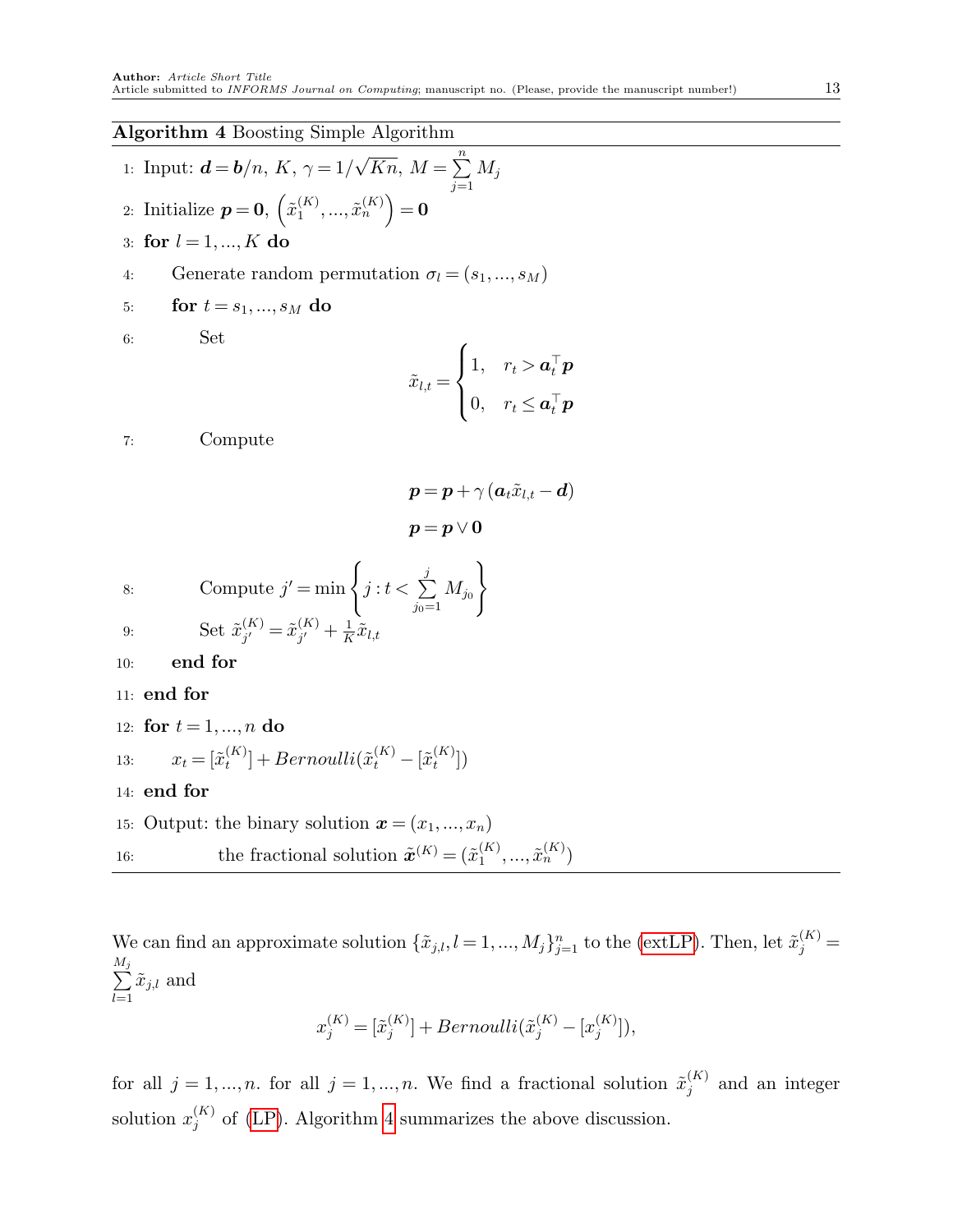#### <span id="page-13-0"></span>3.3. Optimality Gap Analysis

In this section, we present the bounds of optimality gap and constraint violation of the solution obtained by the Boosting Simple Algorithm (Algorithm [4\)](#page-12-0), and the optimality gap of one feasible version of that solution. With Assumption [1,](#page-3-2) we show that the optimality gaps of both Algorithm [4](#page-12-0) and Algorithm [3](#page-10-0) decrease in the order of  $\frac{1}{\sqrt{2}}$  $\frac{1}{\overline{K}}$  as discussed in Section [3.](#page-4-2) The proof mainly follows the ideas in [Li et al.](#page-32-1) [\(2020\)](#page-32-1), [Balseiro et al.](#page-31-0) [\(2020b\)](#page-31-0) and [Balseiro et al.](#page-31-9) [\(2020a\)](#page-31-9). We leave the proof in the appendix.

<span id="page-13-3"></span>THEOREM 2. The regret and expected constraint violation of the fractional solution  $\tilde{x}$ obtained from Algorithm [2](#page-9-0) satisfy

$$
\Delta(\tilde{x}) \le O\left(\frac{\sqrt{n}\log n}{\underline{b}\sqrt{K}} + \frac{m\log nK}{K}\right),\,
$$
  

$$
v(\tilde{x}) \le O\left(\sqrt{\frac{m^3n}{\underline{b}^2K}}\right),
$$

for all  $m, n \in \mathbb{N}^+$ .

To transfer the solution  $\tilde{x}$  to a feasible solution, we can check the feasibility at each step and terminate the algorithm if one constraint is violated. Denote this feasible fractional solution found by Algorithm [2](#page-9-0) as  $x_{\text{feasible}}$ . It satisfies the following theorem.

<span id="page-13-2"></span>THEOREM 3. The optimality gap of the feasible solution  $\mathbf{x}_{\text{feasible}}$  satisfies

$$
\Delta(\boldsymbol{x}) \le O\left(\frac{\sqrt{n}\log n}{\underline{b}^2\sqrt{K}} + \frac{m\log nK}{K}\right),\,
$$

for all  $m, n \in \mathbb{N}^+$ .

#### <span id="page-13-1"></span>3.4. Variants of Binary Boosting Simple Algorithm

In this section, we introduce two variants of Algorithm [3.](#page-10-0) Recall the discussion in Section [3.1](#page-4-0) and [3.2,](#page-7-0) the boosting algorithm combines the "boosting" structure and Algorithm [1,](#page-6-0) and the main idea of Algorithm [1](#page-6-0) is to apply Projected Stochastic Gradient Descent on the optimization problem [\(SA\)](#page-5-1). To find more variants, one idea is to keep the whole framework same and apply other gradient descent methods. Specifically, we apply Online Mirror Descent and Mini Batch Gradient Descent to the framework. Moreover, in Section [3.4,](#page-13-1) we compares the numerical performance of those three boosting algorithms.

First, we introduce Algorithm [5](#page-15-0) enlightened by [Balseiro et al.](#page-31-0) [\(2020b\)](#page-31-0). This algorithm applies Online Mirror Descent instead of Stochastic Gradient Descent and, thus, have more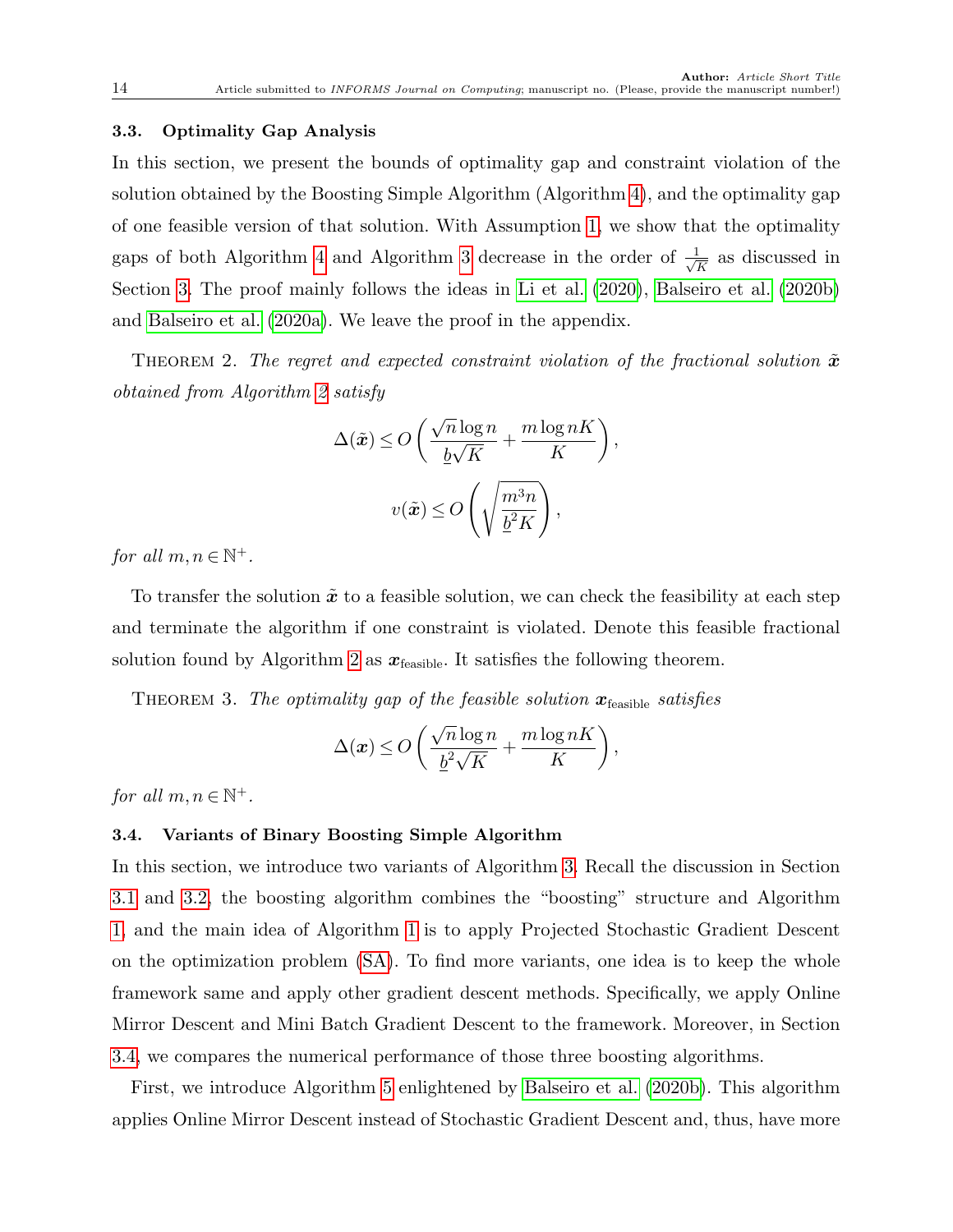flexibility to adapt the geometry of the objective function, which will be discussed later. Besides Algorithm [1](#page-6-0) proposed by [Li et al.](#page-32-1) [\(2020\)](#page-32-1), [Balseiro et al.](#page-31-0) [\(2020b\)](#page-31-0) and [Balseiro](#page-31-9) [et al.](#page-31-9) [\(2020a\)](#page-31-9) introduce Dual Mirror Descent Algorithm to solve Online LP in linear time concurrently. The main idea of their algorithm is to apply Online Mirror Descent on the problem [\(SA\)](#page-5-1). To introduce the algorithm, we first briefly recall the Online Mirror Descent method [\(Hazan](#page-31-10) [\(2019\)](#page-31-10), [Bubeck](#page-31-11) [\(2011\)](#page-31-11)) when solving the problem [\(SA\)](#page-5-1). When applying Stochastic Gradient Descent, equivalently, we update the approximated solution as the formula below at each iteration to solve [\(SA\)](#page-5-1),

$$
\boldsymbol{p}_{t+1} = \arg\min_{\boldsymbol{p}\in\mathbb{R}_+^m} \left\{ \left( \boldsymbol{d} - \boldsymbol{a}_j I(r_j > \boldsymbol{a}_j^\top \boldsymbol{p}_t) \right)^\top (\boldsymbol{p} - \boldsymbol{p}_t) + \frac{n}{2} \|\boldsymbol{p} - \boldsymbol{p}_t\|_2^2 \right\}.
$$
 (4)

The first part in the RHS of [\(4\)](#page-14-0) can be viewed as a first order approximation of the value  $f_n(\mathbf{p}) - f_n(\mathbf{p}_t)$ . Specifically, since

<span id="page-14-0"></span>
$$
f_n(\boldsymbol{p}) - f_n(\boldsymbol{p}_t) = \left(\left.\frac{\partial f_n(\boldsymbol{p})}{\partial \boldsymbol{p}}\right|_{\boldsymbol{p}=\boldsymbol{p}_t}\right)^{\top} (\boldsymbol{p}-\boldsymbol{p}_t) + o(\|\boldsymbol{p}-\boldsymbol{p}_t\|_2),
$$

we can find the first term in [\(4\)](#page-14-0) by using  $\mathbf{d} - \mathbf{a}_j I(r_j > \mathbf{a}_j^{\top} \mathbf{p}_t)$  to estimate  $\frac{\partial f_n(\mathbf{p})}{\partial \mathbf{p}}|_{\mathbf{p} = \mathbf{p}_t}$ . The second part in the RHS of [\(4\)](#page-14-0) can be viewed as penalty since the first order approximation has large error when  $p$  is far from  $p_t$ . Thus, compared with  $p_t$ , the updated dual price  $p_{t+1}$ reduces function value by roughly  $\left(\frac{\partial f_n(p)}{\partial p}\right)$ ∂p  $\Big\vert_{\bm p=\bm p_t}$  $\bigwedge^\top$  $(p_{t+1} - p_t)$ . However, the approximation error depends on the local curvature of the target function and the two-norm might not be the best penalty for it. Thus, to adapt this local geometry, Online Mirror Descent replaces the two-norm penalty term in [\(4\)](#page-14-0) with Bregman divergence  $V_h$ , i.e.

$$
\boldsymbol{p}_{t+1} = \arg\min_{\boldsymbol{p}\in\mathbb{R}^m_+} \left\{ \left( \boldsymbol{d} - \boldsymbol{a}_j I(r_j > \boldsymbol{a}_j^\top \boldsymbol{p}_t) \right)^\top (\boldsymbol{p} - \boldsymbol{p}_t) + \frac{n}{2} V_h(\boldsymbol{p}, \boldsymbol{p}_t) \right\},\tag{5}
$$

where the reference function h is an arbitrary strictly-convex function and

$$
V_h(\mathbf{p},\mathbf{p}') = h(\mathbf{p}) - h(\mathbf{p}') - (\mathbf{p} - \mathbf{p}') \nabla h(\mathbf{p}').
$$

Then, applying the same boosting idea in Section [3.2,](#page-7-0) we have Algorithm [5,](#page-15-0) where  $p_0$  is the initial vector. When we choose  $h(p) = \frac{1}{2} ||p||_2^2$  and  $p_0 = 0$ , the Algorithm [5](#page-15-0) is exact same as Algorithm [3.](#page-10-0) In Section [4,](#page-19-0) we will select the function  $h$  to be the negative entropy function. In that case, if we still choose  $p_0 = 0$ , we will see that at all iterations, the dual price will always be the zero vector, which cannot provide good solution. Additionally, we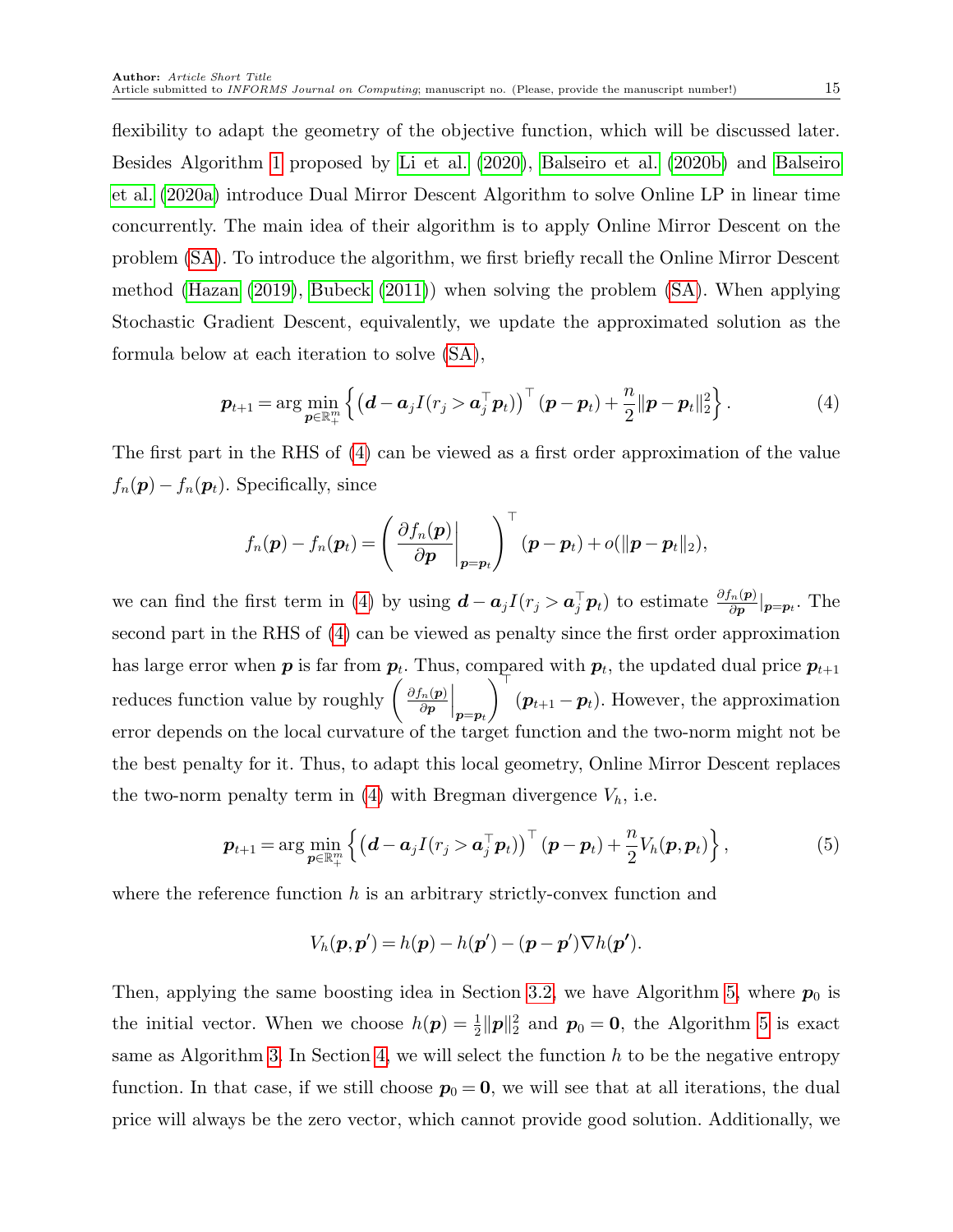#### <span id="page-15-0"></span>Algorithm 5 Binary Boosting Mirror Descent Algorithm √

- 1: Input:  $\mathbf{d} = \mathbf{b}/n, K, \gamma = 1/2$ Kn
- 2: Initialize  $p = p_0, \, (\tilde{x}_1^{(K)})$  $\tilde{x}_1^{(K)},...,\tilde{x}_n^{(K)}$ ) = 0
- 3: for  $l = 1, ..., K$  do
- 4: Generate random permutation  $\sigma_l = (s_1, ..., s_n)$
- 5: **for**  $t = s_1, ..., s_n$  do

```
6: Set
```

$$
\tilde{x}_{l,t} = \begin{cases} 1, & r_t > \boldsymbol{a}_t^{\top} \boldsymbol{p}_t \\ 0, & r_t \leq \boldsymbol{a}_t^{\top} \boldsymbol{p}_t \end{cases}
$$

7: Compute

$$
\boldsymbol{p}_{t+1} = \arg\min_{\boldsymbol{p}\in\mathbb{R}_+^m} \left\{ \left( \boldsymbol{d} - \boldsymbol{a}_j I(r_j > \boldsymbol{a}_j^\top \boldsymbol{p}_t) \right)^\top (\boldsymbol{p} - \boldsymbol{p}_t) + n V_h(\boldsymbol{p}, \boldsymbol{p}_t) \right\}
$$

$$
8 \mathbin{:}
$$

8: Set 
$$
\tilde{x}_t^{(K)} = \tilde{x}_t^{(K)} + \frac{1}{K}\tilde{x}_{l,t}
$$

- 9: end for
- 10: end for

11: for 
$$
t = 1, ..., n
$$
 do

- 12:  $x_t = Ber(\tilde{x}_t^{(K)})$  $\binom{(\mathbf{A})}{t}$
- 13: end for
- 14: Output: the binary solution  $\mathbf{x} = (x_1, ..., x_n)$ 15: the fractional solution  $\tilde{\boldsymbol{x}}^{(K)} = (\tilde{x}_1^{(K)})$  $\tilde{x}_{1}^{(K)},...,\tilde{x}_{n}^{(K)}$

can also extend it to solve [\(LP\)](#page-0-0) by apply same process in Section [3.2.](#page-7-0) For the optimality gap, we can also apply the similar method in Theorem [3](#page-13-2) and [2](#page-13-3) to find the similar result.

Secondly, we propose Algorithm [6](#page-16-0) with Mini Batch Gradient Descent. Mini Batch Gradient Descent [\(Bottou](#page-31-12) [\(2010\)](#page-31-12)) is also one important part of gradient descent methods. Compared with Stochastic Gradient Descent, Mini Batch Descent collect several samples at each iteration to update the solution, which is more stable and has low variance at each step. To be specific, for Stochastic Gradient Descent, we iteratively update dual price with single sample by

$$
\boldsymbol{p}_{t+1} = \boldsymbol{p}_t - \frac{1}{n}(\boldsymbol{d} - \boldsymbol{a}_t I(r_t > \boldsymbol{a}_t^\top \boldsymbol{p}_t)).
$$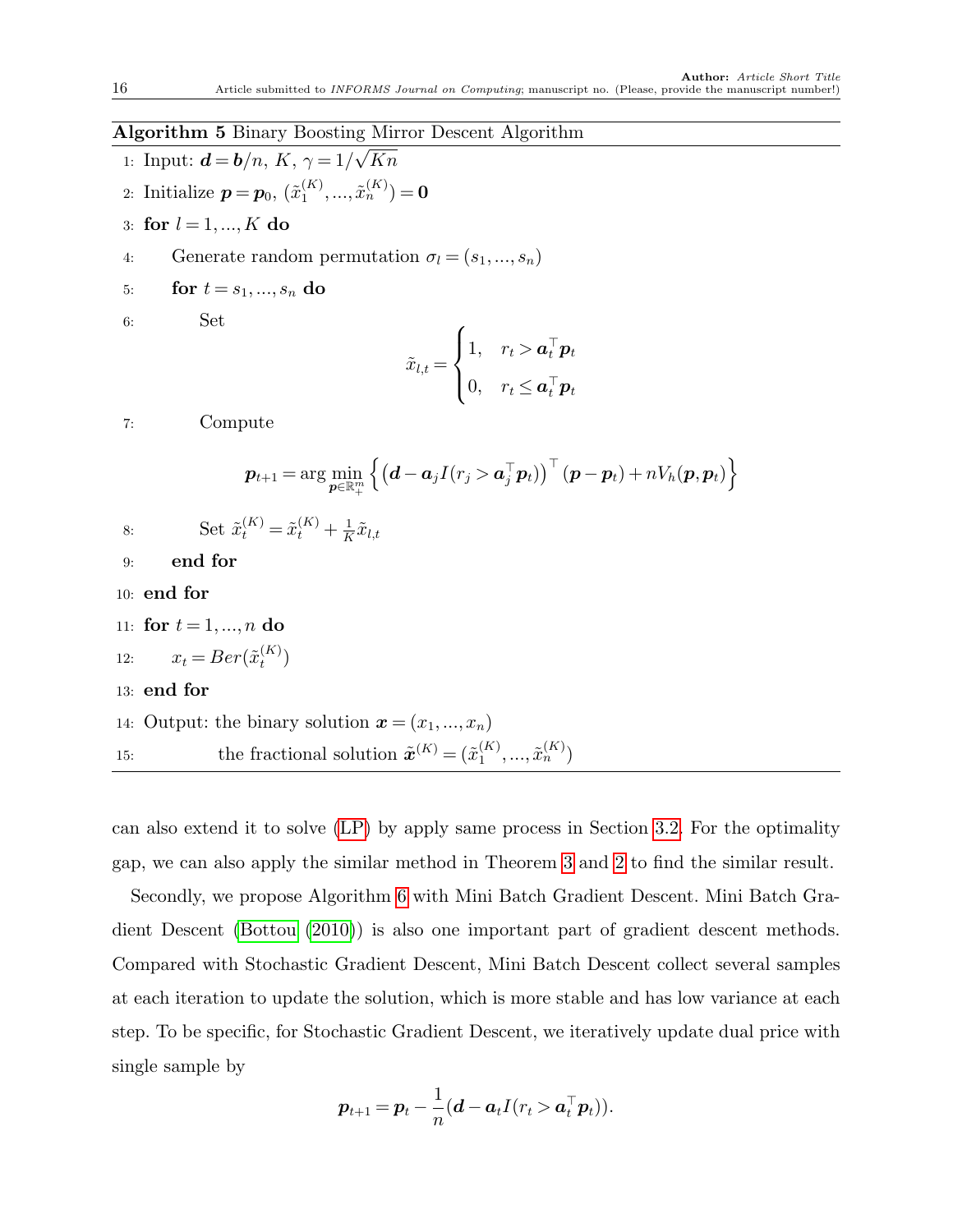# <span id="page-16-0"></span>Algorithm 6 Binary Boosting Mini Batch Algorithm √

1: Input: 
$$
\mathbf{d} = \mathbf{b}/n
$$
,  $K$ ,  $\gamma = 1/\sqrt{Kn}$ 

- 2: Input: batch size s
- 3: Initialize  $p=0, \, (\tilde{x}_1^{(K)})$  $\tilde{x}_1^{(K)},...,\tilde{x}_n^{(K)}$ ) = 0
- 4: for  $l = 1, ..., K$  do
- 5: Generate random permutation  $\sigma_l = (s_1, ..., s_n)$

6: for 
$$
t = 1, 2, ..., n
$$
 do

$$
7: \hspace{20pt} \textbf{Set}
$$

$$
\tilde{x}_{l,t} = \begin{cases} 1, & r_t > \boldsymbol{a}_t^\top \boldsymbol{p}_t \\ 0, & r_t \leq \boldsymbol{a}_t^\top \boldsymbol{p}_t \end{cases}
$$

8: **if**  $t$  is dividable by  $s$  then

9: Compute

$$
\bm{p}_{t+1} = \bm{p}_{t} - \frac{1}{ns}\sum_{j'=0}^{s-1}(\bm{d}-\bm{a}_{t-j'}I(r_{t-j'}>\bm{a}_{t-j'}^\top\bm{p}_t))
$$

```
10: else
11: Set p_{t+1} = p_t12: end if
13: Set \tilde{x}_t^{(K)} = \tilde{x}_t^{(K)} + \frac{1}{K}\frac{1}{K} \tilde{x}_{l,t}14: end for
15: end for
16: for t = 1, ..., n do
17: x_t = Ber(\tilde{x}_t^{(K)})\binom{K}{t}18: end for
19: Output: the binary solution \mathbf{x} = (x_1, ..., x_n)20: the fractional solution \tilde{\boldsymbol{x}}^{(K)} = (\tilde{x}_1^{(K)})\tilde{x}_{1}^{(K)},...,\tilde{x}_{n}^{(K)}
```
Alternatively, for Mini Batch Descent, once the algorithm collect s samples at an iteration, it updates the dual price by

$$
\boldsymbol{p}_{t+s} = \boldsymbol{p}_t - \frac{1}{ns}\sum_{j'=0}^{s-1} (\boldsymbol{d} - \boldsymbol{a}_{t+j'} I(r_{t+j'} > \boldsymbol{a}_{t+j'}^\top \boldsymbol{p}_t)),
$$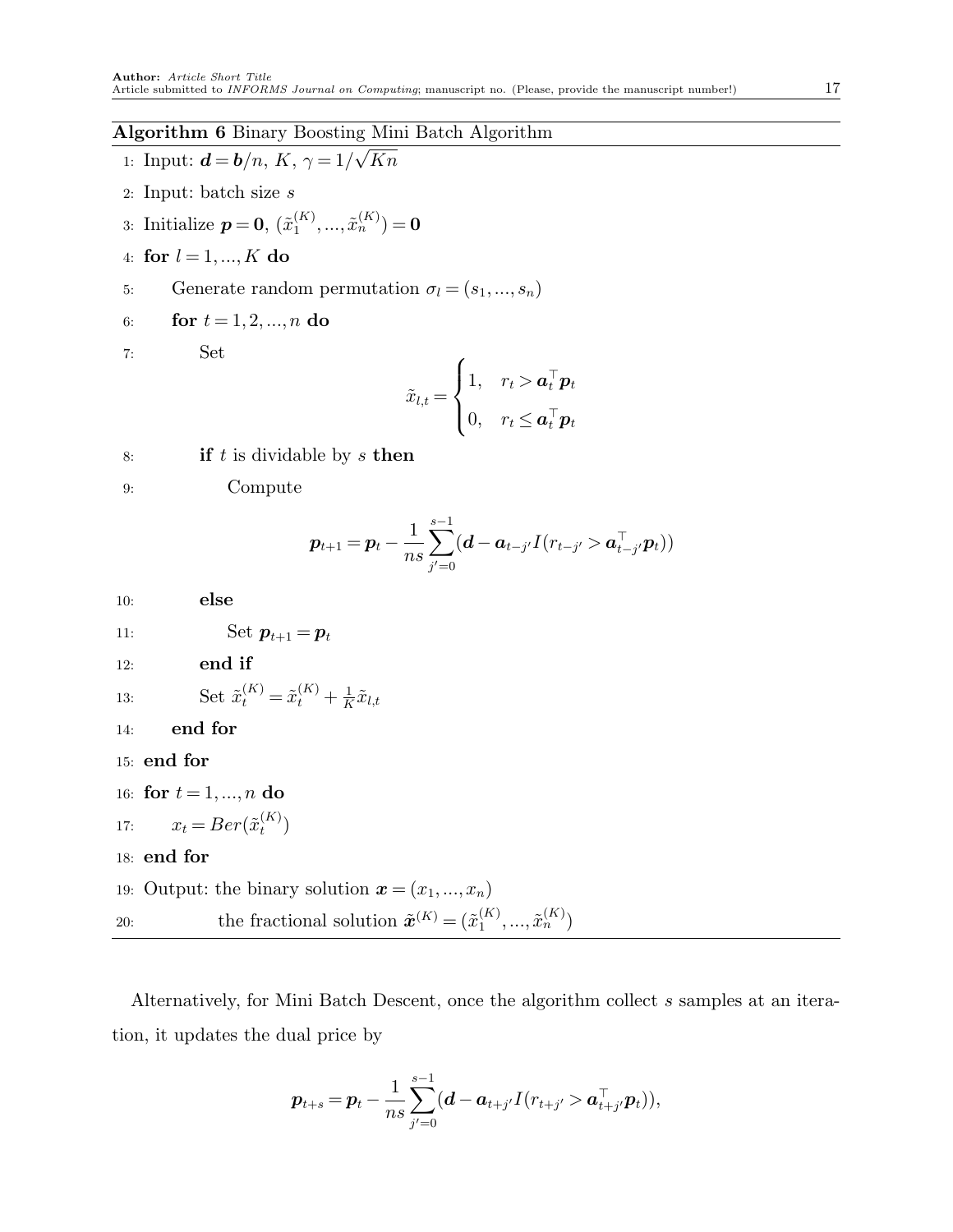where  $s$  is a given integer. This basically describes Algorithm [6,](#page-16-0) another variant of the boosting algorithm.

#### <span id="page-17-2"></span>3.5. Application in Column Generation

In this section, the boosting algorithms are applied as the initialization of Column Generation methods and the Sifting Procedures to accelerate the process of solving large-scale LPs. Moreover, in this part, we no longer require the resources vector to be positive. First, let us briefly revisit the concept of Column Generation (Lübbecke and Desrosiers [\(2005\)](#page-32-12))and Sifting[\(Bixby et al.](#page-31-13) [\(1992\)](#page-31-13)). Column Generation method is first proposed by [Ford Jr and Fulkerson](#page-31-14) [\(1958\)](#page-31-14). Assuming that most variables in an large-scale LP would be non-basic and take zero values in the optimal solution. Column Generation methods only consider variables likely to be in the basis instead of all variables. Specifically, In the Column Generation procedure, we call the LP below [\(MP\)](#page-17-0) as the Master Problem (MP),

<span id="page-17-0"></span>
$$
\max \sum_{j=1}^{n} r_j x_j
$$
\n
$$
\text{s.t. } \sum_{j=1}^{n} a_j x_j \le b
$$
\n
$$
x_j \ge 0, \quad j = 1, ..., n,
$$
\n(MP)

where  $a_i \in \mathbb{R}^m$  for all  $i = 1, ..., n$  and  $\boldsymbol{b} = (b_1, ..., b_m)^\top \in \mathbb{R}^m$ . Instead of solving the Master Problem directly, we only solve problems restricted to part of variables in the Master Problem,

<span id="page-17-1"></span>
$$
\max \sum_{j \in J} r_j x_j \qquad (\text{RMP})
$$
\n
$$
\text{s.t.} \sum_{j \in J} a_j x_j \le b
$$
\n
$$
x_j \ge 0, \quad j \in J,
$$

where the index set J is a subset of  $\{1, ..., n\}$ . We call this subproblem the Restricted Master Problem (RMP). Let  $x_{\text{RMP}}^*$ ,  $p_{\text{RMP}}^*$  be the optimal primal and dual price corresponding to the subproblem, respectively, and  $c^*$  be the minimal reduced cost with respect to  $p_{RMP}^*$ , namely,

$$
c^* = \min_{j=1,..,n} \{ \boldsymbol{a}_j^{\top} \boldsymbol{p}_{\text{RMP}}^* - r_j \}.
$$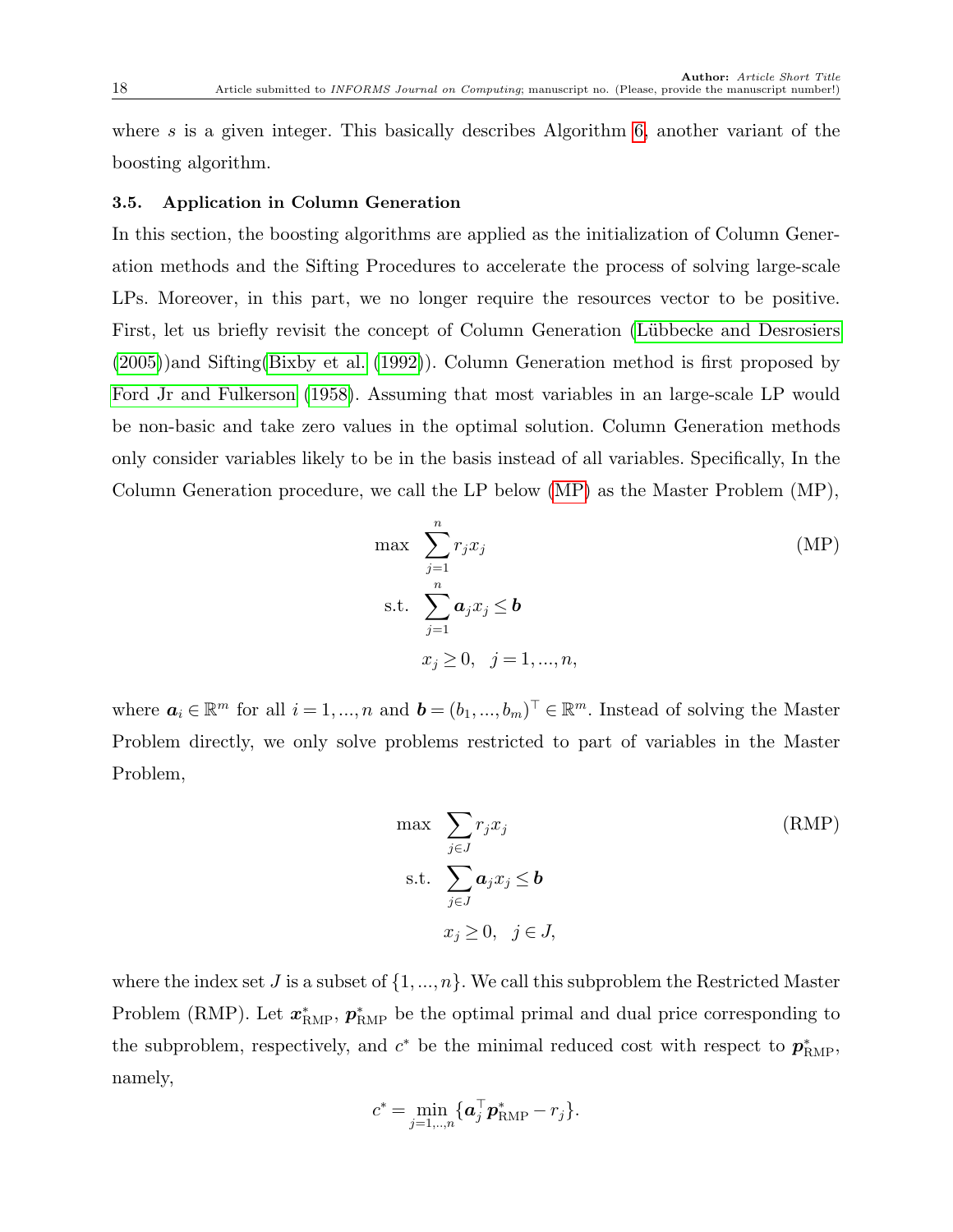After finding the RMP, the Column Generation oracle returns whether  $c^*$  is non-negative. If  $c^* \geq 0$ , all reduced costs are non-negative and, thus, the optimal solution of RMP [\(RMP\)](#page-17-1) is also an optimal solution of MP [\(MP\)](#page-17-0). We then finish the procedure and can solve RMP to obtain the optimal solution of MP. Otherwise, the oracle will also generate one or several columns whose corresponding reduced costs are strictly negative. We then add them to the index set J, and repeat the procedure until  $c^* \geq 0$ . Sifting Procedure is one important Column Generation method. Specifically, during the procedure, Sifting method computes reduced costs for all columns, and select one or several columns with smallest reduced costs to put into the index set J. Although computing all reduced costs is computationally expensive, due to the development of current computing power, Sifting is often a powerful tool to solve LP and it is widely implemented in most state-of-the art LP solvers, such as COPT, Gurobi and CPLEX.

Although it is useful, Column Generation Methods still suffers from several issues [\(Van](#page-32-13)[derbeck](#page-32-13) [\(2005\)](#page-32-13)), such as the heading-in effect, the tailing off effect, and the bang-bang effect. Specifically, the heading-in effect is the phenomenon that due to insufficient prior knowledge, the index set  $J$  of the initial RMP has small overlap with the set of indices of non-zero variables in the optimal solution so that the algorithm spends long time to starting to increase the objective value at the beginning. The tailing off effect is the phenomenon that the convergence of the duality gap is very slow, where the duality gap is the difference between the primal optimal objective value of the RMP and the dual objective value of original problem with respect to the dual price  $p_{RMP}^*$ . The bang-bang effect is the case that the dual solutions obtained by RMPs jump form one extreme point to another. In this section, we apply our boosting algorithm to moderate heading-in effect and the bang-bang effect to accelerate Column Generation Procedure.

First, to moderate the heading-in effect, the boosting algorithms can be applied to better identify non-zero variables in the true optimal solution to formulate the initial RMP. Intuitively, given that our algorithm can find good approximate solution of LPs, it is reasonable to believe that the variables have large value in the solution obtained by our boosting algorithms tend to be more likely to have contribution in the true optimal solution. Thus, we can directly initialize the Column Generation procedure with with variables with large values in the solution obtained by the boosting algorithms. Specifically, we can set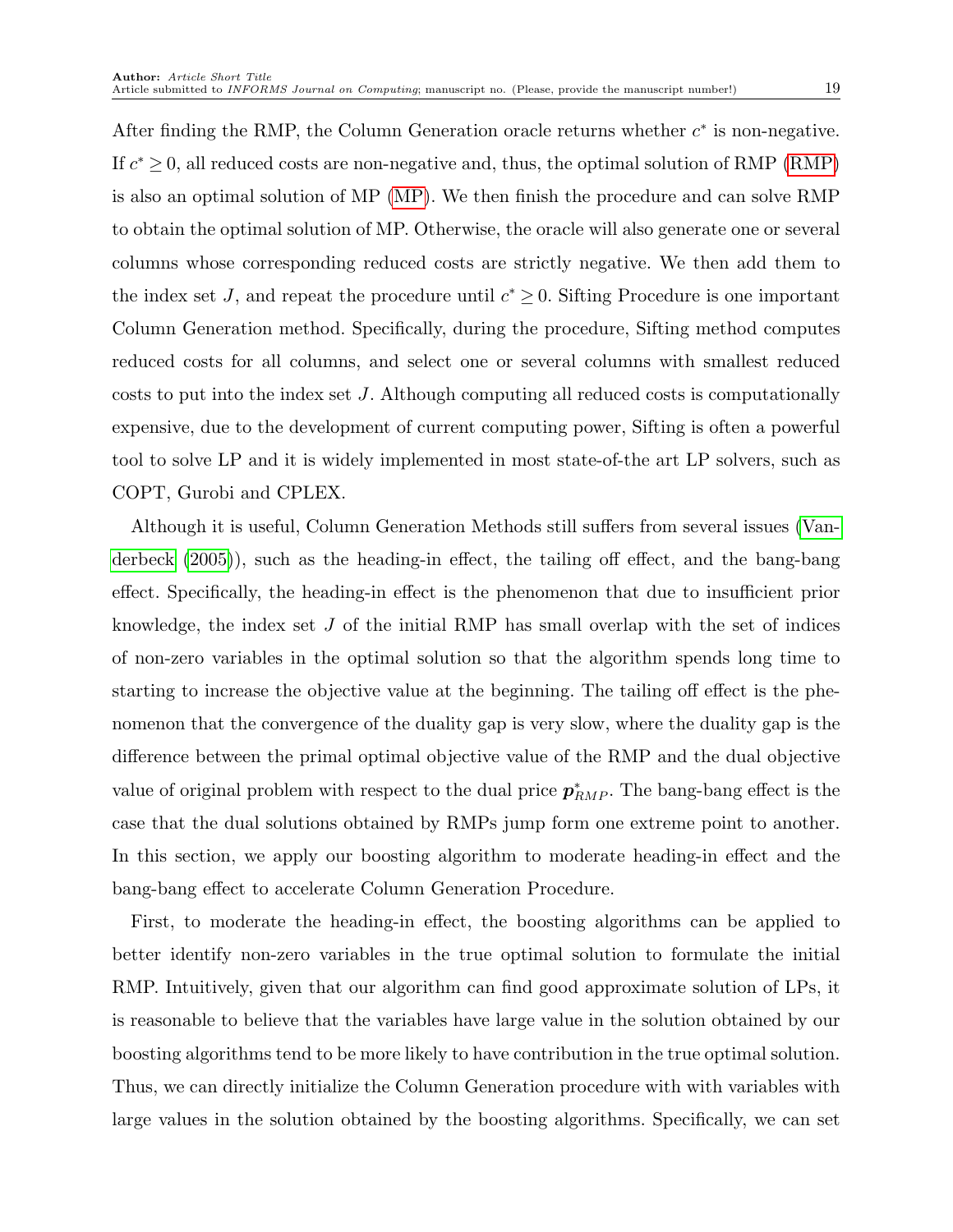up any thresholds  $\epsilon$  and the the duplication size K in the beginning, apply our boosting algorithm to obtain a fraction solution  $\tilde{\boldsymbol{x}}^{(K)}$ , and set

$$
J=\left\{j\in\{1,...,n\}:\tilde{x}^{(K)}_j>\epsilon\right\}
$$

as the index set of the initial RMP.

Moreover, to moderate the bang-bang effect, we combine the dual price with the dual stabilization technique to accelerate Sifting procedure. The stabilization technique is widely used in Column Generation [\(Du Merle et al.](#page-31-15) [\(1999\)](#page-31-15), [Amor et al.](#page-30-1) [\(2004\)](#page-30-1), Lübbecke and [Desrosiers](#page-32-12) [\(2005\)](#page-32-12), and [Lee and Park](#page-32-14) [\(2011\)](#page-32-14)). This technique has two main ideas: finding a good stabilization center of the dual price and searching for new dual prices around the center. According to Lübbecke  $(2010)$ , a good stabilization center is believed to be close to true dual optimal solution or at least an interior point of dual space. Recall that Algorithm [4](#page-12-0) carries out stochastic descent in dual space and, thus, the dual price obtained by Algorithm [4](#page-12-0) is probably a high-quality dual solution. Hence we may choose it as the stabilization center and denote this dual price by  $p_{\text{Online}}$ . Once we have this center, at each step during the Sifting, we compute reduced cost by

$$
\hat{\boldsymbol{p}} = \alpha \boldsymbol{p}_{\text{RMP}}^* + (1 - \alpha) \boldsymbol{p}_{\text{Online}}
$$

instead of  $p_{RMP}^*$ , where  $\alpha > 0$  is a parameter chosen by the algorithm designer. In this case, once this dual price is close to dual optimal solution  $p^*$ , we can expect good stabilization effect and acceleration. Then, we can combine the initialization part and this stabilization part together to have a boosting algorithm based Column Generation method.

## <span id="page-19-0"></span>4. Numerical Experiments

In this section, we present some numerical results for our proposed algorithms. Section [4.1](#page-19-1) illustrates the performance of boosting algorithms as direct LP solvers. Section [3.5](#page-17-2) applies the boosting algorithms as the initialization and a of Column Generation methods for solving large scale LPs.

#### <span id="page-19-1"></span>4.1. Approximate Solver

In this section, we apply boosting algorithms as approximate algorithms to solve LPs/integer LPs. To this end, we only compare the performance of feasible solutions in this section.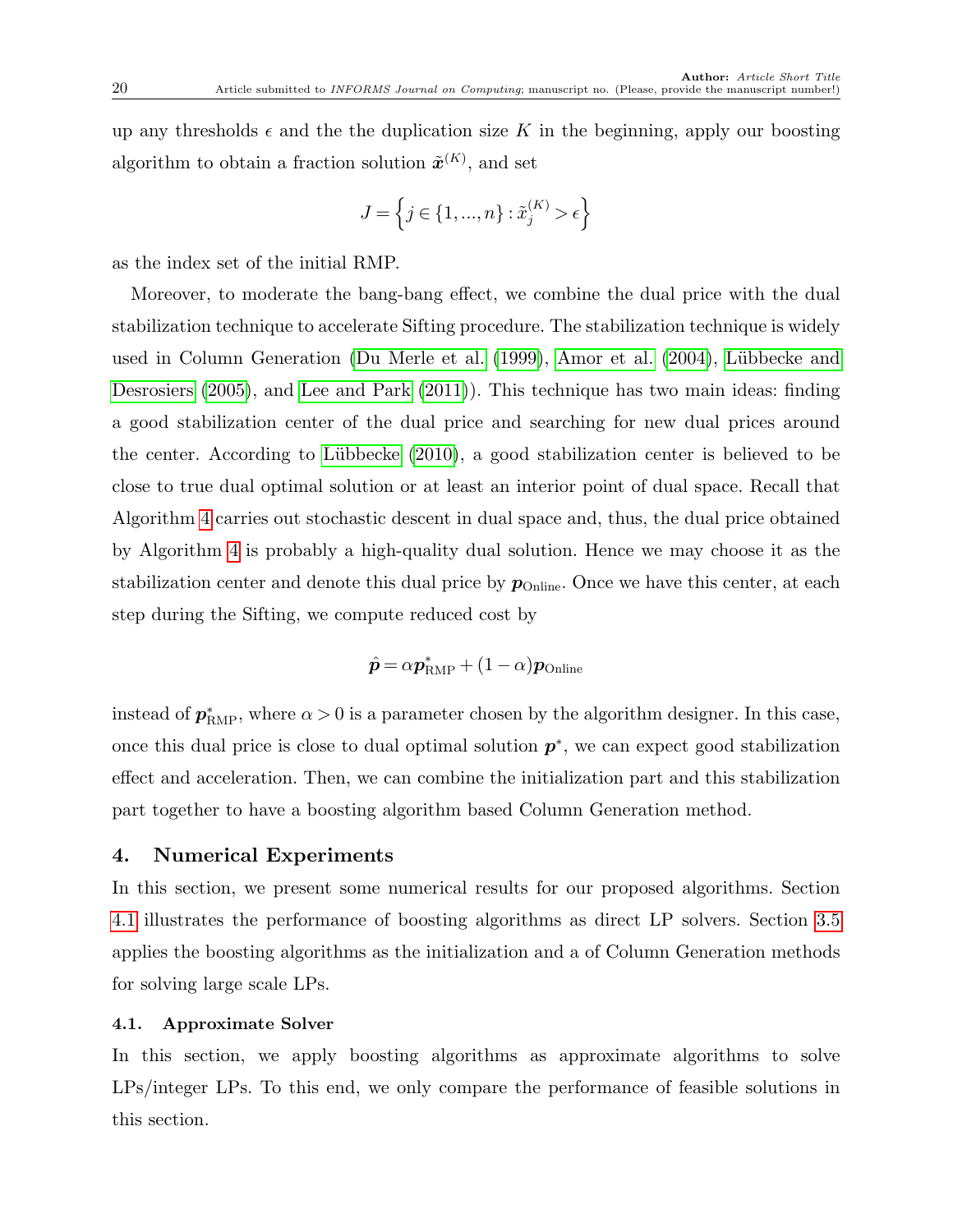The first experiment compares the performance of the feasible fractional solution obtained by Algorithm [1,](#page-6-0) Algorithm [3](#page-10-0) and Gurobi in terms of time (millisecond) and competitiveness ratio, where the competitiveness ratios are the ratio between the objective obtained by the given algorithms against the relaxed LP's optimal objective value solved by Gurobi. Here, Simple Online Algorithm [1](#page-6-0) is a special case for the Algorithm [3](#page-10-0) when  $K = 1$ . We test our algorithms on the linear relaxation of some Multi-knapsack benchmark problems [\(Chu and Beasley 1998\)](#page-31-16) with different duplication sizes  $K = 10, 50, 10^3$  and different orders of resources vectors **b**, namely,  $O(n)$ ,  $O(n^{1/2})$  and  $O(n^{1/3})$  in this experiment. According to [Chu and Beasley](#page-31-16) [\(1998\)](#page-31-16), this binary knapsack problems are dense and the resources vectors  $\boldsymbol{b}$  they generate are in the order of n. In our experiments, we modify the order of resources vector from  $O(n)$  to  $O(n^{\alpha})$  by multiplying a factor  $n^{\alpha-1}$  to their resources vectors for any  $\alpha \in (0,1]$ . For each choice of m and n, we run 100 simulation trials and present the average time and ratio. The results are shown in Table [1,](#page-21-0) [2](#page-21-1) and [3.](#page-21-2) From the tables, we observe that the ratio increases when the duplication size increases from 10 to 10<sup>3</sup> for all cases. Further, when  $K = 10$  or 50, the ratio is roughly no less than than 90% or 95% respectively for different orders of resources vector and different sizes of problems, which is  $10\%$  or even  $40\%$  better than Algorithm [1.](#page-6-0) We can conclude that the boosting algorithm can better utilize the data than Algorithm [1](#page-6-0) and find a better solution even though the resources vector is sublinear. This phenomena is consistent with our theorem [3.](#page-13-2) Moreover, our algorithm is also time-efficient for large problems. As shown in the tables, the running time of Algorithm [4](#page-12-0) with  $K = 10$  is from one sixth to one thirtieth compared with Gurobi when  $m = 128$ ,  $n = 10<sup>5</sup>$ , although we did not apply any accelerating methods for vector computing, such as parallely computing vector multiplications.

The second experiment compares the performance of Algorithm [4](#page-12-0) with Gurobi when solving large-scale sparse LPs and also present the time (millisecond) and the competitive ratio. Again, the competitiveness ratios are the ratio between the objective obtained by given algorithms against the relaxed LP's optimal objective value solved by Gurobi. To generate the sparse problem, we first generated a dense problem according to [Chu and](#page-31-16) [Beasley](#page-31-16) [\(1998\)](#page-31-16) and, then, randomly choose  $0.01mn$  non-zero entry in the dense resources consumption matrix  $\bf{A}$ . Then, we test our algorithms on the data generated similarly as the benchmark data with different duplication sizes, namely,  $K = 10$ , 50,  $10<sup>3</sup>$ , and order of resources vectors. Also, for each choice of  $m$  and  $n$ , we run 100 simulation trials and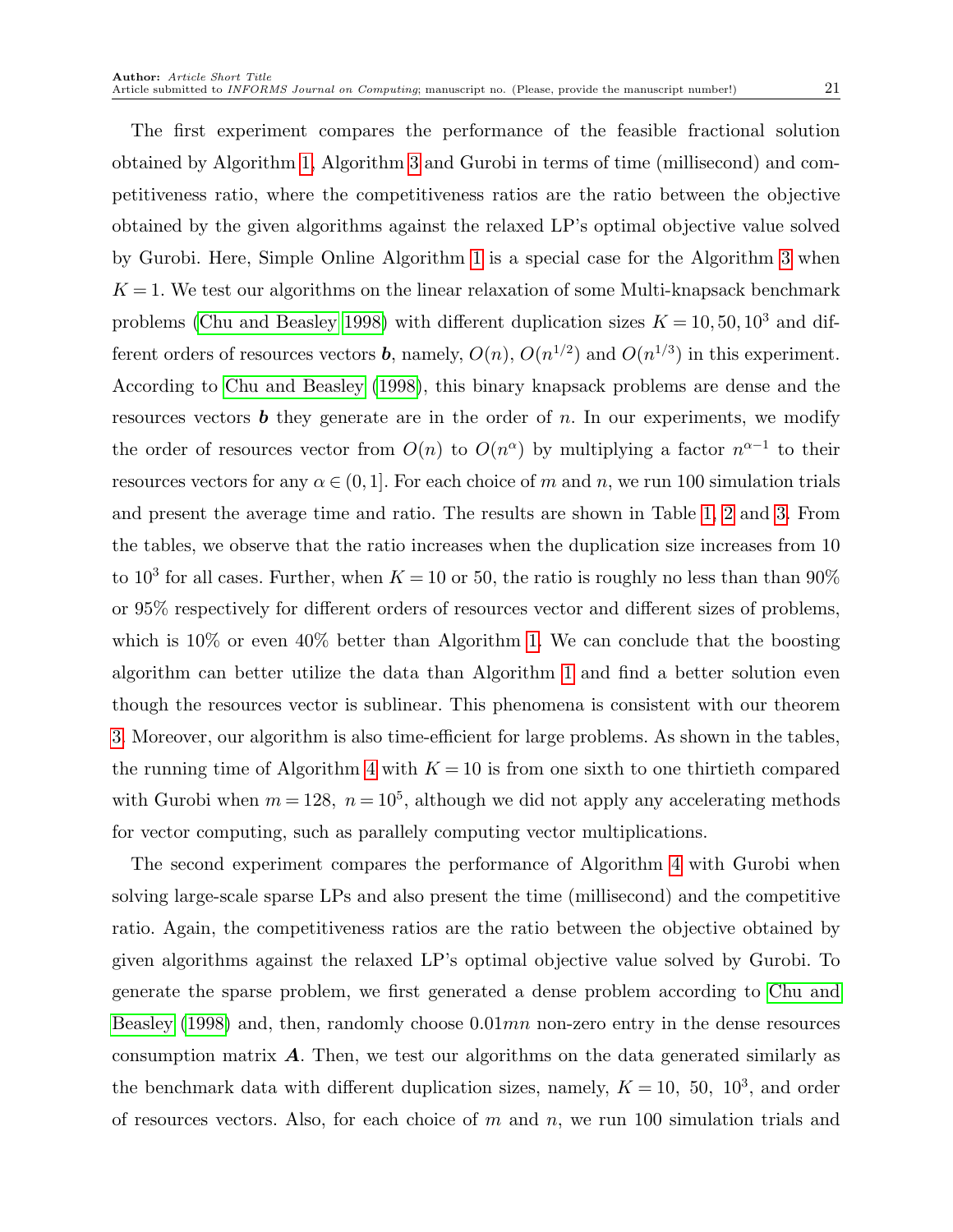|                             |             | Gurobi    | Alg. $1$ |          |          | Alg. 4 ( $K = 10$ )   Alg. 4 ( $K = 50$ )   Alg. 4 ( $K = 103$ ) |
|-----------------------------|-------------|-----------|----------|----------|----------|------------------------------------------------------------------|
| $m = 5, n = 102$            | time        | 1.00      | 0.02     | 0.08     | 0.35     | 6.72                                                             |
|                             | Cmpt. Ratio | 100.0%    | 80.2%    | 93.3 %   | 96.8%    | $99.5\%$                                                         |
| $m = 8, n = 103$            | time        | 1.99      | 0.22     | 1.20     | 5.90     | 93.17                                                            |
|                             | Cmpt. Ratio | $100.0\%$ | 86.4%    | 95.4\%   | 98.1\%   | 99.7%                                                            |
| $m = 32, n = 4 \times 10^3$ | time        | 49.8      | 1.29     | 18.11    | 79.50    | 1250                                                             |
|                             | Cmpt. Ratio | 100.0%    | 74.2%    | 89.1%    | $95.0\%$ | 99.2%                                                            |
| $m = 64, n = 104$           | time        | 285.7     | 6.53     | 88.79    | 391.53   | 6420                                                             |
|                             | Cmpt. Ratio | $100\%$   | 70.5%    | 86.1%    | 93.3\%   | 98.7%                                                            |
| $m = 128, n = 10^5$         | time        | 12600     | 150.52   | 1980     | 8610     | 143000                                                           |
|                             | Cmpt. Ratio | $100\%$   | 76.4%    | $90.4\%$ | $95.6\%$ | $99.1\%$                                                         |

<span id="page-21-0"></span>Table 1 Linear Relaxation of Multi-knapsack Benchmark Problem with  $\mathbf{b} \sim O(n)$ 

|                             |                     |                |                 |               |                | Gurobi   Alg. 1   Alg. 4 $(K = 10)$   Alg. 4 $(K = 50)$   Alg. 4 $(K = 10^3)$ |
|-----------------------------|---------------------|----------------|-----------------|---------------|----------------|-------------------------------------------------------------------------------|
| $m = 5, n = 10^2$           | time                | 1.00           | 0.02            | 0.08          | 0.35           | 6.72                                                                          |
|                             | Cmpt. Ratio         | 100.0%         | 64.4%           | $90.3\%$      | $96.1\%$       | $99.5\%$                                                                      |
| $m = 8, n = 103$            | time                | 3.10           | 0.22            | 1.20          | 5.90           | 93.17                                                                         |
|                             | Cmpt. Ratio         | $100.0\%$      | 80.2\%          | $95.0\%$      | 98.1\%         | 99.7%                                                                         |
| $m = 32, n = 4 \times 10^3$ | time                | 75.4           | 1.29            | 18.11         | 79.50          | 1250                                                                          |
|                             | Cmpt. Ratio         | 100.0%         | 80.1\%          | 93.2\%        | 96.8%          | $99.2\%$                                                                      |
| $m = 64, n = 104$           | time                | 303.2          | 6.53            | 88.79         | 391.53         | 6420                                                                          |
|                             | Cmpt. Ratio         | 100\%          | 81.0%           | $92.3\%$      | $96.1\%$       | 98.7%                                                                         |
| $m = 128, n = 10^5$         | time<br>Cmpt. Ratio | 12600<br>100\% | 150.52<br>87.6% | 1980<br>94.8% | 8610<br>97.2\% | 143000<br>$99.1\%$<br>$-10$                                                   |

<span id="page-21-1"></span>Table 2  $\;\;\;$  Linear Relaxation of Multi-knapsack Benchmark Problem with  $b\,{\sim}\,O(n^{1/2})$ 

|                             |             | Gurobi    | Alg. $1$ |          |          | Alg. 4 ( $K = 10$ )   Alg. 4 ( $K = 50$ )   Alg. 4 ( $K = 103$ ) |
|-----------------------------|-------------|-----------|----------|----------|----------|------------------------------------------------------------------|
| $m = 5, n = 10^2$           | time        | 0.51      | 0.02     | 0.08     | 0.35     | 6.72                                                             |
|                             | Cmpt. Ratio | $100.0\%$ | 41.3%    | 85.8%    | $96.3\%$ | 99.3\%                                                           |
| $m = 8, n = 103$            | time        | 3.4       | 0.22     | 1.20     | 5.90     | 93.17                                                            |
|                             | Cmpt. Ratio | 100.0%    | 58.6%    | 92.2%    | 96.8%    | 99.2%                                                            |
| $m = 32, n = 4 \times 10^3$ | time        | 76.1      | 1.29     | 18.11    | 79.50    | 1250                                                             |
|                             | Cmpt. Ratio | $100.0\%$ | $65.1\%$ | 91.2\%   | $96.7\%$ | 99.5%                                                            |
| $m = 64, n = 104$           | time        | 355.1     | 6.53     | 88.79    | 391.53   | 6420                                                             |
|                             | Cmpt. Ratio | $100\%$   | 67.1\%   | $91.5\%$ | 97.4\%   | 99.5%                                                            |
| $m = 128, n = 10^5$         | time        | 70100     | 150.52   | 1980     | 8610     | 143000                                                           |
|                             | Cmpt. Ratio | $100\%$   | 78.7%    | 94.7%    | 98.0%    | $99.6\%$                                                         |

<span id="page-21-2"></span>Table 3  $\quad$  Linear Relaxation of Multi-knapsack Benchmark Problem with  $b\,{\sim}\,O(n^{1/3})$ 

present the average time and ratio in Table [4,](#page-22-0) [5](#page-22-1) and [6.](#page-22-2) As shown in those tables, when  $K = 10$ , the computational time of our algorithm is around  $2 \times 10^3$  milliseconds, which is slightly better than Gurobi. In the case that the resources vector is in the order of  $n$ , the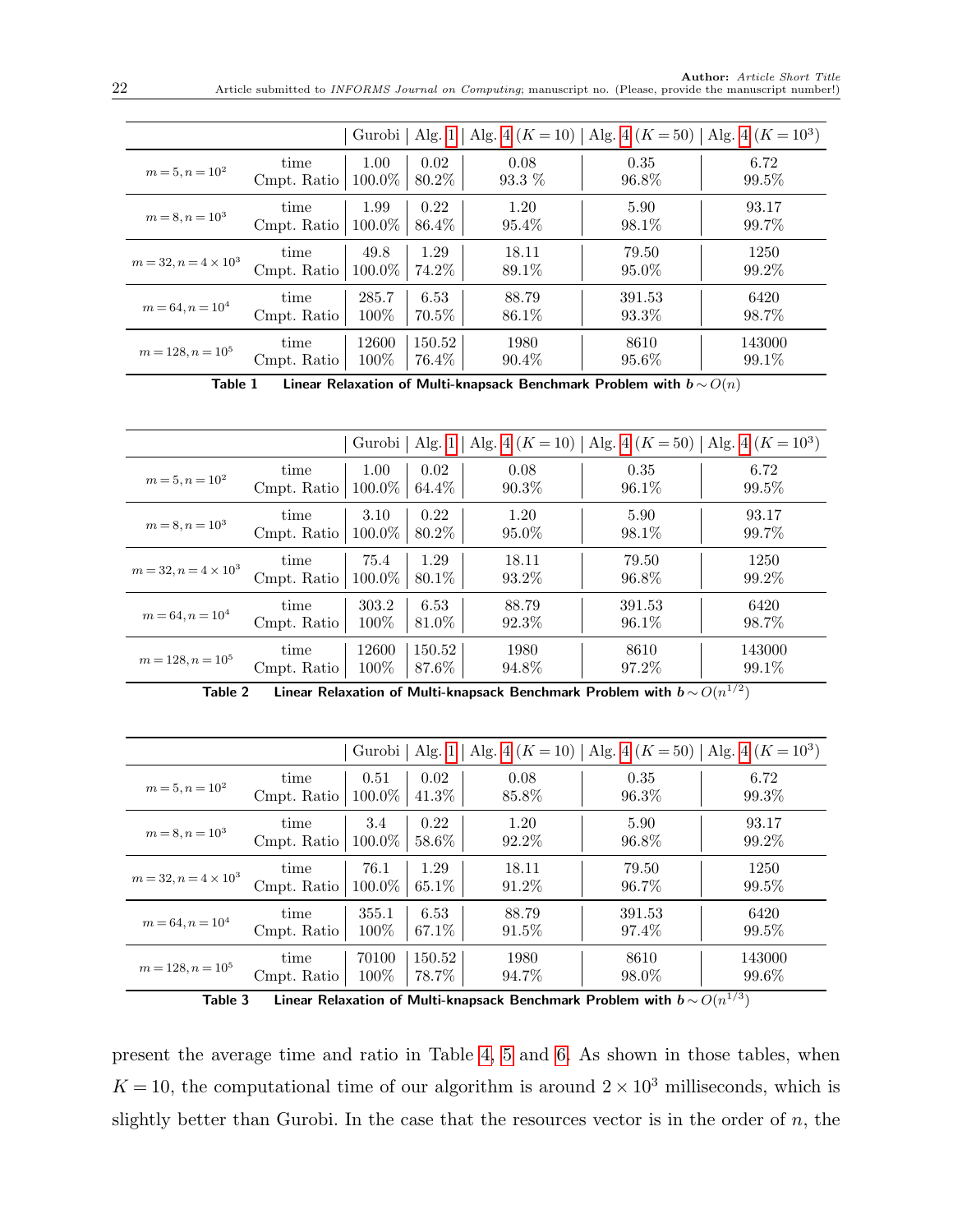running time of our algorithm can be one fourth of Gurobi. Moreover, when  $K = 10$ , the ratio of our algorithm is already better than 95% in average, which approximately is the optimal solution. Thus, our algorithm could also be competitive with Gurobi even in some sparse problems.

|                      |             |           |        |          | Gurobi   Alg. 4 ( $K = 10$ )   Alg. 4 ( $K = 50$ )   Alg. 4 ( $K = 103$ ) |
|----------------------|-------------|-----------|--------|----------|---------------------------------------------------------------------------|
| $m = 64, n = 104$    | time        | 12.2      | 3.36   | 12.13    | 250.78                                                                    |
|                      | Cmpt. Ratio | 100.0%    | 99.0\% | 93.3%    | 99.9%                                                                     |
| $m = 128, n = 105$   | time        | 474       | 55.04  | 246.07   | 3800                                                                      |
|                      | Cmpt. Ratio | $100.0\%$ | 99.5%  | $95.6\%$ | 99.9%                                                                     |
| $m = 1024, n = 10^6$ | time        | 7980      | 2020   | 8320     | 15500                                                                     |
|                      | Cmpt. Ratio | $100.0\%$ | 96.5%  | 95.7%    | 99.5%                                                                     |

<span id="page-22-0"></span>Table 4 Sparse Linear Relaxation of Multi-knapsack Benchmark Problem with  $\mathbf{b} \sim O(n)$ 

|                      |             |           |          |          | Gurobi   Alg. 4 ( $K = 10$ )   Alg. 4 ( $K = 50$ )   Alg. 4 ( $K = 103$ ) |
|----------------------|-------------|-----------|----------|----------|---------------------------------------------------------------------------|
| $m = 64, n = 104$    | time        | 12.2      | 3.36     | 12.13    | 250.78                                                                    |
|                      | Cmpt. Ratio | $100.0\%$ | 94.8%    | $96.0\%$ | 94.8%                                                                     |
| $m = 128, n = 10^5$  | time        | 474.4     | 55.04    | 246.07   | 3800                                                                      |
|                      | Cmpt. Ratio | $100.0\%$ | 91.2%    | 97.3%    | $91.6\%$                                                                  |
| $m = 1024, n = 10^6$ | time        | 3580      | 2020     | 8320     | 15500                                                                     |
|                      | Cmpt. Ratio | $100.0\%$ | $96.5\%$ | 98.8%    | 99.4\%                                                                    |

<span id="page-22-1"></span>Table 5 Sparse Linear Relaxation of Multi-knapsack Benchmark Problem with  $b\,{\sim}\,O(n^{1/2})$ 

|                      |             |           |          |          | Gurobi   Alg. 4 ( $K = 10$ )   Alg. 4 ( $K = 50$ )   Alg. 4 ( $K = 103$ ) |
|----------------------|-------------|-----------|----------|----------|---------------------------------------------------------------------------|
| $m = 64, n = 104$    | time        | 12.2      | 3.36     | 12.13    | 250.78                                                                    |
|                      | Cmpt. Ratio | $100.0\%$ | 94.8%    | 97.0%    | 97.4%                                                                     |
| $m = 128, n = 10^5$  | time        | 130.3     | 55.04    | 246.07   | 3800                                                                      |
|                      | Cmpt. Ratio | $100.0\%$ | 91.2%    | 97.8%    | 96.7%                                                                     |
| $m = 1024, n = 10^6$ | time        | 2750      | 2020     | 8320     | 15500                                                                     |
|                      | Cmpt. Ratio | $100.0\%$ | $99.2\%$ | $91.3\%$ | 99.2%                                                                     |

<span id="page-22-2"></span>Table 6 Sparse Linear Relaxation of Multi-knapsack Benchmark Problem with  $b\,{\sim}\,O(n^{1/3})$ 

The third experiment compares the performance of Algorithm [4,](#page-12-0) [5](#page-15-0) and [6](#page-16-0) on the linear relaxation of knapsack benchmark problem. In this part, we only compares the competitiveness ratio since, theoretically, all of three algorithms share the same computational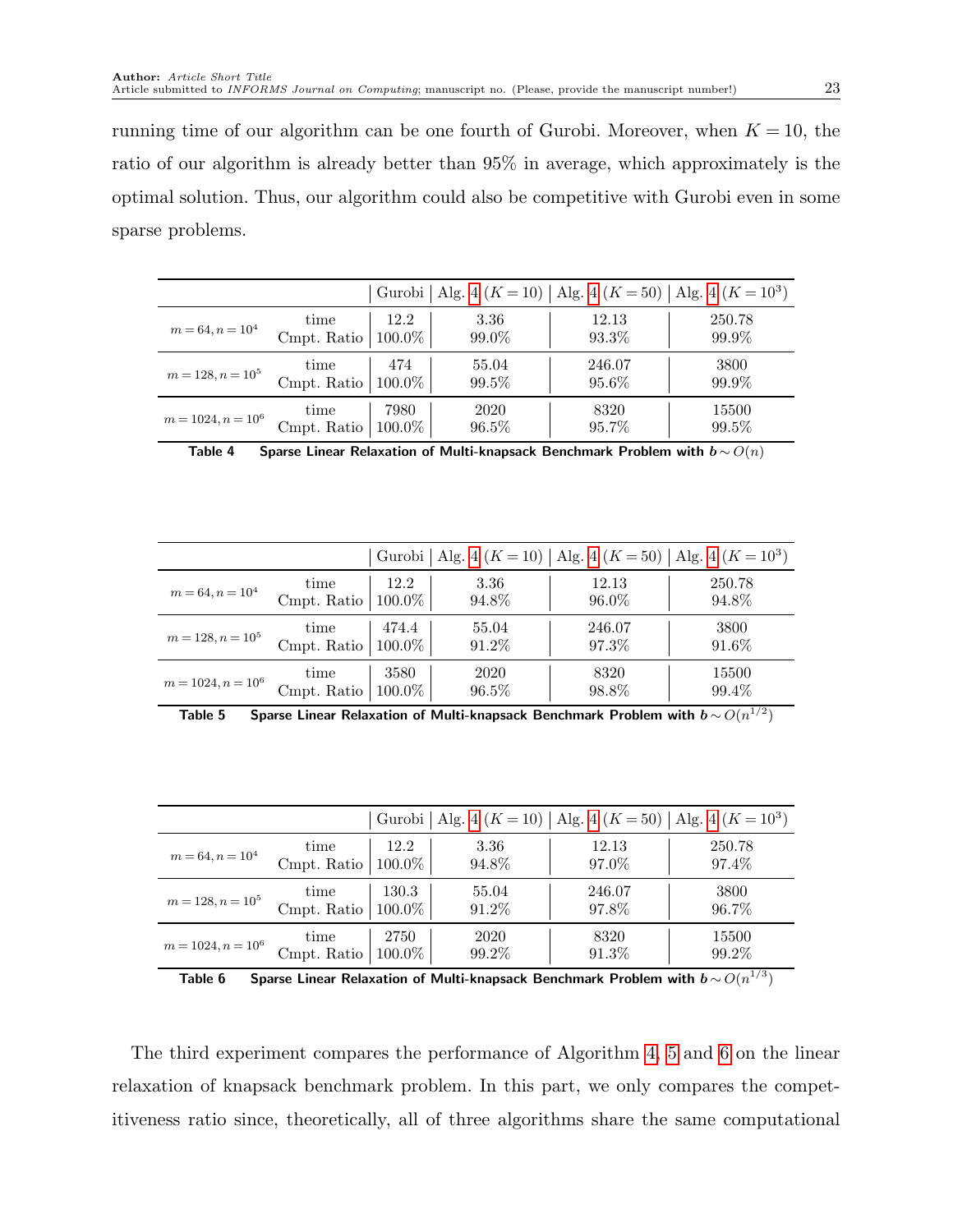complexity. As previous experiments, we also test our algorithms with different duplication sizes, namely  $K = 10$  and 50. In addition, we set  $p_0 = 1/\exp$  and select the reference function  $h(\mathbf{p})$  of the Algorithm [5](#page-15-0) to be the negative entropy function

$$
h(\boldsymbol{p}) = \sum_{j=1}^{m} p_i \log p_i,
$$

where  $\boldsymbol{p} = (p_1, ..., p_m)^\top \in \mathbb{R}^m$ . In this case, the corresponding Bregman divergence coincides with the generalized KL divergence, and dual price updating also only costs constant time at iteration  $t$ , namely,

<span id="page-23-0"></span>
$$
\boldsymbol{p}_{t+1} = \exp\left\{-\gamma(\boldsymbol{d} - \boldsymbol{a}_t x_t)\right\} \boldsymbol{p}_t, \tag{6}
$$

where the multiplication and the exponential function is computed entry-wisely. Here, we can set  $p_0$  to be any strictly positive vector theoretically [\(Balseiro et al.](#page-31-9) [\(2020a\)](#page-31-9)). Moreover, for Algorithm [6,](#page-16-0) we set the batch size be 10. The results are listed in Table [7](#page-24-0) and [8.](#page-24-1) First, we observe that all algorithms perform better when the duplication size increase. This improvement along with the duplication size is consistent with our theoretical results. in this experiment, Algorithm [5](#page-15-0) can achieve better competitive ratio with lower duplication size than others when the resources vector is relatively large, especially when the vector is in the order of  $O(n)$ . However, when the order of the resources vector decreases to  $1/3$ and the size of n raises to  $10^5$ , Algorithm [5](#page-15-0) has poor performance and can only achieve no more than  $40\%$  competitive ratio. One possible reason is that the updating process  $(6)$  is very slow for Algorithm [5](#page-15-0) in this case since the vector  $\boldsymbol{d}$  is very small. Then, all dual price obtained by this algorithm are close to the initialization price. Thus, if the initial estimation overestimates the dual price, this algorithm is likely to set 0 for all decision variables. This result suggests that one should be careful when choosing the reference function and the initialization for Algorithm [5](#page-15-0) based on the data.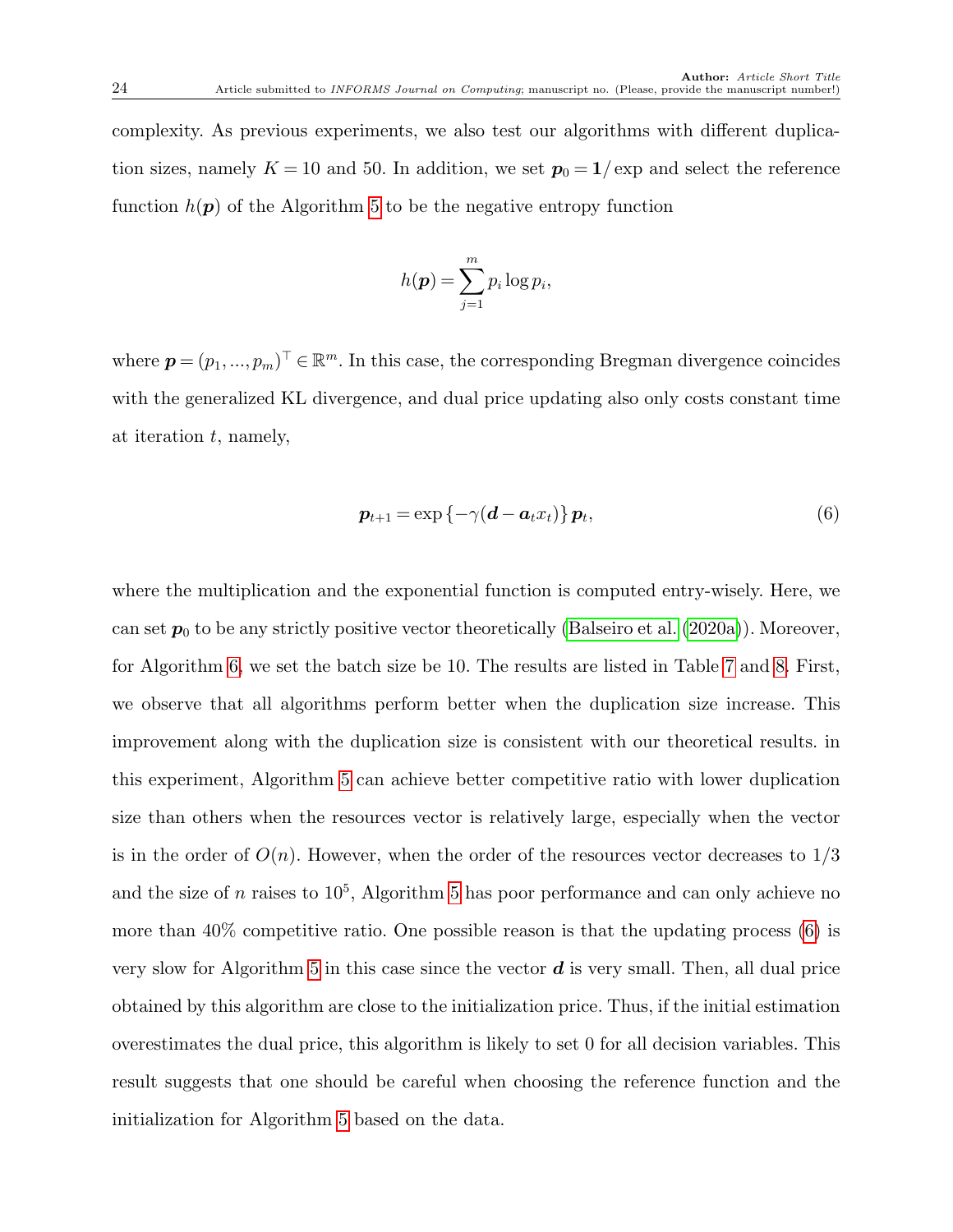| $K = 10$           | Order of $\boldsymbol{b}$   Alg. 3   Alg. 5 |          |          | Alg. $6$ |
|--------------------|---------------------------------------------|----------|----------|----------|
| $m = 8, n = 103$   | O(n)                                        | 95.4\%   | 99.0%    | 99.2%    |
|                    | $O(n^{1/2})$                                | $95.0\%$ | $95.5\%$ | 85.7%    |
|                    | $O(n^{1/3})$                                | $92.1\%$ | 89.9%    | $54.0\%$ |
| $m = 64, n = 104$  | O(n)                                        | 86.1\%   | 99.7%    | 98.2%    |
|                    | $O(n^{1/2})$                                | $92.3\%$ | 69.4%    | $96.0\%$ |
|                    | $O(n^{1/3})$                                | $92.1\%$ | $0.0\%$  | 84.8%    |
| $m = 128, n = 105$ | O(n)                                        | $90.4\%$ | 99.9%    | 98.9%    |
|                    | $O(n^{1/2})$                                | 94.8%    | $60.6\%$ | 97.6%    |
|                    | $O(n^{1/3})$                                | 94.7%    | $0.0\%$  | 89.4%    |

<span id="page-24-0"></span>Table 7 Competitive Ratios of Boosting Algorithms with Duplication Size  $K = 10$ 

| $K=50$             | Order of $\boldsymbol{b}$   Alg. 3   Alg. 5   Alg. 6 |          |          |          |
|--------------------|------------------------------------------------------|----------|----------|----------|
| $m = 8, n = 103$   | O(n)                                                 | 98.1\%   | 99.6\%   | 99.7%    |
|                    | $O(n^{1/2})$                                         | 98.1%    | 98.2%    | $93.3\%$ |
|                    | $O(n^{1/3})$                                         | $96.5\%$ | 96.8%    | 77.1\%   |
| $m = 64, n = 104$  | O(n)                                                 | $93.3\%$ | 99.8%    | $99.5\%$ |
|                    | $O(n^{1/2})$                                         | 96.1\%   | $86.3\%$ | 98.1%    |
|                    | $O(n^{1/3})$                                         | 97.4%    | 37.5%    | 93.1\%   |
| $m = 128, n = 105$ | O(n)                                                 | 95.6\%   | 99.9%    | 99.7%    |
|                    | $O(n^{1/2})$                                         | 97.2%    | 82.4\%   | 99.1\%   |
|                    | $O(n^{1/3})$                                         | 98.0%    | $0.0\%$  | $94.5\%$ |

<span id="page-24-1"></span>Table 8 Competitive Ratios of Boosting Algorithms with Duplication Size  $K = 50$ 

#### <span id="page-24-2"></span>4.2. Column Generation

In this section, we present performance the application of our boosting algorithm in Column Generation methods as discussed in Section [3.5.](#page-17-2) We select thirteen benchmark datasets from MIPLIB [\(Gleixner et al.](#page-31-2) [\(2020\)](#page-31-2)) and Mittelmann Hans' LP Benchmark. These problems feature  $n \gg m$ , high sparsity and cover type constraints.

The first experiment presents the performance of our boosting algorithm for initializing Column Generation. Recall the first part in Section [3.5](#page-17-2) that to initialize the Column Generation, we can run Algorithm [4](#page-12-0) or [5](#page-15-0) to find an approximate solution  $x^{(K)}$  and select columns j into the initial index set of RMP if  $x_j^{(k)} > \epsilon$ , where  $\epsilon$  is a threshold chosen by the user. Let J denote the index set of selected columns,  $\mathcal{B}^*$  denote the index set of non-zero optimal solutions and  $n$  denote the total number of variables. In Table [4.2,](#page-24-2) we compare the number of selected columns in the optimal solution  $|J \cap \mathcal{B}^*|$  with the number of non-zero optimal solutions as the accuracy of the selection  $|\mathcal{B}^*|$ , and compare the number of selected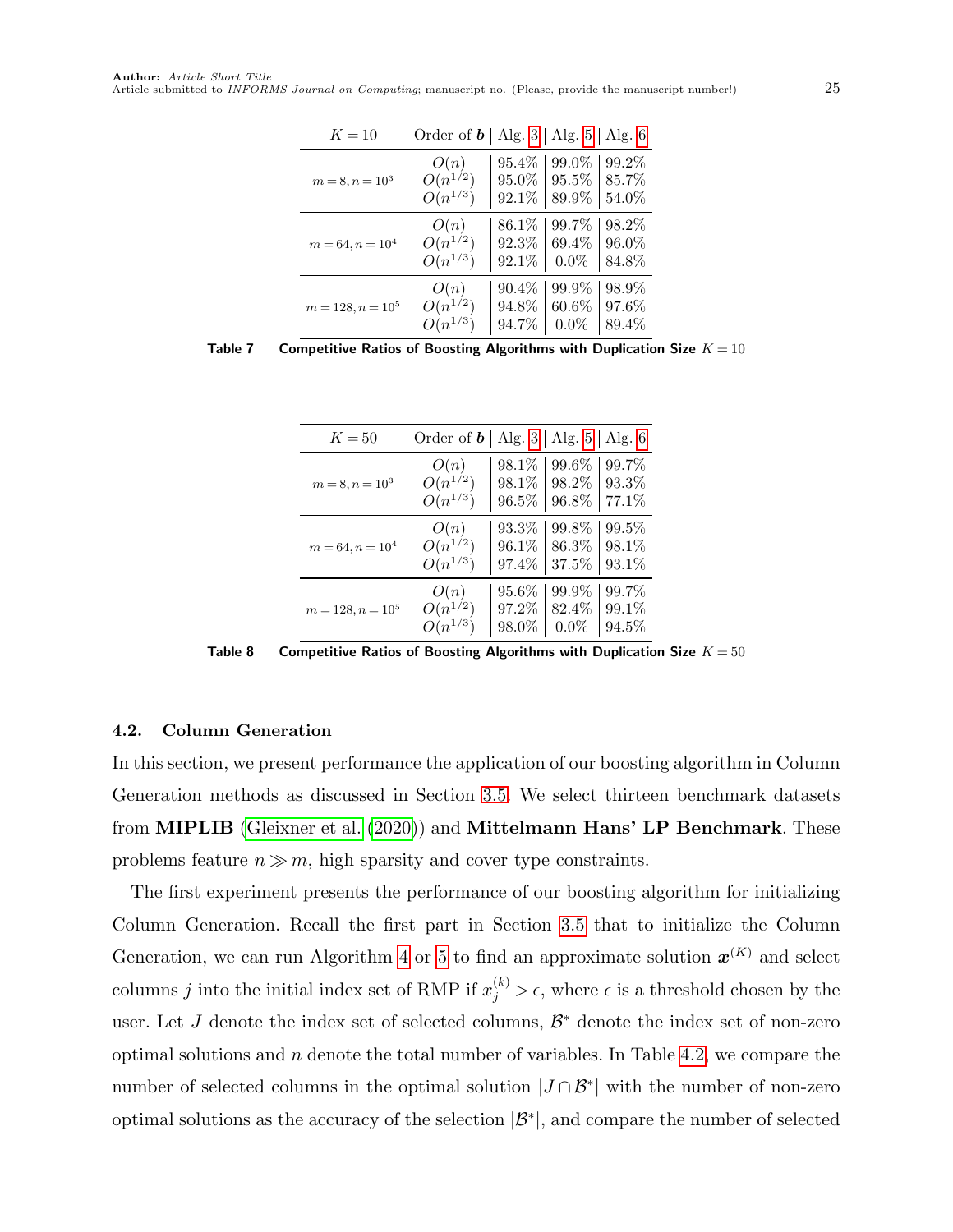columns  $|J|$ , i.e., the number of variables in the RMP, with the total number of variables n as the size reduction of the original problem. We observe that our algorithm can detect 90 percents of non-zero variables for first ten data sets and reduce the size of problem by one fifth to one fiftieth. Especially for sixth to tenth problems, our algorithm can find all non-zero variables and reduce the size to at most one fiftieth. This result illustrates that our boosting algorithm might be very useful to accelerate Column Generation and moderate the heading-in effect on some kind of set covering problems.

<span id="page-25-0"></span>

| TD.            | Dataset                                         | Accuracy  | Size Reduction |  |  |  |  |
|----------------|-------------------------------------------------|-----------|----------------|--|--|--|--|
| 1              | rail <sub>507</sub>                             | 271/301   | 11862/62171    |  |  |  |  |
| $\overline{2}$ | rail <sub>516</sub>                             | 121/138   | 8572/46978     |  |  |  |  |
| 3              | rail <sub>582</sub>                             | 325/347   | 12465/54315    |  |  |  |  |
| 4              | rail2586                                        | 1536/1672 | 145373/909940  |  |  |  |  |
| 5              | rail4284                                        | 1951/2042 | 348135/1090526 |  |  |  |  |
| 6              | scpm1                                           | 2754/2754 | 10352/500000   |  |  |  |  |
| 7              | scpn2                                           | 3411/3411 | 20860/1000000  |  |  |  |  |
| 8              | scpl4                                           | 1149/1149 | 5718/200000    |  |  |  |  |
| 9              | scpj4scip                                       | 552/552   | 3635/99947     |  |  |  |  |
| 10             | scpk4                                           | 930/930   | 4077/100000    |  |  |  |  |
| 11             | s82                                             | 1992/3020 | 52383/1687859  |  |  |  |  |
| 12             | s100                                            | 150/487   | 835/364203     |  |  |  |  |
| 13             | s250r100                                        | 415/747   | 3080/270323    |  |  |  |  |
|                | <b>Basic variable identification</b><br>Table 9 |           |                |  |  |  |  |

The second experiment compares the performance of the CPLEX Sifting solver, the CPLEX concurrent solver, the CPLEX dual simplex solver and our boosting algorithmbased Sifting method discussed in the second part in Section [3.5.](#page-17-2) We use the latest stable build of CPLEX (12.1.0) and briefly explain the behavior of the above solvers.

• The CPLEX Sifting solver will use all available threads to run the Sifting (Column Generation) algorithm.

• The CPLEX concurrent solver spends most threads on the barrier method and three remaining threads (if available) on the primal simplex method, dual simplex method and sifting algorithm method mentioned above in parallel. Once one of the above algorithm successfully solves the problem, the solver whole routine finishes.

• The CPLEX dual simplex solver utilizes all available threads to run dual simplex method.

• Our boosting Sifting Method is implemented in Python using the CPLEX concurrent solver for the RMPs. Specially, we shut down sifting when solving the RMPs and implement some basic heuristics (e.g., dual stabilization) to accelerate our sifting method.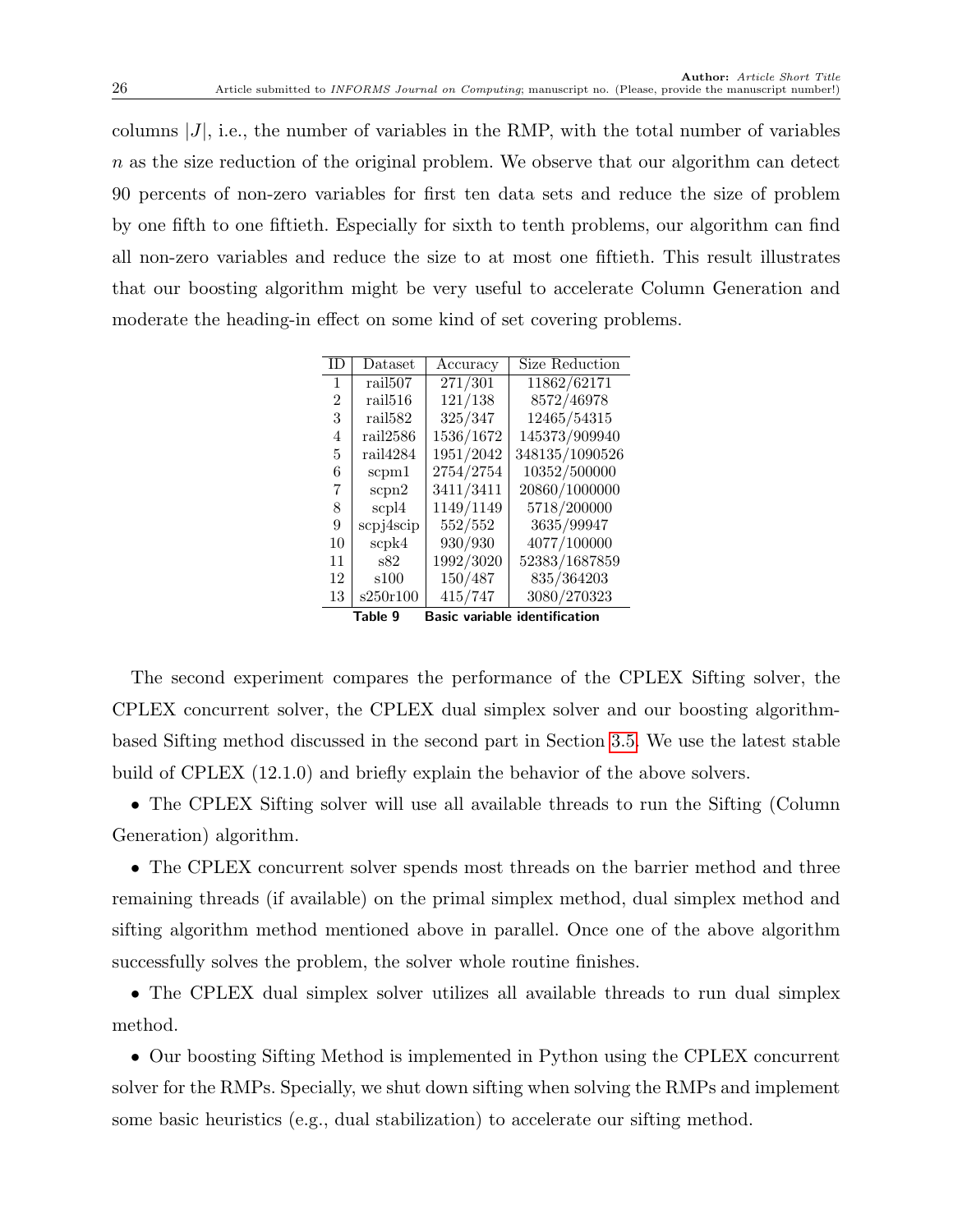Here, we use the same data sets as the previous experiment, and show time (second) that listed algorithms take to find the optimal solution in table [4.2.](#page-25-0) Also, to demonstrate the robustness of our method, we presolve the problems before running the boosting algorithm. From the table, we can see that our algorithm is roughly the fastest one in problem 6 to 10 in which all non-zero variables are detected by our boosting algorithm. Moreover, even if our algorithm cannot detect all non-zero optimal variables, our algorithm can still be faster than CPLEX Sifting among problem 12 and 13. This result illustrates that our algorithm has potential to accelerate Column Generation method. Furthermore, in those two experiments, the problems are set cover problems. In other words, the resources vectors can be negative in this case. Thus, the numerical results shows that our algorithm might be useful in solving more general LPs. Also, since our sifting implementation calls CPLEX as a subroutine and spends much time transferring data, we believe that there is still space for improvement if our boosting method can be directly embedded within the solver as a presolving heuristic.

| ID             | Dataset                      | Accuracy  | CPLEX Sift. | boosting based Sift. | CPLEX Con. | CPLEX Dual |
|----------------|------------------------------|-----------|-------------|----------------------|------------|------------|
|                | $\overline{\text{real}}$ 507 | 271/301   | 0.49        | 0.72                 | 0.63       | 0.58       |
| $\overline{2}$ | rail516                      | 121/138   | 0.38        | 0.73                 | 0.31       | 0.19       |
| 3              | rail582                      | 325/347   | 0.60        | 1.15                 | 0.41       | 0.37       |
| 4              | rail2586                     | 1536/1672 | 5.44        | 10.65                | 8.83       | 25.16      |
| 5              | rail4284                     | 1951/2042 | 14.13       | 22.64                | 16.98      | 76.44      |
| 6              | scpm1                        | 2754/2754 | 19.08       | 8.74                 | 17.36      | 430.61     |
| 7              | scpn2                        | 3411/3411 | 51.38       | 12.99                | 27.62      | > 2000     |
| 8              | scpl4                        | 1149/1149 | 0.94        | 0.78                 | 2.67       | 62.87      |
| 9              | $scp$ <i>j</i> $4scip$       | 552/552   | 0.47        | 0.39                 | 1.26       | 1.70       |
| 10             | scpk4                        | 930/930   | 0.60        | 0.61                 | $1.56\,$   | 12.92      |
| 11             | s82                          | 1992/3020 | >3000       | >3000                | >3000      | >3000      |
| 12             | s100                         | 150/487   | 151.65      | 38.30                | 11.72      | 505.81     |
| 13             | s250r10                      | 415/747   | 23.07       | 21.55                | 5.16       | 27.53      |

| Table 10 | <b>Real-world Benchmark Numerical Result</b> |  |
|----------|----------------------------------------------|--|
|          |                                              |  |

## 5. Conclusion

In this paper, we introduce a new algorithm combining the idea of "boosting" and first order online Algorithms to solve Linear Programming Problems in two situations: solving LPs as direct solvers and solving LP as auxiliary to accelerate other solvers. For the direct solver part, we show that our algorithm can achieve  $O(\sqrt{\frac{n}{K}})$  optimality gap for relaxed Knapsack problem, where  $n$  is the number of variables and  $K$  is the number of duplication size for the boosting. Numerical experiments illustrates our result. Moreover, numerical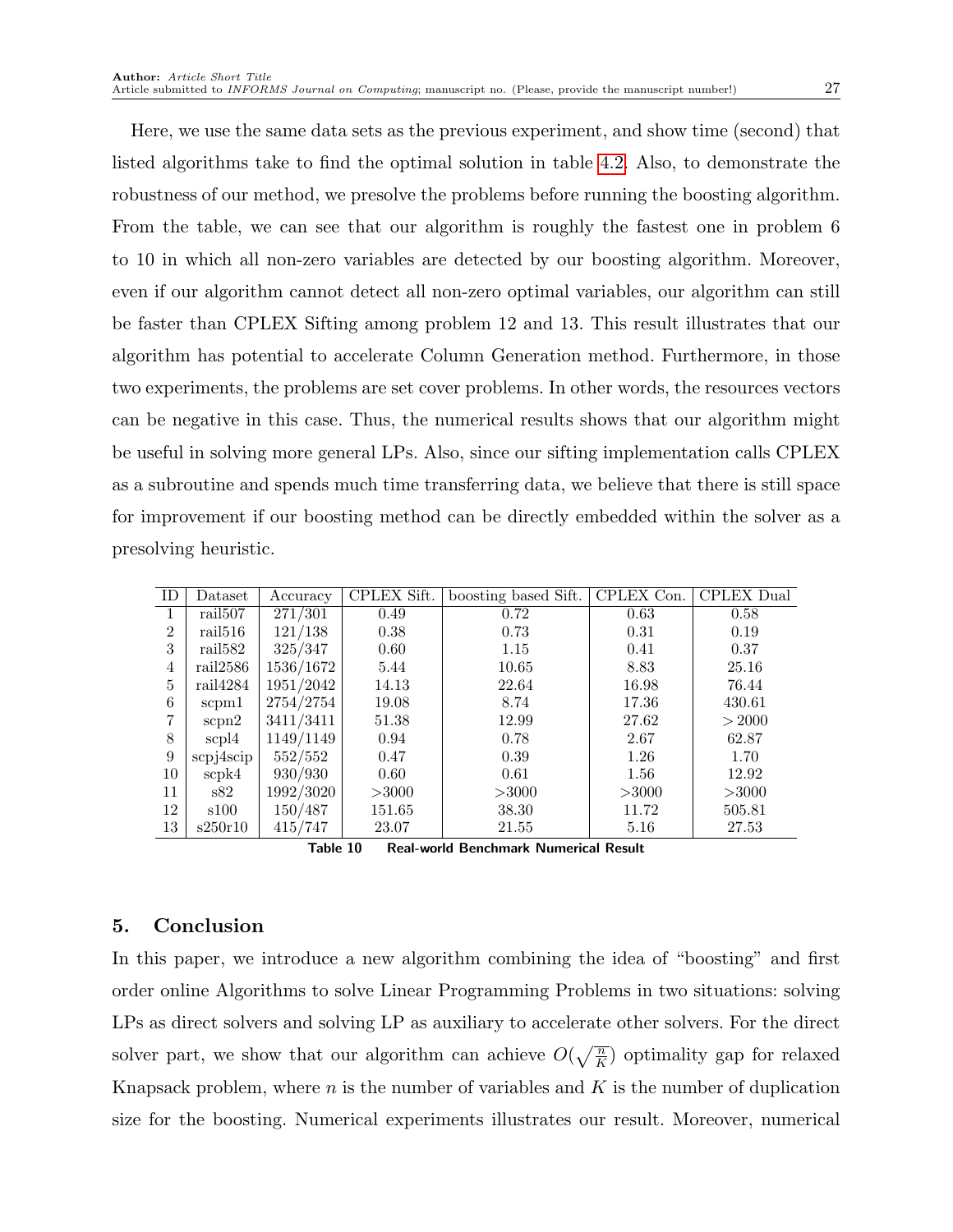results shows that our algorithm performs well to accelerate Sifting method and might have potential to solve more general LPs.

In this paper, we only utilize the idea of the combination of weak learners of boosting. However, one main feature of the boosting is to re-weight samples when choosing them. In the future, one might explore efficient ways to re-weight variables and only consider variables that are easily assigned to wrong class when solving LPs. Furthermore, we believe that our algorithm still has space for improvement by leveraging more efficient implementation such as parallelism. And as a presolving heuristic, our method will bring more improvement if directly embedded in the optimization solvers.

### Acknowledgments

We thank Xiaocheng Li, Qi Huangfu, Dongdong Ge and the seminar participants at Shanghai University of Finance and Economics for helpful discussions and comments.

#### Appendix A: Analysis of Theorem [2](#page-13-3)

In this section, we analyze the performance of Alg. [2](#page-9-0) in terms of the optimality gap and the constraint violation if infeasible solution are acceptable. The idea of proof follows the idea in [Li et al.](#page-32-1) [\(2020\)](#page-32-1).

#### A.1. Preliminary

First, we present Lemma 1 and Proposition 1 in [Li et al.](#page-32-1) [\(2020\)](#page-32-1). Since the dual objective function [\(SA\)](#page-5-1) is not strictly convex, the SGD method might be not able to generate a converging sequence of  $p_t$ . Thus, it is important to apply Lemma [1](#page-27-0) to have a provable bound for the dual price learned by the algorithm. Proposition [1](#page-27-1) considers the relationship of average objective values of a partial LP and [\(sLP\)](#page-4-1). Specifically, consider a scaled partial version of the primal LP [\(sLP\)](#page-4-1),

<span id="page-27-2"></span>
$$
\max \sum_{j=1}^{s} r_j x_j
$$
\n
$$
\text{s.t. } \sum_{j=1}^{s} a_{ij} x_j \le \frac{s b_i}{n}
$$
\n
$$
0 \le x_j \le 1 \quad \text{for } j = 1, \dots, s.
$$
\n(pLP)

for  $s = 1, ..., n$ . Denote its optimal objective value as  $R_s^*$  and denote the optimal value of the primal LP as  $R_n^*$ , which is also the optimal objective value of the [\(pLP\)](#page-27-2) when  $s = n$ . Then, Proposition [1](#page-27-1) relates  $R_s^*$  with  $R_n^*$ .

<span id="page-27-0"></span>LEMMA 1 (Lemma 1 in [Li et al.](#page-32-1) [\(2020\)](#page-32-1)). Under Assumption [1,](#page-3-2) if the step size  $\gamma_t \leq 1$  for  $t = 1, ..., n$ in Algorithm [1,](#page-6-0) then

$$
\begin{aligned} \|\boldsymbol{p}^*\|_2 &\leq \frac{1}{\underline{b}},\\ \|\boldsymbol{p}_t\|_2 &\leq \frac{2+4m}{\underline{b}}+2m. \end{aligned}
$$

<span id="page-27-1"></span>with probability 1 for  $t = 1, ..., n$ , where  $p_t$ 's are specified by Algorithm [1.](#page-6-0)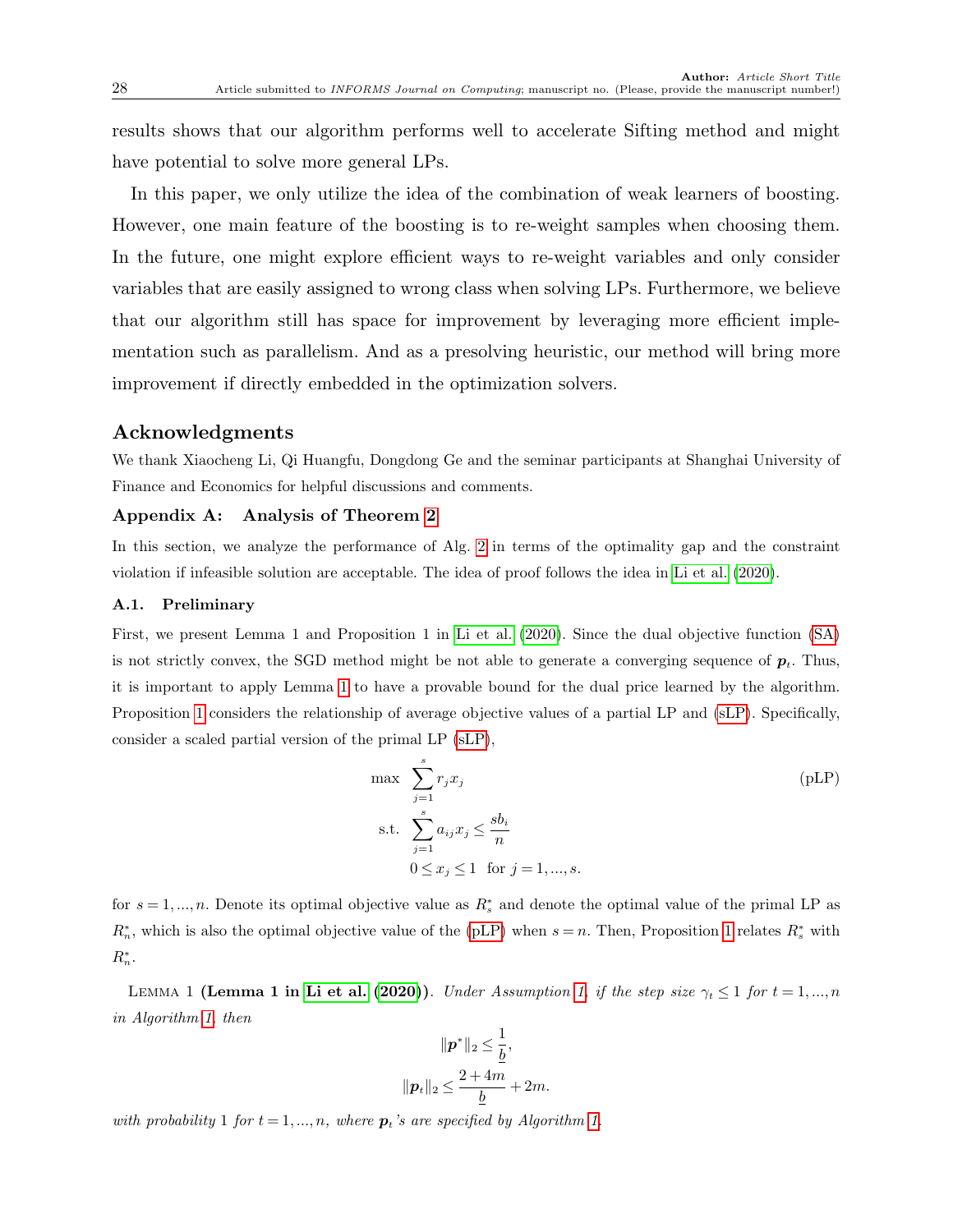PROPOSITION 1 (Proposition 1 in [Li et al.](#page-32-1) [\(2020\)](#page-32-1)). For  $s > e^{16}$ , the following inequality holds

$$
\frac{1}{s}\mathbb{E}\left[R_s^*\right] \ge \frac{1}{n}R_n^* - \frac{m}{n} - \frac{\log s}{\underline{b}\sqrt{s}} - \frac{m}{s}.
$$

for  $n \in \mathbb{N}^+$ .

Here, Lemma [1](#page-27-0) can be applied directly to Algorithm [1](#page-6-0) because the proof is independent of the number of variables and our algorithm only increases the number of variables. Proposition [1](#page-27-1) is also applicable to our algorithm with slight modification. Now, we establish the derivation of the proposition above to apply in our analysis. In Algorithm [2,](#page-9-0) define the LP corresponds to the t-th step as [\(p-sLP\)](#page-28-0).

<span id="page-28-0"></span>
$$
\max \sum_{j=1}^{t} r_j x_j
$$
\n
$$
\text{s.t. } \sum_{j=1}^{t} a_{ij} x_j \le \frac{t b_i}{n} \quad \text{for } i = 1, \dots, m
$$
\n
$$
0 \le x_j \le 1 \quad \text{for } j = 1, \dots, t.
$$
\n(P-SLP)

Denote the optimal value of  $(p-sLP)$  as  $R_t^*$  and apply Proposition [1.](#page-27-1) We have the following deviated Proposition [2.](#page-28-1)

<span id="page-28-1"></span>PROPOSITION 2. For  $t > e^{16}$ , the following inequality holds

$$
\frac{1}{t}\mathbb{E}\left[R_t^*\right] \ge \frac{1}{n}R_n^* - \frac{1}{Kn} - \frac{\log t}{\frac{b}{\sqrt{t}}} - \frac{m}{t}.\tag{7}
$$

for  $n \in \mathbb{N}^+$ .

Then, we present another important proposition for the mirror descent algorithm, which is also given in [Balseiro et al.](#page-31-0) [\(2020b\)](#page-31-0)

<span id="page-28-4"></span>PROPOSITION 3 (Proposition 5 in [Balseiro et al.](#page-31-9) [\(2020a\)](#page-31-9)). For every  $p \in \mathbb{R}^m$ , we have

$$
\sum_{t=1}^{Kn} \left[ (\boldsymbol{d} - \boldsymbol{a}_t)^T \boldsymbol{p}_t \right] \leq \sum_{t=1}^{Kn} \left[ (\boldsymbol{d} - \boldsymbol{a}_t)^T \boldsymbol{p} \right] + O\left( \sqrt{Kn} (1 + ||\boldsymbol{p}||_2^2) \right)
$$

#### A.2. Proof of Theorem [2](#page-13-3)

The proof and notations also mainly follow the Theorem 2 in [Li et al.](#page-32-1) [\(2020\)](#page-32-1). However, with a slight change, the optimality gap can be improved with respect to m.

For the optimality gap,

<span id="page-28-3"></span><span id="page-28-2"></span>
$$
R_n^* - \mathbb{E}\left[\frac{1}{K}\sum_{t=1}^{Kn} r_t x_t\right],
$$

where  $x_t$  is the obtained by Algorithm [1](#page-6-0) at the t-th step. We have

$$
R_{n}^{*} - \mathbb{E}\left[\frac{1}{K}\sum_{t=1}^{Kn} r_{t}x_{t}\right] = R_{n}^{*} - \frac{1}{K}\sum_{t=0}^{Kn-1} \frac{1}{t}\mathbb{E}[R_{t}^{*}] + \frac{1}{K}\sum_{t=0}^{Kn-1} \frac{1}{t}\mathbb{E}[R_{t}^{*}] - \mathbb{E}\left[\frac{1}{K}\sum_{t=1}^{Kn} r_{t}x_{t}\right]
$$

$$
= \frac{1}{K}\sum_{t=1}^{nK} \left(\frac{1}{n}R_{n}^{*} - \frac{1}{t-1}\mathbb{E}[R_{t-1}^{*}]\right)
$$
(8)

$$
+\frac{1}{K}\sum_{t=1}^{Kn} \mathbb{E}\left[\frac{1}{Kn-t}\tilde{R}_{t-1}^* - r_t x_t\right],
$$
\n(9)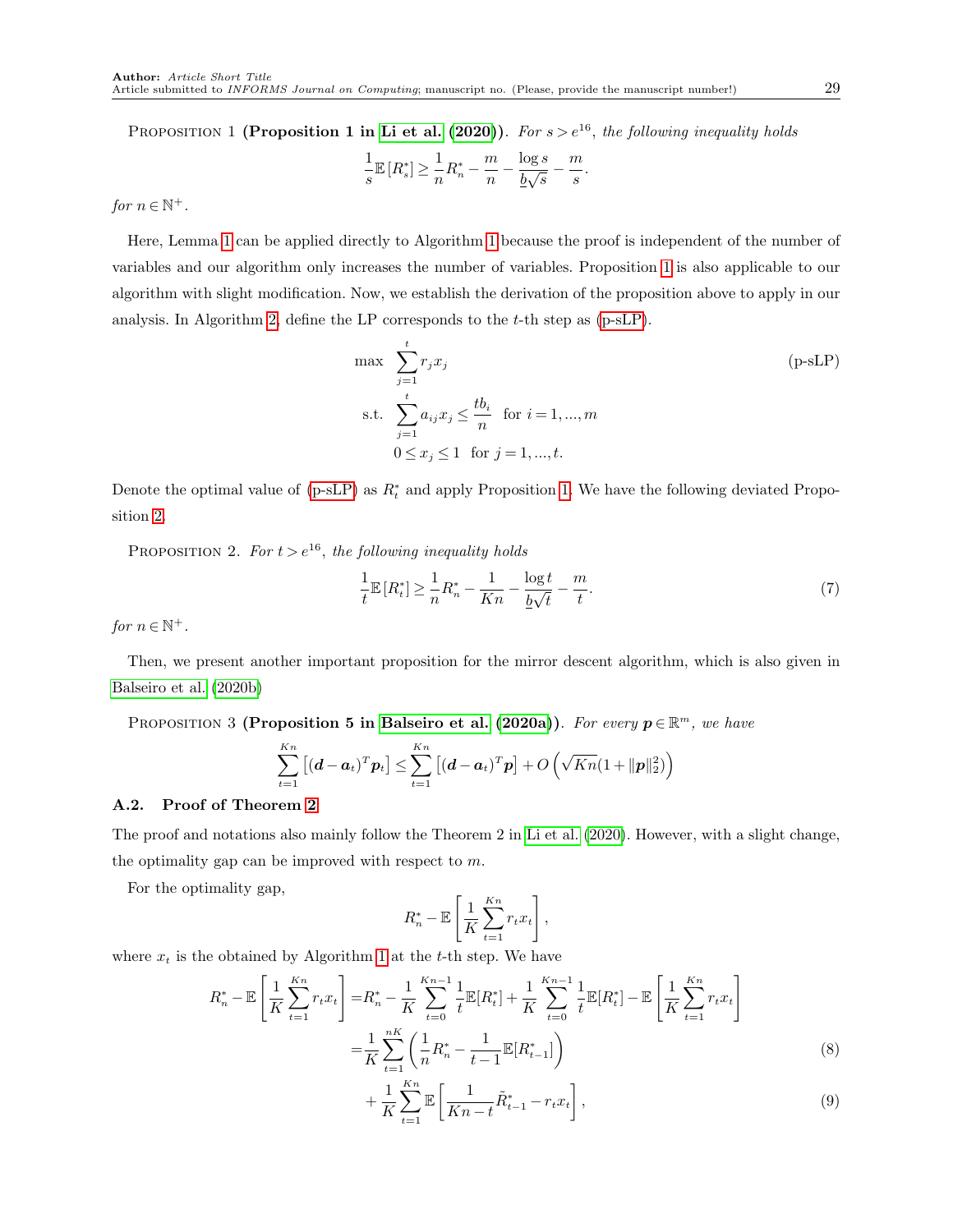where  $\tilde{R}^*_t$  denotes the optimal objective value of the following LP

$$
\max \sum_{j=t+1}^{Kn} r_j x_j
$$
\n
$$
\text{s.t.} \sum_{j=t+1}^{Kn} a_{ij} x_j \le \frac{(Kn - t + 1)b_i}{n} \text{ for } i = 1, ..., m
$$
\n
$$
0 \le x_j \le 1 \text{ for } j = t+1, ..., Kn.
$$

For [\(8\)](#page-28-2), we apply Proposition [2](#page-28-1) and obtain that

$$
\frac{1}{K}\sum_{t=1}^{nK}\left(\frac{1}{n}R_n^*-\frac{1}{t-1}\mathbb{E}[R_{t-1}^*]\right)\leq O\left(\frac{\sqrt{n}\log n}{\underline{b}\sqrt{K}}+\frac{m\log nK}{K}\right)
$$

Denote  $\tilde{\mathbf{p}}_t^*$  as the dual optimal solution of the LP corresponding to  $\tilde{R}_t^*$ . Similar as [\(SA\)](#page-5-1), we can also define the sample average form of the dual objective of this LP as  $\tilde{f}_t(\mathbf{p})$ , where

$$
\tilde{f}_t(\boldsymbol{p}) = \boldsymbol{d}^T \boldsymbol{p} + \frac{1}{Kn - t + 1} \mathbb{E} \left[ \sum_{j=t+1}^{Kn} (r_j - \boldsymbol{a}_j^T \boldsymbol{p})^+ \right].
$$

For each term in [\(9\)](#page-28-3),

$$
\mathbb{E}\left[\frac{1}{Kn-t+1}\tilde{R}_t^* - r_t x_t\right] = \mathbb{E}\left[\tilde{f}_{t-1}(\tilde{\boldsymbol{p}}_t^*) - r_t \mathbb{I}(r_t > \boldsymbol{a}_t^T \boldsymbol{p}_t)\right]
$$
  
\n
$$
\leq \mathbb{E}\left[\tilde{f}_{t-1}(\boldsymbol{p}_t) - r_t \mathbb{I}(r_t > \boldsymbol{a}_t^T \boldsymbol{p}_t)\right]
$$
  
\n
$$
= \mathbb{E}\left[(\boldsymbol{d} - \boldsymbol{a}_t)^T \boldsymbol{p}_t\right],
$$
\n(10)

where the first line comes from the strong duality of the [\(sLP\)](#page-4-1), the second line comes from the optimality of  $\tilde{p}_t^*$  and the last line comes from the definition of  $\tilde{f}_{t-1}$ . Thus, for the [\(9\)](#page-28-3),

$$
\frac{1}{K} \sum_{t=1}^{Kn} \mathbb{E} \left[ \frac{1}{Kn-t} \tilde{R}_{t-1}^* - r_t x_t \right] \leq \frac{1}{K} \sum_{t=1}^{Kn} \mathbb{E} \left[ (d - a_t)^T p_t \right] \\
\leq \frac{1}{K} \sum_{t=1}^{Kn} \left[ (d - a_t)^T p \right] + O\left(\sqrt{\frac{n}{K}} (1 + ||p||_2^2)\right)
$$

holds for all  $p \ge 0$ . Here, the first line comes from [\(10\)](#page-29-0), the second line comes from Proposition [3.](#page-28-4) Set  $p = 0$ and combine the upper bound of [\(8\)](#page-28-2) and [\(9\)](#page-28-3). The optimality gap can be bounded by<br>  $\alpha \left( \sqrt{n} \log n \mod n \right)$ 

<span id="page-29-0"></span>
$$
O\left(\frac{\sqrt{n}\log n}{\underline{b}\sqrt{K}} + \frac{m\log nK}{K}\right).
$$

For the constraint violation, the proof is same as the proof in [Li et al.](#page-32-1) [\(2020\)](#page-32-1). For completeness, we also show the proof here.

Recall the updating formular, we have

$$
\boldsymbol{p}_{t+1} \geq \boldsymbol{p}_t + \frac{1}{\sqrt{Kn}}(\boldsymbol{a}_t x_t - \boldsymbol{d}),
$$

where the inequality is elementwise. Therefore,

$$
\frac{1}{K}\sum_{t=1}^{Kn}a_tx_t \le nd + \frac{1}{K}\sum_{t=1}^n \sqrt{Kn}(\boldsymbol{p}_{t+1} - \boldsymbol{p}_t)
$$
  
 
$$
\le \boldsymbol{b} + \sqrt{\frac{n}{K}}\boldsymbol{p}_{n+1}
$$

Then, same as the proof in [Li et al.](#page-32-1) [\(2020\)](#page-32-1), with Lemma [1,](#page-27-0) we have

$$
\mathbb{E}\left[v(\boldsymbol{x})\right] = \mathbb{E}\left[\left\|\left(\frac{1}{K}\sum_{t=1}^{Kn} a_t x_t - \boldsymbol{b}\right)^+\right\|_{\infty}\right] \leq \sqrt{\frac{n}{K}} \mathbb{E}\|\boldsymbol{p}_{n+1}\|_2 \leq O\left(\sqrt{\frac{m^3 n}{\underline{b}^2 K}}\right).
$$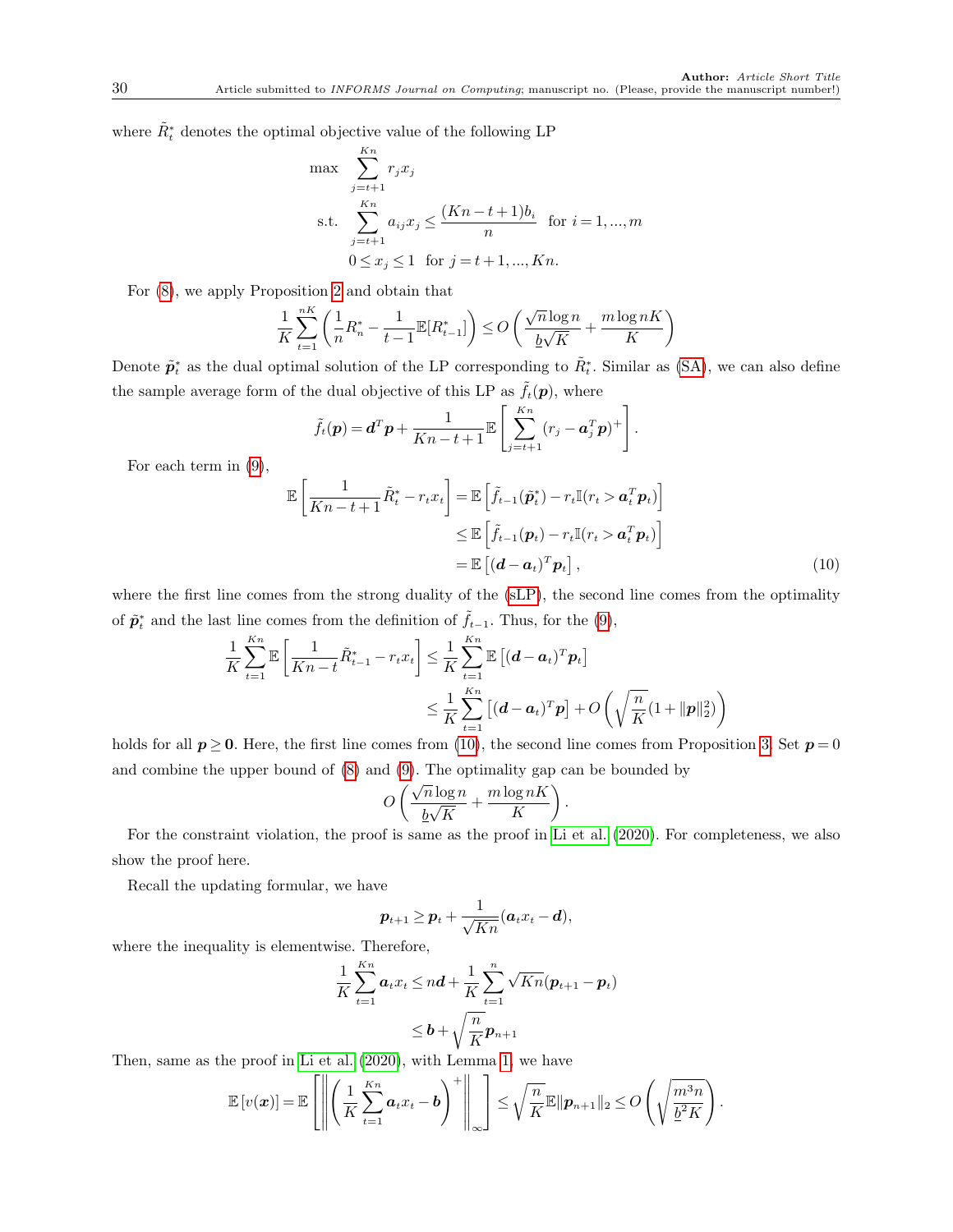#### Appendix B: Proof of Theorem [3](#page-13-2)

The proof combines the proof of Theorem [2](#page-13-3) and the proof of Theorem 1 in [Balseiro et al.](#page-31-9) [\(2020a\)](#page-31-9).

With the similar method, we can also have similar terms in analogy to [\(8\)](#page-28-2) and [\(9\)](#page-28-3). That is,

$$
R_n^* - \mathbb{E}\left[\frac{1}{K}\sum_{t=1}^{\tau} r_t x_t\right] = R_n^* - \frac{1}{K} \mathbb{E}\left[\sum_{t=0}^{\tau-1} \frac{1}{t} R_t^*\right] + \frac{1}{K} \mathbb{E}\left[\sum_{t=0}^{\tau-1} \frac{1}{t} R_t^*\right] - \mathbb{E}\left[\frac{1}{K}\sum_{t=1}^{\tau} r_t x_t\right]
$$

$$
\leq \frac{1}{K} (nK - \mathbb{E}[\tau])
$$
(11)

<span id="page-30-4"></span><span id="page-30-2"></span>
$$
+\frac{1}{K}\mathbb{E}\left[\sum_{t=1}^{\tau-1}\left(\frac{1}{n}R_n^*-\frac{1}{t-1}R_{t-1}^*\right)\right]
$$
\n(12)

<span id="page-30-3"></span>
$$
+\frac{1}{K}\mathbb{E}\left[\sum_{t=1}^{\tau}\left(\frac{1}{Kn-t}\tilde{R}_{t-1}^*-r_tx_t\right)\right],\tag{13}
$$

where  $\tau$  denotes the stopping time that one of resources is depleted. For [\(12\)](#page-30-2), similar as the proof for [\(8\)](#page-28-2), applying Proposition [2,](#page-28-1) we have

$$
\frac{1}{K}\mathbb{E}\left[\sum_{t=1}^{\tau-1} \left(\frac{1}{n}R_n^*-\frac{1}{t-1}R_{t-1}^*\right)\right]\leq O\left(\frac{\sqrt{n}\log n}{\underline{b}\sqrt{K}}+\frac{m\log nK}{K}\right).
$$

For [\(13\)](#page-30-3), we also apply Proposition [3](#page-28-4) and have

$$
\frac{1}{K}\mathbb{E}\left[\sum_{t=1}^{\tau}\left(\frac{1}{Kn-t}\tilde{R}_{t-1}^* - r_t x_t\right)\right] \leq \frac{1}{K}\mathbb{E}\left[\sum_{t=1}^{\tau}(d-a_t)^T p_t\right] \n\leq \frac{1}{K}\mathbb{E}\left[\sum_{t=1}^{\tau}(d-a_t)^T p\right] + O\left(\sqrt{\frac{n}{K}}(1+\|\mathbf{p}\|_2^2)\right)
$$

holds for all  $p \ge 0$ . Following the choice in the proof of Theorem 1 in [Balseiro et al.](#page-31-9) [\(2020a\)](#page-31-9), we set  $p = \frac{1}{d_i}e_i$ , where  $e_i$  is the vector with value 1 at *i*-th entry and 0 otherwise. It yields

$$
\mathbb{E}\left[\sum_{t=1}^{\tau}(\boldsymbol{d}-\boldsymbol{a}_t)^T\boldsymbol{p}\right] = \frac{1}{d_i}\mathbb{E}\left[\tau d_i - \sum_{t=1}^{\tau} a_{ti}\right] \leq \mathbb{E}[\tau] - Kn + \frac{1}{d_i},
$$

where the first line comes from the choice of p, the second line comes from the condition that  $\tau$  is the first time that one of resources is depleted.

In the end, combining  $(11)$ ,  $(12)$  and  $(13)$ , we have

$$
R_n^* - \mathbb{E}\left[\frac{1}{K}\sum_{t=1}^{\tau} r_t x_t\right] \le O\left(\frac{\sqrt{n}\log n}{\underline{b}^2\sqrt{K}} + \frac{m\log nK}{K}\right)
$$

#### <span id="page-30-0"></span>References

- Agrawal S, Wang Z, Ye Y (2014) A dynamic near-optimal algorithm for online linear programming. Operations Research 62(4):876–890.
- <span id="page-30-1"></span>Amor HB, Desrosiers J, Frangioni A (2004) Stabilization in column generation (Groupe d'études et de recherche en analyse des décisions).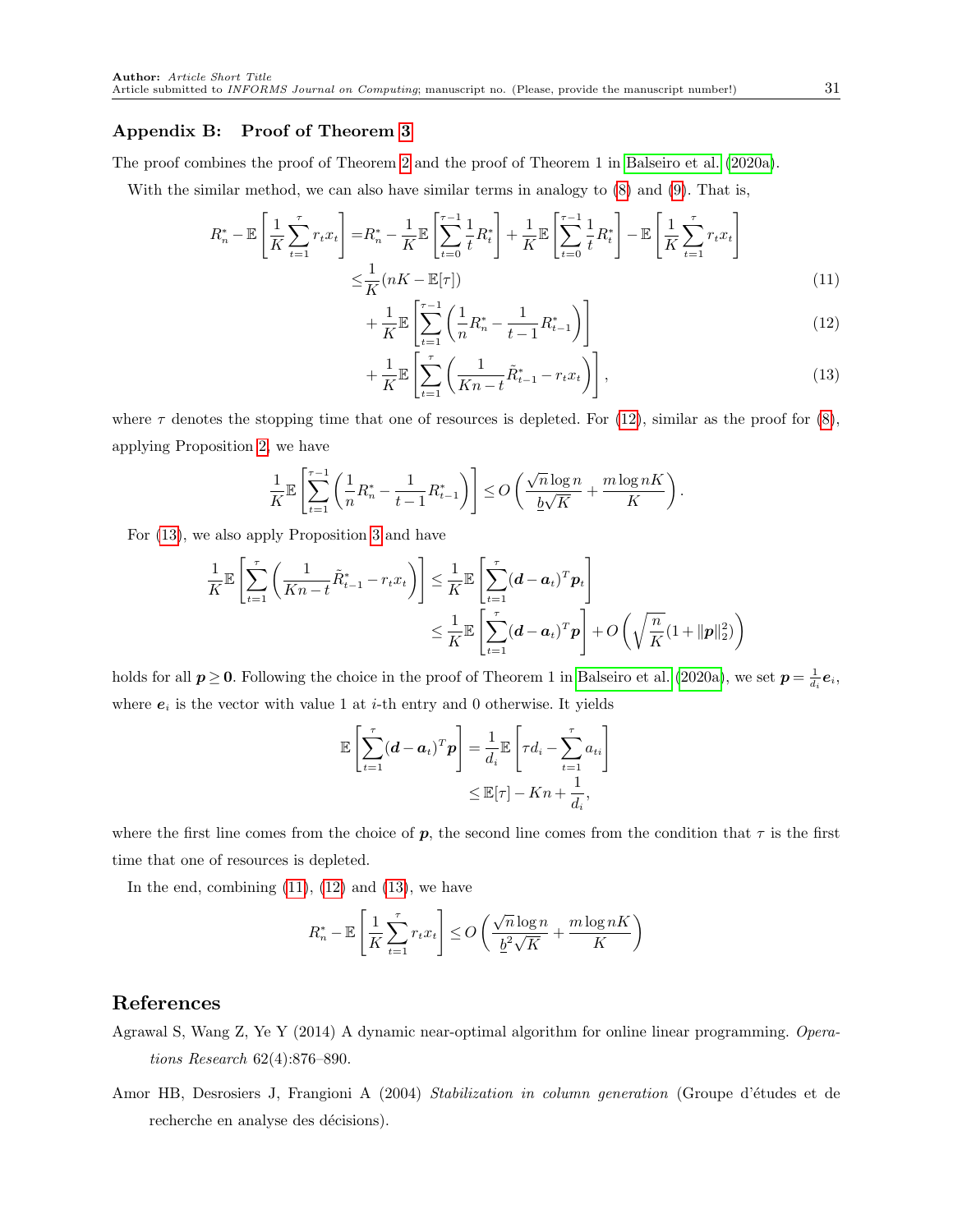- <span id="page-31-9"></span>Balseiro S, Lu H, Mirrokni V (2020a) The best of many worlds: Dual mirror descent for online allocation problems. arXiv preprint arXiv:2011.10124 .
- <span id="page-31-0"></span>Balseiro S, Lu H, Mirrokni V (2020b) Dual mirror descent for online allocation problems. International Conference on Machine Learning, 613–628 (PMLR).
- <span id="page-31-13"></span>Bixby RE, Gregory JW, Lustig IJ, Marsten RE, Shanno DF (1992) Very large-scale linear programming: A case study in combining interior point and simplex methods. Operations Research 40(5):885–897.
- <span id="page-31-12"></span>Bottou L (2010) Large-scale machine learning with stochastic gradient descent. Proceedings of COMP-STAT'2010, 177–186 (Springer).
- <span id="page-31-11"></span>Bubeck S (2011) Introduction to online optimization. Lecture Notes 2.
- <span id="page-31-5"></span>Buchbinder N, Naor J (2006) Improved bounds for online routing and packing via a primal-dual approach. 2006 47th Annual IEEE Symposium on Foundations of Computer Science (FOCS'06), 293–304 (IEEE).
- <span id="page-31-16"></span>Chu PC, Beasley JE (1998) A genetic algorithm for the multidimensional knapsack problem. Journal of heuristics 4(1):63–86.
- <span id="page-31-3"></span>Cohen MB, Lee YT, Song Z (2021) Solving linear programs in the current matrix multiplication time. Journal of the ACM (JACM)  $68(1):1-39$ .
- <span id="page-31-4"></span>De Farias DP, Van Roy B (2004) On constraint sampling in the linear programming approach to approximate dynamic programming. Mathematics of operations research 29(3):462–478.
- <span id="page-31-7"></span>Devanur NR, Hayes TP (2009) The adwords problem: online keyword matching with budgeted bidders under random permutations. Proceedings of the 10th ACM conference on Electronic commerce, 71-78.
- <span id="page-31-15"></span>Du Merle O, Villeneuve D, Desrosiers J, Hansen P (1999) Stabilized column generation. Discrete Mathematics 194(1-3):229–237.
- <span id="page-31-14"></span>Ford Jr LR, Fulkerson DR (1958) A suggested computation for maximal multi-commodity network flows. Management Science 5(1):97–101.
- <span id="page-31-1"></span>Friedman J, Hastie T, Tibshirani R, et al. (2001) The elements of statistical learning, volume 1 (Springer series in statistics New York).
- <span id="page-31-8"></span>Frossyniotis D, Likas A, Stafylopatis A (2004) A clustering method based on boosting. Pattern Recognition Letters 25(6):641–654.
- <span id="page-31-2"></span>Gleixner A, Hendel G, Gamrath G, Achterberg T, Bastubbe M, Berthold T, Christophel PM, Jarck K, Koch T, Linderoth J, L¨ubbecke M, Mittelmann HD, Ozyurt D, Ralphs TK, Salvagnin D, Shinano Y (2020) MIPLIB 2017: Data-Driven Compilation of the 6th Mixed-Integer Programming Library. *Mathematical* Programming Computation Accepted for publication.
- <span id="page-31-10"></span>Hazan E (2019) Introduction to online convex optimization.  $arXiv$  preprint  $arXiv:1909.05207$ .
- <span id="page-31-6"></span>Huang K, Lu H (2015) A linear programming-based method for the network revenue management problem of air cargo. Transportation Research Procedia 7:459–473.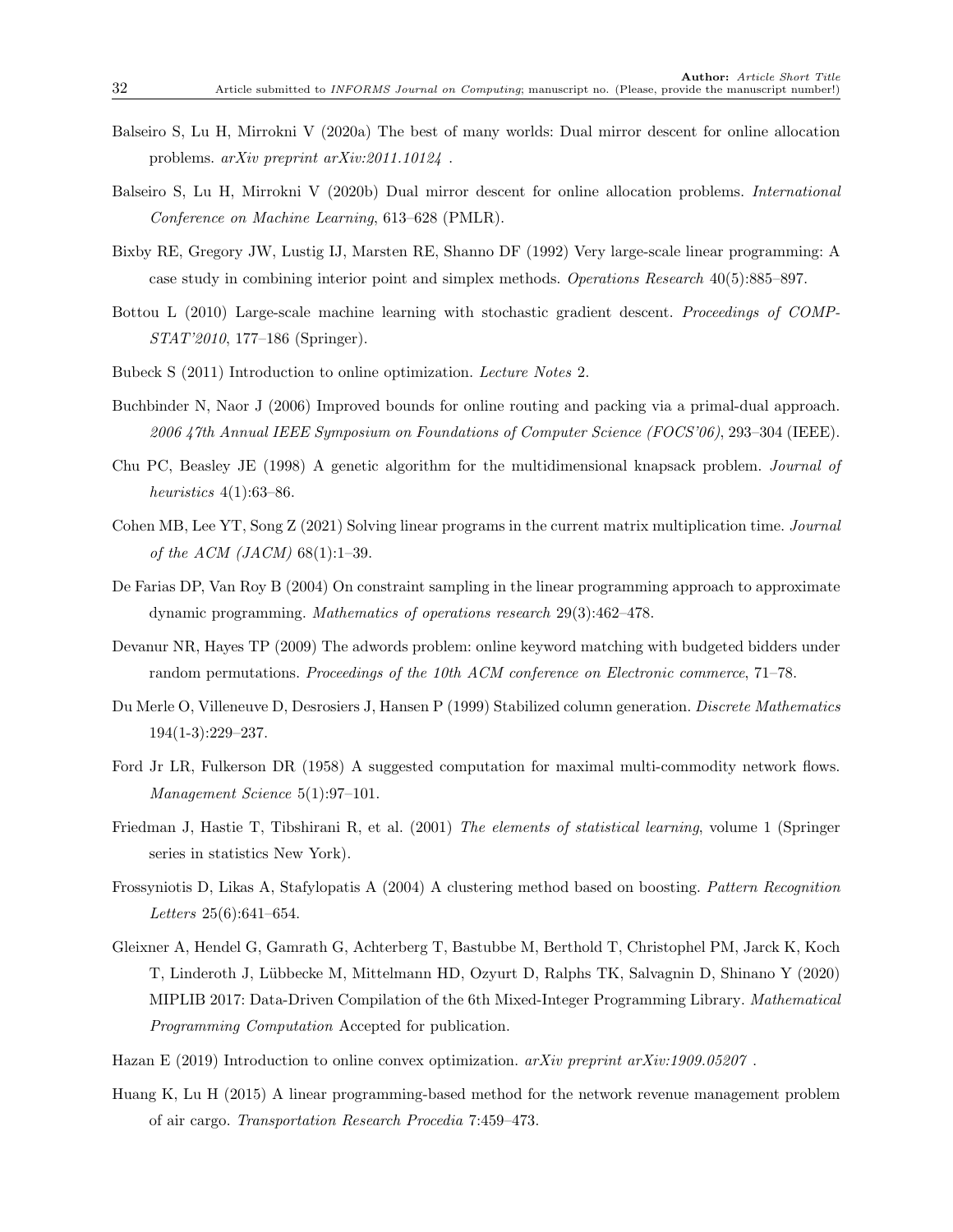- <span id="page-32-2"></span>Jiang J, Li X, Zhang J (2020) Online stochastic optimization with wasserstein based non-stationarity. arXiv preprint arXiv:2012.06961 .
- <span id="page-32-6"></span>Lakshminarayanan C, Bhatnagar S, Szepesvári C (2017) A linearly relaxed approximate linear program for markov decision processes. IEEE Transactions on Automatic Control 63(4):1185–1191.
- <span id="page-32-4"></span>Lamperski J, Freund RM, Todd MJ (2019) An oblivious ellipsoid algorithm for solving a system of (in) feasible linear inequalities.  $arXiv$  preprint  $arXiv:1910.03114$ .
- <span id="page-32-14"></span>Lee C, Park S (2011) Chebyshev center based column generation. Discrete Applied Mathematics 159(18):2251–2265.
- <span id="page-32-3"></span>Lee YT, Sidford A (2014) Path finding methods for linear programming: Solving linear programs in o (vrank) iterations and faster algorithms for maximum flow. 2014 IEEE 55th Annual Symposium on Foundations of Computer Science, 424–433 (IEEE).
- <span id="page-32-7"></span>Lee YT, Sidford A (2019) Solving linear programs with sqrt (rank) linear system solves. arXiv preprint arXiv:1910.08033 .
- <span id="page-32-1"></span>Li X, Sun C, Ye Y (2020) Simple and fast algorithm for binary integer and online linear programming. NeurIPS.
- <span id="page-32-9"></span>Lin T, Ma S, Ye Y, Zhang S (2021) An admm-based interior-point method for large-scale linear programming. Optimization Methods and Software 36(2-3):389–424.
- <span id="page-32-15"></span>Lübbecke ME (2010) Column generation. Wiley encyclopedia of operations research and management science

.

- <span id="page-32-12"></span>Lübbecke ME, Desrosiers J (2005) Selected topics in column generation. Operations research 53(6):1007– 1023.
- <span id="page-32-11"></span>Okabe M, Yamada S (2018) Clustering using boosted constrained k-means algorithm. Frontiers in Robotics and AI 5:18.
- <span id="page-32-10"></span>Pelletier S, Jabali O, Laporte G (2019) The electric vehicle routing problem with energy consumption uncertainty. Transportation Research Part B: Methodological 126:225–255.
- <span id="page-32-0"></span>Shalev-Shwartz S, Ben-David S (2014) Understanding machine learning: From theory to algorithms (Cambridge university press).
- <span id="page-32-8"></span>van den Brand J, Lee YT, Sidford A, Song Z (2020) Solving tall dense linear programs in nearly linear time. Proceedings of the 52nd Annual ACM SIGACT Symposium on Theory of Computing, 775–788.
- <span id="page-32-13"></span>Vanderbeck F (2005) Implementing mixed integer column generation. Column generation, 331–358 (Springer).
- <span id="page-32-5"></span>Vu K, Poirion PL, Liberti L (2018) Random projections for linear programming. Mathematics of Operations Research 43(4):1051–1071.